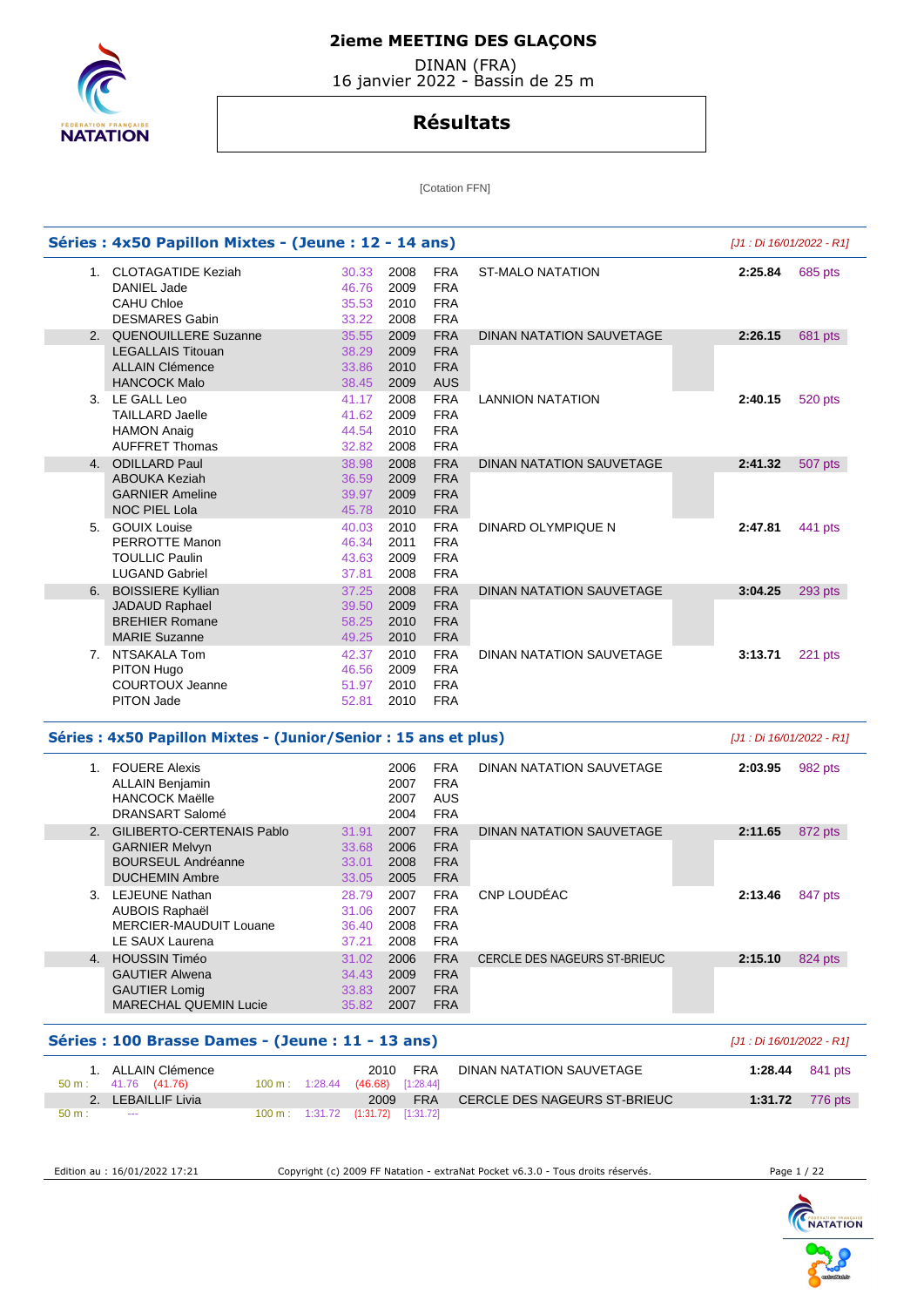

 DINAN (FRA) 16 janvier 2022 - Bassin de 25 m

# **Résultats**

|                | (Suite) Séries : 100 Brasse Dames - (Jeune : 11 - 13 ans)      |                          |         |                                                       |                          |                                                                                 | [J1 : Di 16/01/2022 - R1]    |           |
|----------------|----------------------------------------------------------------|--------------------------|---------|-------------------------------------------------------|--------------------------|---------------------------------------------------------------------------------|------------------------------|-----------|
| $50 m$ :       | 3. GAUTIER Alwena<br>43.99 (43.99)                             | 100 m: 1:32.79           |         | 2009<br>$(48.80)$ [1:32.79]                           | FRA                      | CERCLE DES NAGEURS ST-BRIEUC                                                    | 1:32.79                      | 755 pts   |
|                | 4. GOUIX Louise                                                |                          |         | 2010                                                  | <b>FRA</b>               | DINARD OLYMPIQUE N                                                              | 1:36.06                      | 694 pts   |
| 50 m:          | 45.79<br>(45.79)<br>5. CAHU Chloe                              | 100 m:                   | 1:36.06 | (50.27)<br>2010                                       | [1:36.06]<br><b>FRA</b>  | <b>ST-MALO NATATION</b>                                                         | 1:38.16                      | 657 pts   |
| 50 m:<br>6.    | 46.30 (46.30)<br><b>HAMON Anaig</b>                            | 100 m:                   | 1:38.16 | (51.86)<br>2010                                       | [1:38.16]<br><b>FRA</b>  | <b>LANNION NATATION</b>                                                         | 1:39.89                      | 626 pts   |
| 50 m:          | 47.57 (47.57)<br>7. NOC PIEL Lola                              | 100 m:                   | 1:39.89 | (52.32)<br>2010                                       | [1:39.89]<br><b>FRA</b>  | <b>DINAN NATATION SAUVETAGE</b>                                                 | 1:41.39                      | 600 pts   |
| $50 m$ :<br>8. | 47.88<br>(47.88)<br><b>DANIEL Jade</b>                         | $100 m$ :                | 1:41.39 | (53.51)<br>2009                                       | [1:41.39]<br><b>FRA</b>  | <b>ST-MALO NATATION</b>                                                         | 1:43.44                      |           |
| 50 m:          | 46.92 (46.92)                                                  | 100 m:                   | 1:43.44 | (56.52)                                               | [1:43.44]                |                                                                                 |                              | 566 pts   |
| 9.<br>50 m:    | <b>TAILLARD Jaelle</b><br>52.38 (52.38)                        | 100 m:                   | 1:46.66 | 2009<br>(54.28)                                       | <b>FRA</b><br>[1:46.66]  | <b>LANNION NATATION</b>                                                         | 1:46.66                      | 514 pts   |
| 10.<br>50 m:   | <b>EVEN Louane</b><br>51.25 (51.25)                            | 100 m:                   | 1:50.33 | 2009<br>(59.08)                                       | <b>FRA</b><br>[1:50.33]  | CNP LOUDÉAC                                                                     | 1:50.33                      | 458 pts   |
| 50 m:          | 11. PITON Jade<br>51.92 (51.92)                                | 100 m:                   | 1:50.72 | 2010<br>(58.80)                                       | <b>FRA</b><br>[1:50.72]  | DINAN NATATION SAUVETAGE                                                        | 1:50.72                      | 452 pts   |
| 12.<br>50 m:   | <b>DEKIERE Cassandre</b><br>53.95<br>(53.95)                   | 100 m:                   | 1:54.76 | 2009<br>(1:00.81)                                     | <b>FRA</b><br>[1:54.76]  | <b>CNP LOUDEAC</b>                                                              | 1:54.76                      | 395 pts   |
| $50 m$ :       | 13. GAUBERT Lilwenn<br>54.85<br>(54.85)                        | 100 m:                   | 1:56.22 | 2010<br>(1:01.37)                                     | <b>FRA</b><br>[1:56.22]  | DINAN NATATION SAUVETAGE                                                        | 1:56.22                      | 375 pts   |
|                | 14. BREHIER Romane                                             |                          |         | 2010                                                  | <b>FRA</b>               | DINAN NATATION SAUVETAGE                                                        | 1:57.57                      | 357 pts   |
| $50 m$ :       | 55.07 (55.07)<br>15. PERRIN Margo                              | 100 m:                   | 1:57.57 | (1:02.50)<br>2009                                     | [1:57.57]<br><b>FRA</b>  | <b>LANNION NATATION</b>                                                         | 2:02.93                      | 290 pts   |
| 50 m:          | 57.77 (57.77)<br>16. MARIE Suzanne                             | $100 \text{ m}: 2:02.93$ |         | (1:05.16)<br>2010                                     | [2:02.93]<br><b>FRA</b>  | <b>DINAN NATATION SAUVETAGE</b>                                                 | 2:03.76                      | 280 pts   |
| 50 m:          | 56.73<br>(56.73)<br>17. JANIEC Yuna                            | $100 m$ :                | 2:03.76 | (1:07.03)<br>2010                                     | [2:03.76]<br><b>FRA</b>  | CNP LOUDÉAC                                                                     | 2:08.48                      | 228 pts   |
| 18.            | $50 \text{ m}: 1:00.57$ (1:00.57)<br>DAVY-VILLENEUVE Juliette  | 100 m:                   | 2:08.48 | $(1:07.91)$ $[2:08.48]$<br>2009                       | <b>FRA</b>               | DINAN NATATION SAUVETAGE                                                        | 2:09.54                      | $217$ pts |
|                | 50 m: 1:01.42 (1:01.42)<br>19. SAVE Anaëlle                    | $100 \text{ m}$ :        | 2:09.54 | (1:08.12)                                             | [2:09.54]<br><b>FRA</b>  |                                                                                 |                              |           |
|                | $50 \text{ m}: 1:01.10$ $(1:01.10)$                            | 100 m: 2:13.54           |         | 2010<br>(1:12.44)                                     | [2:13.54]                | DINAN NATATION SAUVETAGE                                                        | 2:13.54                      | 178 pts   |
| 20.            | PERCHEREL April<br>$50 \text{ m}: 1:02.33$ $(1:02.33)$         | 100 m:                   | 2:13.79 | 2009<br>(1:11.46)                                     | <b>FRA</b><br>[2:13.79]  | DINAN NATATION SAUVETAGE                                                        | 2:13.79                      | 176 pts   |
|                | 21. DIVERRES GUENEC Elaia<br>$50 \text{ m}: 1:01.75$ (1:01.75) | $100 \text{ m}$ :        | 2:16.47 | 2011<br>(1:14.72)                                     | <b>FRA</b><br>[2:16.47]  | LANNION NATATION                                                                | 2:16.47                      | 152 pts   |
|                | 22. MERELLE Louann<br>$50 m$ : 1:06.16 (1:06.16)               |                          |         | 2010<br>$100 \text{ m}: 2:19.73$ $(1:13.57)$          | <b>FRA</b><br>[2:19.73]  | DINAN NATATION SAUVETAGE                                                        | 2:19.73                      | 125 pts   |
|                | --- COURTOUX Jeanne                                            |                          |         | 2010                                                  | <b>FRA</b>               | DINAN NATATION SAUVETAGE                                                        | <b>DSQ</b>                   |           |
| $- - -$        | DORAI Iman<br><b>GAGNET-MORIN Romane</b>                       |                          |         | 2011<br>2010                                          | <b>FRA</b><br><b>FRA</b> | <b>LANNION NATATION</b><br>DINAN NATATION SAUVETAGE                             | <b>DSQ</b><br><b>DNS</b> dec |           |
|                |                                                                |                          |         |                                                       |                          |                                                                                 |                              |           |
|                | Séries : 100 Brasse Dames - (Junior/Senior : 14 ans et plus)   |                          |         |                                                       |                          |                                                                                 | [J1 : Di 16/01/2022 - R1]    |           |
| 50 m:          | 1. DRANSART Salomé<br>40.09 (40.09)                            | $100 m$ : 1:25.48        |         | 2004<br>$(45.39)$ [1:25.48]                           | <b>FRA</b>               | DINAN NATATION SAUVETAGE                                                        | 1:25.48                      | 901 pts   |
| 50 m:          | 2. MARECHAL QUEMIN Lucie<br>41.09 (41.09)                      | $100 m$ : 1:26.11        |         | 2007<br>$(45.02)$ [1:26.11]                           | <b>FRA</b>               | CERCLE DES NAGEURS ST-BRIEUC                                                    | 1:26.11                      | 888 pts   |
| 50 m:          | 3. GUILARD Manon<br>40.53 (40.53)                              | $100 \text{ m}: 1:26.91$ |         | 2005<br>$(46.38)$ [1:26.91]                           | <b>FRA</b>               | <b>CN LAMBALLE</b>                                                              | 1:26.91                      | 872 pts   |
| 50 m :         | 4. BENFRAJ Myriam<br>42.90 (42.90)                             | $100 \text{ m}: 1:33.18$ |         | 2006<br>(50.28)                                       | <b>FRA</b><br>[1:33.18]  | DINAN NATATION SAUVETAGE                                                        | 1:33.18                      | 748 pts   |
|                | --- DAUCE Camille                                              |                          |         | 2007                                                  | FRA                      | DINARD OLYMPIQUE N                                                              | <b>DNS</b> dec               |           |
|                | Séries : 100 Brasse Messieurs - (Jeune : 12 - 14 ans)          |                          |         |                                                       |                          |                                                                                 | [J1 : Di 16/01/2022 - R1]    |           |
| $50 m$ :       | 1. CLOTAGATIDE Keziah<br>39.94 (39.94)                         |                          |         | 2008<br>$100 \text{ m}$ : $1:25.93$ (45.99) [1:25.93] | FRA                      | ST-MALO NATATION                                                                | 1:25.93                      | 690 pts   |
|                |                                                                |                          |         |                                                       |                          |                                                                                 |                              |           |
|                | Edition au : 16/01/2022 17:21                                  |                          |         |                                                       |                          | Copyright (c) 2009 FF Natation - extraNat Pocket v6.3.0 - Tous droits réservés. | Page 2 / 22                  |           |

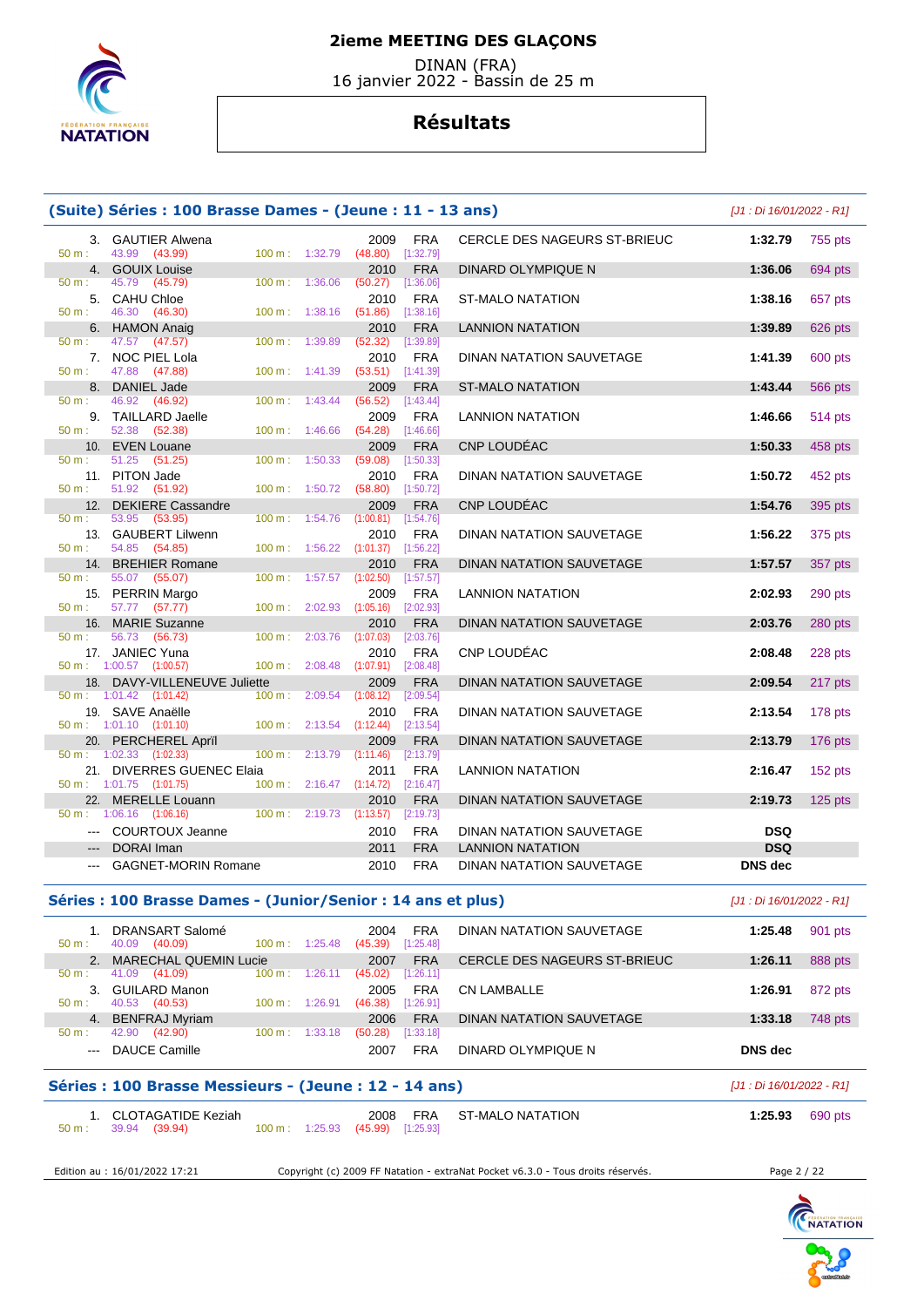

 DINAN (FRA) 16 janvier 2022 - Bassin de 25 m

## **Résultats**

|                  | (Suite) Séries : 100 Brasse Messieurs - (Jeune : 12 - 14 ans) |                   |                           |                                            |                         |                                 |                | [J1 : Di 16/01/2022 - R1] |
|------------------|---------------------------------------------------------------|-------------------|---------------------------|--------------------------------------------|-------------------------|---------------------------------|----------------|---------------------------|
|                  | 2. ODILLARD Paul                                              |                   |                           | 2008                                       | <b>FRA</b>              | <b>DINAN NATATION SAUVETAGE</b> | 1:32.29        | 565 pts                   |
| 50 m:            | 42.53 (42.53)                                                 | 100 m:            | 1:32.29                   | $(49.76)$ [1:32.29]                        |                         |                                 |                |                           |
| 50 m:            | 3. LUGAND Gabriel<br>44.47 (44.47)                            |                   | 100 m: 1:34.07            | 2008<br>$(49.60)$ [1:34.07]                | <b>FRA</b>              | DINARD OLYMPIQUE N              | 1:34.07        | 532 pts                   |
|                  | 4. DESMARES Gabin                                             |                   |                           | 2008                                       | <b>FRA</b>              | ST-MALO NATATION                | 1:35.08        | 514 pts                   |
| 50 m:            | 44.14 (44.14)                                                 | 100 m:            | 1:35.08                   | (50.94)                                    | [1:35.08]               |                                 |                |                           |
|                  | 5. COUDERC Brice                                              |                   |                           | 2010                                       | <b>FRA</b>              | <b>ST-MALO NATATION</b>         | 1:36.58        | 488 pts                   |
| 50 m:            | 44.13 (44.13)                                                 | 100 m:            | 1:36.58                   | $(52.45)$ [1:36.58]                        |                         |                                 |                |                           |
|                  | 6. LEGALLAIS Titouan<br>46.42 (46.42)                         |                   |                           | 2009                                       | <b>FRA</b>              | <b>DINAN NATATION SAUVETAGE</b> | 1:39.26        | 443 pts                   |
| 50 m:            | 7. CONNAN Mathys                                              | 100 m:            | 1:39.26                   | (52.84)<br>2009                            | [1:39.26]<br><b>FRA</b> | CERCLE DES NAGEURS ST-BRIEUC    | 1:39.46        | 439 pts                   |
| 50 m:            | 46.52 (46.52)                                                 | 100 m:            | 1:39.46                   | $(52.94)$ [1:39.46]                        |                         |                                 |                |                           |
|                  | 8. JADAUD Raphael                                             |                   |                           | 2009                                       | <b>FRA</b>              | DINAN NATATION SAUVETAGE        | 1:40.13        | 429 pts                   |
| 50 m:            | 47.02 (47.02)                                                 | 100 m:            | 1:40.13                   | $(53.11)$ [1:40.13]                        |                         |                                 |                |                           |
| 50 m:            | 9. AUFFRET Thomas<br>45.28 (45.28)                            |                   | 1:40.60                   | 2008<br>(55.32)                            | <b>FRA</b><br>[1:40.60] | <b>LANNION NATATION</b>         | 1:40.60        | 421 pts                   |
| 10.              | DIENER-CHARPENTIER Jean                                       | 100 m:            |                           | 2009                                       | <b>FRA</b>              | CERCLE DES NAGEURS ST-BRIEUC    | 1:42.56        | 390 pts                   |
| 50 m:            | 47.35 (47.35)                                                 |                   | 100 m: 1:42.56            | (55.21)                                    | [1:42.56]               |                                 |                |                           |
|                  | 11. HOMER Gaspard                                             |                   |                           | 2010                                       | <b>FRA</b>              | CERCLE DES NAGEURS ST-BRIEUC    | 1:44.74        | 357 pts                   |
| 50 m:            | 48.68 (48.68)                                                 |                   | 100 m: 1:44.74            | $(56.06)$ [1:44.74]                        |                         |                                 |                |                           |
| $50 m$ :         | 12. GRIFFON Arnaud                                            |                   |                           | 2010                                       | <b>FRA</b>              | <b>CNP LOUDEAC</b>              | 1:46.77        | 328 pts                   |
|                  | 49.91 (49.91)<br>13. LE GALL Leo                              | 100 m:            | 1:46.77                   | (56.86)<br>2008                            | [1:46.77]<br><b>FRA</b> | <b>LANNION NATATION</b>         | 1:46.83        | 327 pts                   |
| 50 m:            | 51.46 (51.46)                                                 |                   | $100 \text{ m}$ : 1:46.83 | $(55.37)$ [1:46.83]                        |                         |                                 |                |                           |
| 14.              | DIENER-CHARPENTIER Tom                                        |                   |                           | 2010                                       | <b>FRA</b>              | CERCLE DES NAGEURS ST-BRIEUC    | 1:47.86        | 312 pts                   |
| 50 m:            | 49.99 (49.99)                                                 |                   | 100 m: 1:47.86            | $(57.87)$ [1:47.86]                        |                         |                                 |                |                           |
|                  | 15. DIXON Sasha                                               |                   |                           | 2009                                       | <b>FRA</b>              | DINAN NATATION SAUVETAGE        | 1:48.09        | 309 pts                   |
| 50 m:            | 50.19 (50.19)<br>16. CHALUS Théo                              | 100 m:            | 1:48.09                   | (57.90)<br>2009                            | [1:48.09]<br><b>FRA</b> | <b>CNP LOUDEAC</b>              | 1:48.64        | 302 pts                   |
| 50 m:            | 50.91 (50.91)                                                 | $100 \text{ m}$ : | 1:48.64                   | (57.73)                                    | [1:48.64]               |                                 |                |                           |
|                  | 17. TONNELLE Lounès                                           |                   |                           | 2009                                       | <b>FRA</b>              | <b>CNP LOUDEAC</b>              | 1:48.83        | 299 pts                   |
| 50 m:            | 50.28 (50.28)                                                 | 100 m:            | 1:48.83                   | (58.55)                                    | [1:48.83]               |                                 |                |                           |
| 18.              | <b>DANIEL Malo</b>                                            |                   |                           | 2010                                       | <b>FRA</b>              | DINAN NATATION SAUVETAGE        | 1:49.14        | $295$ pts                 |
| 50 m:            | 59.06 (59.06)<br>19. TOULLIC Paulin                           | 100 m:            | 1:49.14                   | (50.08)<br>2009                            | [1:49.14]<br><b>FRA</b> | DINARD OLYMPIQUE N              | 1:50.46        | 277 pts                   |
| $50 m$ :         | 52.79 (52.79)                                                 | 100 m:            | 1:50.46                   | (57.67)                                    | [1:50.46]               |                                 |                |                           |
| 20.              | PITON Hugo                                                    |                   |                           | 2009                                       | <b>FRA</b>              | DINAN NATATION SAUVETAGE        | 1:51.53        | 264 pts                   |
| 50 m:            | 51.45 (51.45)                                                 | 100 m:            | 1:51.53                   | (1:00.08)                                  | [1:51.53]               |                                 |                |                           |
|                  | 21. LE PAGE Louen                                             |                   |                           | 2010                                       | <b>FRA</b>              | <b>CNP LOUDEAC</b>              | 1:53.27        | 242 pts                   |
| 50 m:            | 54.33 (54.33)<br>22. TARDIVEL Mathieu                         | 100 m:            | 1:53.27                   | (58.94)                                    | [1:53.27]<br><b>FRA</b> | DINAN NATATION SAUVETAGE        | 1:54.70        |                           |
| 50 m:            | 53.05<br>(53.05)                                              | 100 m:            | 1:54.70                   | 2010<br>(1:01.65)                          | [1:54.70]               |                                 |                | $225$ pts                 |
| 23.              | <b>ROULLE Anatole</b>                                         |                   |                           | 2009                                       | <b>FRA</b>              | DINARD OLYMPIQUE N              | 1:55.48        | 216 pts                   |
| 50 m:            | 55.64 (55.64)                                                 |                   | $100 \text{ m}: 1:55.48$  | $(59.84)$ [1:55.48]                        |                         |                                 |                |                           |
|                  | 24. TIREAU Basile                                             |                   |                           | 2010                                       | <b>FRA</b>              | <b>ST-MALO NATATION</b>         | 1:56.81        | 201 pts                   |
| $50 \text{ m}$ : | 53.71 (53.71)                                                 |                   |                           | 100 m: 1:56.81 (1:03.10) [1:56.81]         |                         | CNP LOUDÉAC                     |                |                           |
| $50 m$ :         | 25. MAYI Larry<br>53.34 (53.34)                               |                   |                           | 2009<br>100 m: 1:57.31 (1:03.97) [1:57.31] | <b>FRA</b>              |                                 | 1:57.31        | $195$ pts                 |
|                  | 26. NTSAKALA Tom                                              |                   |                           | 2010                                       | <b>FRA</b>              | DINAN NATATION SAUVETAGE        | 1:58.19        | 186 pts                   |
| $50 m$ :         | 54.41 (54.41)                                                 |                   |                           | 100 m: 1:58.19 (1:03.78) [1:58.19]         |                         |                                 |                |                           |
|                  | 27. BOULIERE Titouan                                          |                   |                           | 2010                                       | FRA                     | CERCLE DES NAGEURS ST-BRIEUC    | 2:09.90        | 82 pts                    |
| $50 m$ :         | 57.03 (57.03)                                                 |                   |                           | 100 m: 2:09.90 (1:12.87) [2:09.90]         |                         |                                 |                |                           |
|                  | --- AUFFRET Camille                                           |                   |                           | 2010                                       | <b>FRA</b>              | <b>LANNION NATATION</b>         | <b>DSQ</b>     |                           |
|                  | --- MARTIN Hugo                                               |                   |                           | 2010                                       | <b>FRA</b>              | CNP LOUDÉAC                     | <b>DSQ</b>     |                           |
|                  | --- DUMITRIU Yanis                                            |                   |                           | 2010                                       | <b>FRA</b>              | CNP LOUDÉAC                     | <b>DNS</b> dec |                           |

| GILIBERTO-CERTENAIS Pablo |                                  | 2007 | <b>FRA</b> | DINAN NATATION SAUVETAGE | 1:21.75 | 778 pts |
|---------------------------|----------------------------------|------|------------|--------------------------|---------|---------|
| 50 m : 37.94 (37.94)      | 100 m: 1:21.75 (43.81) [1:21.75] |      |            |                          |         |         |

Edition au : 16/01/2022 17:21 Copyright (c) 2009 FF Natation - extraNat Pocket v6.3.0 - Tous droits réservés. Page 3 / 22

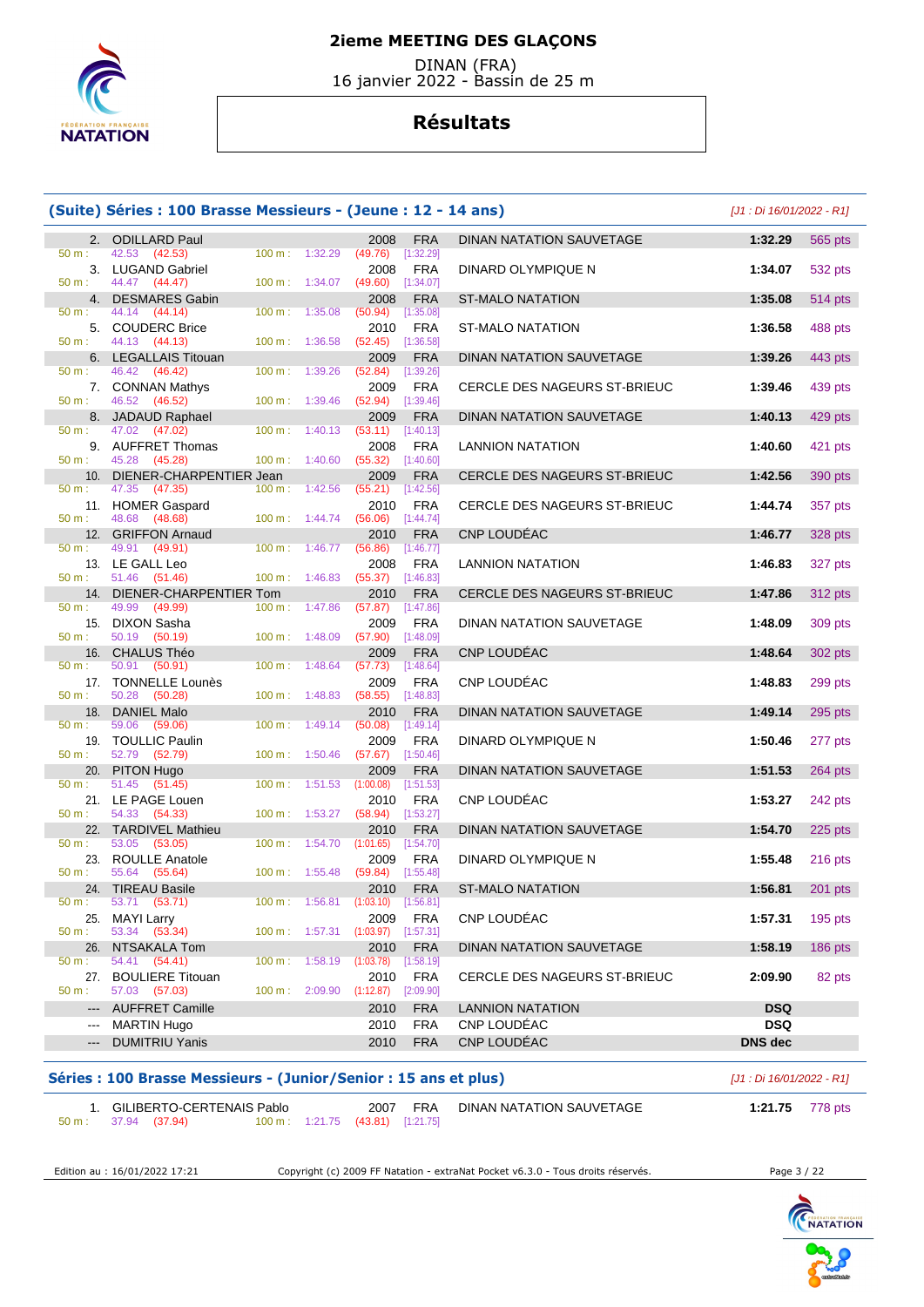# **NATATION**

## **2ieme MEETING DES GLAÇONS**

 DINAN (FRA) 16 janvier 2022 - Bassin de 25 m

## **Résultats**

#### **(Suite) Séries : 100 Brasse Messieurs - (Junior/Senior : 15 ans et plus)** [J1 : Di 16/01/2022 - R1] 2. PLANCHENAULT Clement 2006 FRA CN LAMBALLE **1:22.73** 757 pts **1:22.73** 757 pts **1:22.73 1:22.73 1:22.73 1:22.73 1:22.73 1:22.73 1:22.73 1:22.73 1:22.73 1:22.73 1:22.73 1:22.73 1:22.73 1:22.73** 38.94 (38.94) 3. LECANU-ABBRUZZESE Tim 2004 FRA CNP LOUDÉAC **1:30.64** 596 pts  $(49.24)$   $[1:30.64]$ 4. MORVAN Corentin 2007 FRA CN LAMBALLE **1:31.14** 587 pts **1:31.14** 587 pts **1:31.14** 587 pts 41.58 (41.58) 5. GAUTIER Lomig 2007 FRA CERCLE DES NAGEURS ST-BRIEUC **1:33.52** 542 pts 50 m : 43.29 (43.29) 100 m : 1:33.52 (50.23) [1:33.52] --- CARDINAL Ethan 2003 FRA CN LAMBALLE **DNS dec**  --- CARDINAL Youn 2005 FRA CN LAMBALLE **DNS dec**

#### **Série : 800 Nage Libre Dames - (Jeune : 11 - 13 ans)** [J1 : Di 16/01/2022 - R1]

|          |                | 1. QUENOUILLERE Suzanne |                           |                      | 2009    | <b>FRA</b> |                   |                          | DINAN NATATION SAUVETAGE |                   |          | 10:47.89  | 813 pts   |
|----------|----------------|-------------------------|---------------------------|----------------------|---------|------------|-------------------|--------------------------|--------------------------|-------------------|----------|-----------|-----------|
| $50 m$ : | 36.34          | (36.34)                 | $100 \text{ m}$ : 1:16.76 |                      | (40.42) | [1:16.76]  | $150 \text{ m}$ : | $\sim$ $\sim$            |                          | 200 m:            |          |           |           |
| 250 m:   | <b>Service</b> |                         | 300 m:                    | $\sim$ $\sim$ $\sim$ |         |            | $350 \text{ m}$ : | $\sim$ $\sim$            |                          | $400 \text{ m}$ : | 5:20.12  | (4:03.36) | [4:03.36] |
| 450 m:   | 6:01.34        | (41.22)                 | $500 \text{ m}$ :         | 6:42.41              | (41.07) | [1:22.29]  |                   | $550 \text{ m}: 7:23.34$ | (40.93)                  | $600 \text{ m}$ : | 8:05.41  | (42.07)   | [1:23.00] |
| 650 m:   | 8:46.91        | (41.50)                 | 700 m :                   | 9:28.61              | (41.70) | [1:23.20]  | 750 m :           | 10:08.73                 | (40.12)                  | $800 \text{ m}$ : | 10:47.89 | (39.16)   | [1:19.28] |
|          |                | 2. GARNIER Ameline      |                           |                      | 2009    | <b>FRA</b> |                   |                          | DINAN NATATION SAUVETAGE |                   |          | 11:26.63  | 692 pts   |
| 50 m :   | 37.42          | (37.42)                 | $100 \text{ m}$ :         | 1:20.31              | (42.89) | [1:20.31]  | 150 m:            | 2:04.50                  | (44.19)                  | $200 \text{ m}$ : | 2:47.78  | (43.28)   | [1:27.47] |
| 250 m:   | 3:32.27        | (44.49)                 | $300 \text{ m}$ :         | 4:16.47              | (44.20) | [1:28.69]  | 350 m:            | 5:00.08                  | (43.61)                  | $400 \text{ m}$ : | 5:43.81  | (43.73)   | [1:27.34] |
| 450 m :  | 6:27.95        | (44.14)                 | $500 \text{ m}$ : 7:11.47 |                      | (43.52) | [1:27.66]  | 550 m :           | 7:55.58                  | (44.11)                  | $600 \text{ m}$ : | 8:39.39  | (43.81)   | [1:27.92] |
| 650 m :  | 9:24.00        | (44.61)                 | 700 m :                   | 10:06.58             | (42.58) | [1:27.19]  | 750 m :           | 10:48.05                 | (41.47)                  | $800 \text{ m}$ : | 11:26.63 | (38.58)   | [1:20.05] |

#### **Série : 800 Nage Libre Dames - (Junior/Senior : 14 ans et plus)** [J1 : Di 16/01/2022 - R1]

|          | 1. BEDEL Emma |                               |        |          | 2008    | <b>FRA</b> |           | DINARD OLYMPIQUE N      |                                 |        |          | 10:36.56  | 850 pts        |
|----------|---------------|-------------------------------|--------|----------|---------|------------|-----------|-------------------------|---------------------------------|--------|----------|-----------|----------------|
| $50 m$ : | 36.60         | (36.60)                       | 100 m: | 1:14.22  | (37.62) | [1:14.22]  | 150 m:    | 1:54.28                 | (40.06)                         | 200 m: | 2:35.20  | (40.92)   | [1:20.98]      |
| 250 m:   | 3:15.11       | (39.91)                       | 300 m: | 3:55.57  | (40.46) | [1:20.37]  | 350 m:    | 4:36.31                 | (40.74)                         | 400 m: | 5:17.37  | (41.06)   | [1:21.80]      |
| 450 m:   | 5:57.38       | (40.01)                       | 500 m: | 6:37.87  | (40.49) | [1:20.50]  | 550 m:    | 7:18.51                 | (40.64)                         | 600 m: | 7:58.85  | (40.34)   | [1:20.98]      |
| 650 m:   | 8:38.60       | (39.75)                       | 700 m: | 9:18.26  | (39.66) | [1:19.41]  | 750 m:    | 10:05.65                | (47.39)                         | 800 m: | 10:36.56 | (30.91)   | [1:18.30]      |
|          |               | 2. LECOMTE Juliette           |        |          | 2007    | <b>FRA</b> |           | <b>LANNION NATATION</b> |                                 |        |          | 10:42.38  | 831 pts        |
| $50 m$ : | 36.15         | (36.15)                       | 100 m: | 1:15.57  | (39.42) | [1:15.57]  | 150 m:    | 1:55.78                 | (40.21)                         | 200 m: | 2:35.57  | (39.79)   | [1:20.00]      |
| 250 m:   | 3:16.07       | (40.50)                       | 300 m: | 3:56.40  | (40.33) | [1:20.83]  | 350 m:    | 4:36.78                 | (40.38)                         | 400 m: | 5:17.56  | (40.78)   | [1:21.16]      |
| 450 m:   | 5:58.29       | (40.73)                       | 500 m: | 6:39.46  | (41.17) | [1:21.90]  | 550 m:    | 7:21.08                 | (41.62)                         | 600 m: | 8:02.00  | (40.92)   | [1:22.54]      |
| 650 m:   | 8:42.50       | (40.50)                       | 700 m: | 9:23.18  | (40.68) | [1:21.18]  | 750 m:    | 10:03.30                | (40.12)                         | 800 m: | 10:42.38 | (39.08)   | [1:19.20]      |
| 3.       |               | <b>BEDEL Manon</b>            |        |          | 2006    | <b>FRA</b> |           | DINARD OLYMPIQUE N      |                                 |        |          | 10:45.21  | 821 pts        |
| $50 m$ : | 36.31         | (36.31)                       | 100 m: | 1:15.63  | (39.32) | [1:15.63]  | 150 m:    | 1:56.91                 | (41.28)                         | 200 m: | 2:37.41  | (40.50)   | [1:21.78]      |
| 250 m:   | 3:17.69       | (40.28)                       | 300 m: | 3:57.91  | (40.22) | [1:20.50]  | 350 m:    | 4:38.56                 | (40.65)                         | 400 m: | 5:19.59  | (41.03)   | [1:21.68]      |
| 450 m:   | 6:00.91       | (41.32)                       | 500 m: | 6:42.59  | (41.68) | [1:23.00]  | 550 m:    | 7:23.20                 | (40.61)                         | 600 m: | 8:04.36  | (41.16)   | [1:21.77]      |
| 650 m:   | 8:44.71       | (40.35)                       | 700 m: | 9:25.62  | (40.91) | [1:21.26]  | 750 m:    | 10:05.77                | (40.15)                         | 800 m: | 10:45.21 | (39.44)   | [1:19.59]      |
| 4.       |               | <b>MERCIER-MAUDUIT Louane</b> |        |          | 2008    | <b>FRA</b> |           | CNP LOUDÉAC             |                                 |        |          | 10:50.24  | 805 pts        |
| $50 m$ : | 38.09         | (38.09)                       | 100 m: | 1:18.37  | (40.28) | [1:18.37]  | $150 m$ : | 1:59.91                 | (41.54)                         | 200 m: | 2:41.13  | (41.22)   | [1:22.76]      |
| 250 m:   | 3:22.47       | (41.34)                       | 300 m: | 4:03.57  | (41.10) | [1:22.44]  | 350 m:    | 4:44.87                 | (41.30)                         | 400 m: | 5:25.83  | (40.96)   | [1:22.26]      |
| 450 m:   | 6:06.59       | (40.76)                       | 500 m: | 6:47.07  | (40.48) | [1:21.24]  | 550 m:    | 7:28.04                 | (40.97)                         | 600 m: | 8:09.51  | (41.47)   | [1:22.44]      |
| 650 m:   | 8:50.40       | (40.89)                       | 700 m: | 9:30.82  | (40.42) | [1:21.31]  | 750 m:    | 10:11.34                | (40.52)                         | 800 m: | 10:50.24 | (38.90)   | [1:19.42]      |
| 5.       |               | <b>HANCOCK Maëlle</b>         |        |          | 2007    | <b>AUS</b> |           |                         | DINAN NATATION SAUVETAGE        |        |          | 10:56.12  | <b>786 pts</b> |
| $50 m$ : | 36.65         | (36.65)                       | 100 m: | 1:18.40  | (41.75) | [1:18.40]  | 150 m:    | 2:38.96                 | (1:20.56)                       | 200 m: | 3:20.22  | (41.26)   | [2:01.82]      |
| 250 m:   | 4:01.75       | (41.53)                       | 300 m: | 4:43.07  | (41.32) | [1:22.85]  | 350 m:    | 5:24.61                 | (41.54)                         | 400 m: | 6:06.40  | (41.79)   | [1:23.33]      |
| 450 m:   | 6:48.21       | (41.81)                       | 500 m: | 7:29.63  | (41.42) | [1:23.23]  | 550 m:    | 8:11.40                 | (41.77)                         | 600 m: | 8:53.18  | (41.78)   | [1:23.55]      |
| 650 m:   | 9:34.97       | (41.79)                       | 700 m: | 10:16.15 | (41.18) | [1:22.97]  | 750 m:    | $\cdots$                |                                 | 800 m: | 10:56.12 | (39.97)   | [39.97]        |
| 6.       |               | <b>BOURSEUL Andréanne</b>     |        |          | 2008    | <b>FRA</b> |           |                         | <b>DINAN NATATION SAUVETAGE</b> |        |          | 11:09.79  | 743 pts        |
| 50 m:    | 36.78         | (36.78)                       | 100 m: | 1:16.73  | (39.95) | [1:16.73]  | 150 m:    | 1:58.33                 | (41.60)                         | 200 m: | 2:39.91  | (41.58)   | [1:23.18]      |
| 250 m:   | 3:21.15       | (41.24)                       | 300 m: | 4:03.24  | (42.09) | [1:23.33]  | 350 m:    | 4:45.60                 | (42.36)                         | 400 m: | 5:28.81  | (43.21)   | [1:25.57]      |
| 450 m:   | 6:11.34       | (42.53)                       | 500 m: | 6:54.81  | (43.47) | [1:26.00]  | 550 m:    | 7:37.82                 | (43.01)                         | 600 m: | 8:20.68  | (42.86)   | [1:25.87]      |
| 650 m:   | 9:03.30       | (42.62)                       | 700 m: | 9:46.03  | (42.73) | [1:25.35]  | 750 m:    | 10:27.87                | (41.84)                         | 800 m: | 11:09.79 | (41.92)   | [1:23.76]      |
|          | 7.            | LE SAUX Laurena               |        |          | 2008    | <b>FRA</b> |           | CNP LOUDÉAC             |                                 |        |          | 11:27.15  | 690 pts        |
| $50 m$ : | 38.75         | (38.75)                       | 100 m: | 1:20.83  | (42.08) | [1:20.83]  | 150 m:    | 2:03.97                 | (43.14)                         | 200 m: | 2:47.50  | (43.53)   | [1:26.67]      |
| 250 m:   | 3:31.50       | (44.00)                       | 300 m: | 4:15.72  | (44.22) | [1:28.22]  | 350 m:    | 4:59.97                 | (44.25)                         | 400 m: | 5:45.22  | (45.25)   | [1:29.50]      |
| 450 m:   | 6:26.87       | (41.65)                       | 500 m: | 7:09.90  | (43.03) | [1:24.68]  | 550 m:    | 7:54.19                 | (44.29)                         | 600 m: | 8:38.12  | (43.93)   | [1:28.22]      |
| 650 m:   | 9:21.47       | (43.35)                       | 700 m: | 10:05.50 | (44.03) | [1:27.38]  | 750 m:    | ---                     |                                 | 800 m: | 11:27.15 | (1:21.65) | [1:21.65]      |

Edition au : 16/01/2022 17:21 Copyright (c) 2009 FF Natation - extraNat Pocket v6.3.0 - Tous droits réservés. Page 4 / 22

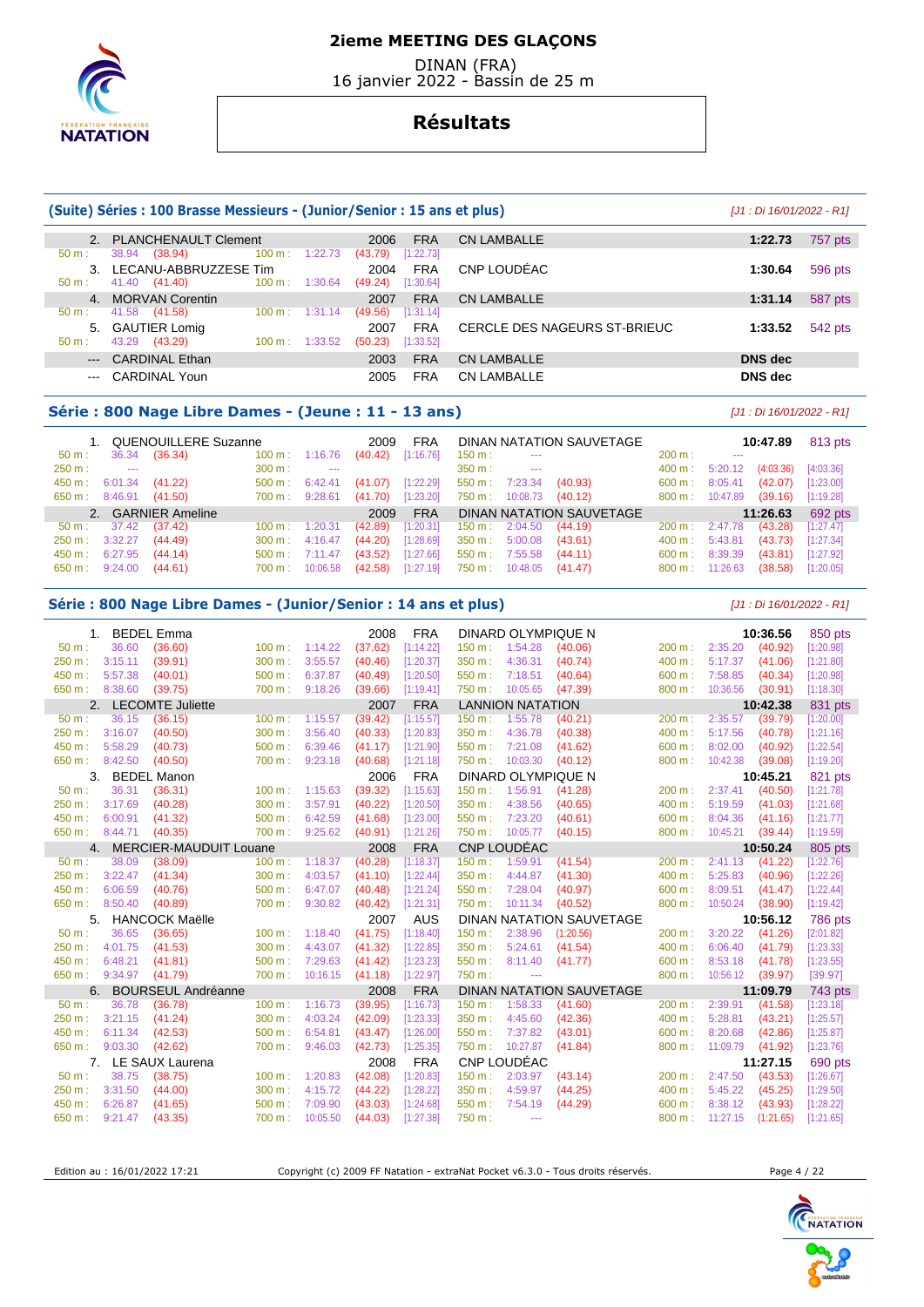

 DINAN (FRA) 16 janvier 2022 - Bassin de 25 m

## **Résultats**

#### **(Suite) Série : 800 Nage Libre Dames - (Junior/Senior : 14 ans et plus)** [J1 : Di 16/01/2022 - R1]

|                  |                               | 8. TURQUETY Juliette |                                  | 2006    | <b>FRA</b>                                          |                                     |                          | COMBOURG NATATION     |                          |                                   | 11:42.67 | 644 pts          |
|------------------|-------------------------------|----------------------|----------------------------------|---------|-----------------------------------------------------|-------------------------------------|--------------------------|-----------------------|--------------------------|-----------------------------------|----------|------------------|
| $50 \text{ m}$ : |                               | 38.10 (38.10)        | $100 \text{ m}$ : 1:19.37        | (41.27) | [1:19.37]                                           |                                     | 150 m: 2:02.81           | (43.44)               | $200 \text{ m}: 2:46.37$ |                                   | (43.56)  | $[1:27.00]$      |
|                  | 250 m : 3:31.03 (44.66)       |                      | $300 \text{ m}: 4:15.95$         | (44.92) | [1:29.58]                                           | 350 m : 5:00.35                     |                          | (44.40)               |                          | $400 \text{ m}: 5:45.03$          | (44.68)  | $[1:29.08]$      |
|                  | 450 m : 6:29.84               | (44.81)              | $500 \text{ m}: 7:14.45$ (44.61) |         | [1:29.42]                                           | 550 m : 7:59.81                     |                          | (45.36)               | 600 m: 8:45.27           |                                   | (45.46)  | $[1:30.82]$      |
|                  | 650 m : 9:30.60 (45.33)       |                      |                                  |         | 700 m : 10:15.74 (45.14) [1:30.47] 750 m : 11:00.56 |                                     |                          | (44.82)               |                          | $800 \text{ m}: 11:42.67$ (42.11) |          | $[1:26.93]$      |
|                  |                               | 9. BOUVIER Lison     |                                  | 2005    |                                                     |                                     |                          | FRA COMBOURG NATATION |                          |                                   |          | 11:42.93 644 pts |
|                  | $50 \text{ m}: 38.58 (38.58)$ |                      | $100 \text{ m}: 1:19.91$         | (41.33) |                                                     | $[1:19.91]$ 150 m : 2:03.46 (43.55) |                          |                       |                          | 200 m : 2:47.73 (44.27)           |          | [1:27.82]        |
|                  | 250 m : 3:31.60 (43.87)       |                      | $300 \text{ m}: 4:16.27$         | (44.67) |                                                     | $[1:28.54]$ 350 m : 5:01.06         |                          | (44.79)               |                          | $400 \text{ m}: 5:46.01$          | (44.95)  | $[1:29.74]$      |
|                  | $450 \text{ m}: 6:30.52$      | (44.51)              | $500 \text{ m}: 7:15.33$         | (44.81) | [1:29.32]                                           |                                     | $550 \text{ m}: 8:00.42$ | (45.09)               |                          | $600 \text{ m}: 8:45.79$          | (45.37)  | [1:30.46]        |
|                  | 650 m : 9:30.92 (45.13)       |                      | 700 m : 10:15.85                 | (44.93) | [1:30.06]                                           |                                     | 750 m : 11:00.96         | (45.11)               |                          | 800 m: 11:42.93 (41.97)           |          | $[1:27.08]$      |

## **Séries : 800 Nage Libre Messieurs - (Jeune : 12 - 14 ans)** [J1 : Di 16/01/2022 - R1]

| 1.       | <b>BLOCHER Titouan</b>   |                              |          | 2008    | <b>FRA</b> |                   | <b>COMBOURG NATATION</b> |                          |        |          | 11:00.50 | 630 pts   |
|----------|--------------------------|------------------------------|----------|---------|------------|-------------------|--------------------------|--------------------------|--------|----------|----------|-----------|
| $50 m$ : | 34.75                    | (34.75)<br>100 m:            | 1:13.00  | (38.25) | [1:13.00]  | $150 m$ :         | 1:52.75                  | (39.75)                  | 200 m: | 2:32.75  | (40.00)  | [1:19.75] |
| 250 m:   | 3:15.08                  | (42.33)<br>300 m:            | 3:54.78  | (39.70) | [1:22.03]  | 350 m:            | 4:35.97                  | (41.19)                  | 400 m: | 5:17.53  | (41.56)  | [1:22.75] |
| 450 m:   | 6:00.18                  | (42.65)<br>500 m:            | 6:43.36  | (43.18) | [1:25.83]  | 550 m:            | 7:25.25                  | (41.89)                  | 600 m: | 8:08.18  | (42.93)  | [1:24.82] |
| 650 m:   | 8:51.53                  | (43.35)<br>700 m:            | 9:35.25  | (43.72) | [1:27.07]  | 750 m:            | 10:18.36                 | (43.11)                  | 800 m: | 11:00.50 | (42.14)  | [1:25.25] |
| 2.       | ABOUKA Keziah            |                              |          | 2009    | <b>FRA</b> |                   |                          | DINAN NATATION SAUVETAGE |        |          | 11:17.75 | 579 pts   |
| $50 m$ : | 36.02                    | $100 \text{ m}$ :<br>(36.02) | 1:17.07  | (41.05) | [1:17.07]  | 150 m:            | 1:58.94                  | (41.87)                  | 200 m: | 2:42.34  | (43.40)  | [1:25.27] |
| 250 m:   | 3:25.68                  | 300 m:<br>(43.34)            | 4:08.83  | (43.15) | [1:26.49]  | 350 m:            | 4:52.92                  | (44.09)                  | 400 m: | 5:36.41  | (43.49)  | [1:27.58] |
| 450 m:   | 6:20.52                  | (44.11)<br>500 m:            | 7:02.97  | (42.45) | [1:26.56]  | 550 m:            | 7:48.00                  | (45.03)                  | 600 m: | 8:30.12  | (42.12)  | [1:27.15] |
| 650 m:   | 9:13.78                  | (43.66)<br>700 m:            | 9:56.19  | (42.41) | [1:26.07]  | 750 m:            | 10:38.18                 | (41.99)                  | 800 m: | 11:17.75 | (39.57)  | [1:21.56] |
| 3.       | <b>HANCOCK Malo</b>      |                              |          | 2009    | AUS        |                   |                          | DINAN NATATION SAUVETAGE |        |          | 11:20.76 | 570 pts   |
| $50 m$ : | 35.96                    | (35.96)<br>100 m:            | 1:16.99  | (41.03) | [1:16.99]  | 150 m:            | 1:59.80                  | (42.81)                  | 200 m: | 2:43.91  | (44.11)  | [1:26.92] |
| 250 m:   | 3:27.28                  | (43.37)<br>300 m:            | 4:10.35  | (43.07) | [1:26.44]  | 350 m:            | 4:53.92                  | (43.57)                  | 400 m: | 5:38.03  | (44.11)  | [1:27.68] |
| 450 m:   | 6:21.94                  | (43.91)<br>500 m:            | 7:05.57  | (43.63) | [1:27.54]  | 550 m:            | 7:48.90                  | (43.33)                  | 600 m: | 8:32.49  | (43.59)  | [1:26.92] |
| 650 m:   | 9:15.64                  | (43.15)<br>700 m:            | 9:58.45  | (42.81) | [1:25.96]  | 750 m:            | 10:40.66                 | (42.21)                  | 800 m: | 11:20.76 | (40.10)  | [1:22.31] |
| 4.       | <b>BOUVIER Lilian</b>    |                              |          | 2008    | <b>FRA</b> |                   | <b>COMBOURG NATATION</b> |                          |        |          | 11:21.59 | 567 pts   |
| $50 m$ : | 36.21                    | (36.21)<br>100 m:            | 1:16.59  | (40.38) | [1:16.59]  | 150 m:            | 1:59.13                  | (42.54)                  | 200 m: | 2:41.17  | (42.04)  | [1:24.58] |
| 250 m:   | 3:23.94                  | (42.77)<br>300 m:            | 4:07.02  | (43.08) | [1:25.85]  | 350 m:            | 4:51.56                  | (44.54)                  | 400 m: | 5:35.70  | (44.14)  | [1:28.68] |
| 450 m:   | 6:19.74                  | (44.04)<br>500 m:            | 7:03.27  | (43.53) | [1:27.57]  | 550 m:            | 7:46.89                  | (43.62)                  | 600 m: | 8:31.15  | (44.26)  | [1:27.88] |
| 650 m:   | 9:15.10                  | (43.95)<br>700 m:            | 9:58.84  | (43.74) | [1:27.69]  | 750 m:            | 10:41.90                 | (43.06)                  | 800 m: | 11:21.59 | (39.69)  | [1:22.75] |
| 5.       | <b>BOISSIERE Kyllian</b> |                              |          | 2008    | <b>FRA</b> |                   |                          | DINAN NATATION SAUVETAGE |        |          | 11:24.95 | 558 pts   |
| $50 m$ : | 36.41                    | (36.41)<br>100 m:            | 1:17.39  | (40.98) | [1:17.39]  | $150 m$ :         | 2:00.47                  | (43.08)                  | 200 m: | 2:42.99  | (42.52)  | [1:25.60] |
| 250 m:   | 3:26.86                  | (43.87)<br>300 m:            | 4:11.31  | (44.45) | [1:28.32]  | 350 m:            | 4:55.90                  | (44.59)                  | 400 m: | 5:39.08  | (43.18)  | [1:27.77] |
| 450 m:   | 6:24.00                  | (44.92)<br>500 m:            | 7:06.47  | (42.47) | [1:27.39]  | 550 m:            | 7:50.89                  | (44.42)                  | 600 m: | 8:35.25  | (44.36)  | [1:28.78] |
| 650 m:   | 9:15.99                  | (40.74)<br>700 m:            | 10:00.87 | (44.88) | [1:25.62]  | 750 m:            | 10:45.14                 | (44.27)                  | 800 m: | 11:24.95 | (39.81)  | [1:24.08] |
| 6.       | <b>DANGER Ivin</b>       |                              |          | 2009    | <b>FRA</b> |                   | <b>COMBOURG NATATION</b> |                          |        |          | 12:17.09 | 418 pts   |
| $50 m$ : | 37.80                    | (37.80)<br>100 m:            | 1:20.40  | (42.60) | [1:20.40]  | $150 \text{ m}$ : | 2:05.63                  | (45.23)                  | 200 m: | 2:50.93  | (45.30)  | [1:30.53] |
| 250 m:   | 3:37.41                  | (46.48)<br>300 m:            | 4:25.30  | (47.89) | [1:34.37]  | 350 m:            | 5:12.43                  | (47.13)                  | 400 m: | 6:00.44  | (48.01)  | [1:35.14] |
| 450 m:   | 6:48.34                  | (47.90)<br>500 m:            | 7:36.15  | (47.81) | [1:35.71]  | 550 m:            | 8:24.23                  | (48.08)                  | 600 m: | 9:12.57  | (48.34)  | [1:36.42] |
| 650 m:   | 9:59.71                  | (47.14)<br>700 m:            | 10:47.34 | (47.63) | [1:34.77]  | 750 m:            | 11:32.94                 | (45.60)                  | 800 m: | 12:17.09 | (44.15)  | [1:29.75] |

#### Séries : 800 Nage Libre Messieurs - (Junior/Senior : 15 ans et plus) *[J1 : Di 16/01/2022 - R1]*

|                  | 1. ALLAIN Benjamin  |                   |         | 2007    | <b>FRA</b> |                           |                           | DINAN NATATION SAUVETAGE |                   |          | 9:36.21  | 915 pts   |
|------------------|---------------------|-------------------|---------|---------|------------|---------------------------|---------------------------|--------------------------|-------------------|----------|----------|-----------|
| $50 m$ :         | (31.29)<br>31.29    | 100 m:            | 1:06.06 | (34.77) | [1:06.06]  |                           | $150 \text{ m}: 1:41.55$  | (35.49)                  | 200 m:            | 2:16.92  | (35.37)  | [1:10.86] |
| 250 m:           | 2:53.35<br>(36.43)  | 300 m:            | 3:30.20 | (36.85) | [1:13.28]  | 350 m:                    | 4:06.93                   | (36.73)                  | 400 m:            | 4:43.99  | (37.06)  | [1:13.79] |
| 450 m:           | 5:20.89<br>(36.90)  | 500 m:            | 5:58.04 | (37.15) | [1:14.05]  | $550 m$ :                 | 6:35.02                   | (36.98)                  | 600 m:            | 7:11.80  | (36.78)  | [1:13.76] |
| 650 m: 7:48.64   | (36.84)             | 700 m:            | 8:24.99 | (36.35) | [1:13.19]  | 750 m :                   | 9:01.51                   | (36.52)                  | $800 \text{ m}$ : | 9:36.21  | (34.70)  | [1:11.22] |
|                  | 2. LE POTTIER Kévin |                   |         | 2006    | <b>FRA</b> |                           | CNP LOUDEAC               |                          |                   |          | 9:53.99  | 850 pts   |
| $50 \text{ m}$ : | 34.16<br>(34.16)    | 100 m:            | 1:10.33 | (36.17) | [1:10.33]  |                           | $150 \text{ m}$ : 1:47.46 | (37.13)                  | 200 m:            | 2:24.79  | (37.33)  | [1:14.46] |
| 250 m:           | 3:02.22<br>(37.43)  | $300 \text{ m}$ : | 3:40.03 | (37.81) | [1:15.24]  | 350 m:                    | 4:18.14                   | (38.11)                  | 400 m:            | 4:56.35  | (38.21)  | [1:16.32] |
| 450 m:           | 5:34.24<br>(37.89)  | 500 m:            | 6:11.81 | (37.57) | [1:15.46]  | $550 m$ :                 | 6:49.74                   | (37.93)                  | 600 m:            | 7:27.65  | (37.91)  | [1:15.84] |
| 650 m :          | 8:05.24<br>(37.59)  | 700 m :           | 8:43.07 | (37.83) | [1:15.42]  | $750 \text{ m}$ : 9:20.18 |                           | (37.11)                  | $800 \text{ m}$ : | 9:53.99  | (33.81)  | [1:10.92] |
|                  | 3. FOUERE Alexis    |                   |         | 2006    | <b>FRA</b> |                           |                           | DINAN NATATION SAUVETAGE |                   |          | 10:06.14 | 808 pts   |
| $50 m$ :         | 33.54<br>(33.54)    | $100 \text{ m}$ : | 1:11.21 | (37.67) | [1:11.21]  |                           | $150 \text{ m}$ : 1:49.92 | (38.71)                  | $200 \text{ m}$ : | 2:28.97  | (39.05)  | [1:17.76] |
| 250 m:           | 3:06.94<br>(37.97)  | $300 \text{ m}$ : | 3:45.43 | (38.49) | [1:16.46]  | 350 m:                    | 4:23.82                   | (38.39)                  | 400 m:            | 5:02.89  | (39.07)  | [1:17.46] |
| 450 m:           | 5:40.32<br>(37.43)  | 500 m:            | 6:19.55 | (39.23) | [1:16.66]  | $550 m$ :                 | 6:58.12                   | (38.57)                  | 600 m:            | 7:36.96  | (38.84)  | [1:17.41] |
| 650 m:           | 8:15.46<br>(38.50)  | 700 m:            | 8:53.63 | (38.17) | [1:16.67]  | 750 m :                   | 9:31.46                   | (37.83)                  | 800 m:            | 10:06.14 | (34.68)  | [1:12.51] |

Edition au : 16/01/2022 17:21 Copyright (c) 2009 FF Natation - extraNat Pocket v6.3.0 - Tous droits réservés. Page 5 / 22

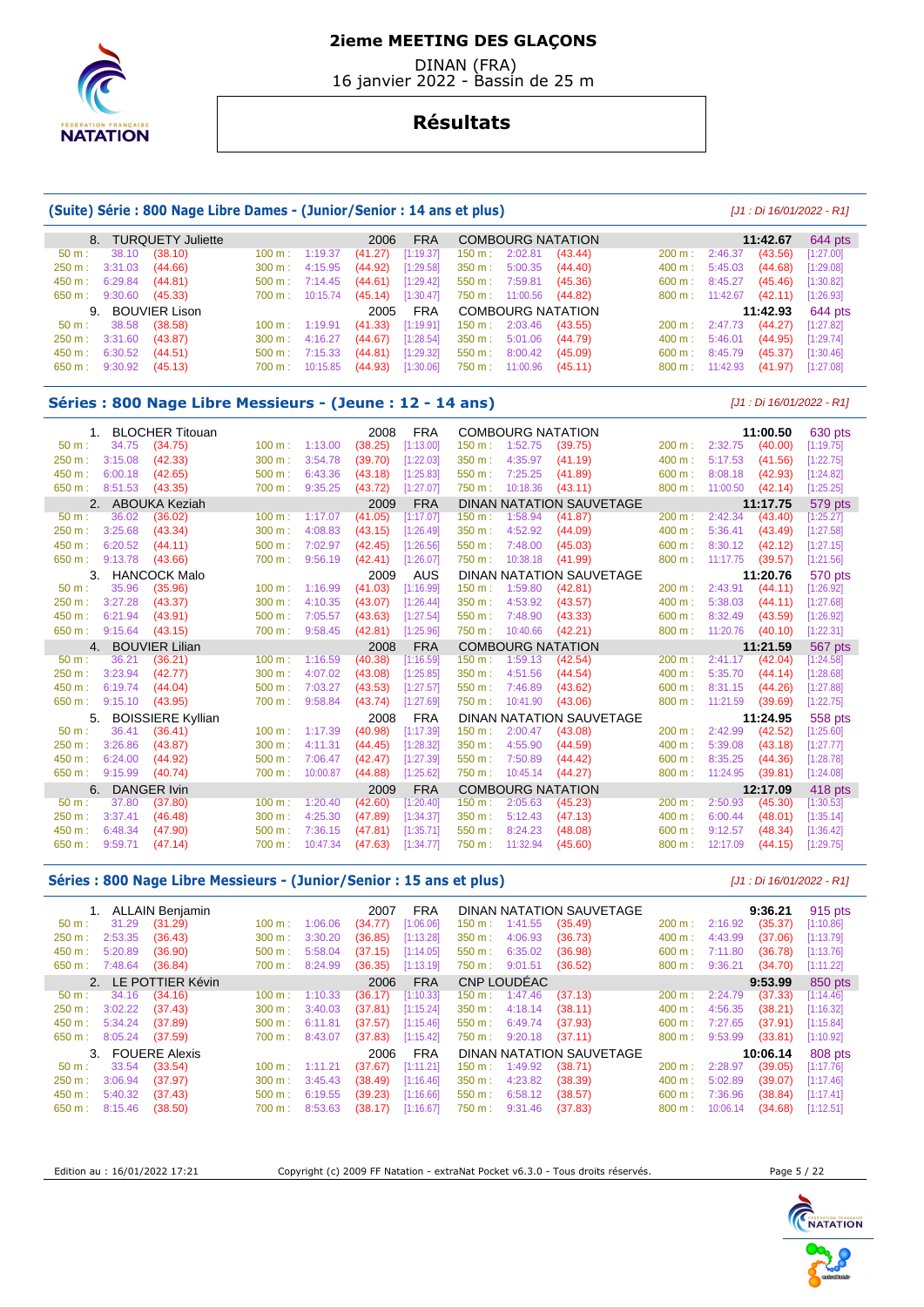

 DINAN (FRA) 16 janvier 2022 - Bassin de 25 m

## **Résultats**

#### **(Suite) Séries : 800 Nage Libre Messieurs - (Junior/Senior : 15 ans et plus)** [J1 : Di 16/01/2022 - R1]

|          | 4.             | <b>PICOT Anatole</b>     |        |         | 2005    | <b>FRA</b> |           | CNP LOUDÉAC              |         |        |          | 10:06.25 | 807 pts   |
|----------|----------------|--------------------------|--------|---------|---------|------------|-----------|--------------------------|---------|--------|----------|----------|-----------|
| 50 m:    | 33.30          | (33.30)                  | 100 m: | 1:10.07 | (36.77) | [1:10.07]  | 150 m:    | 1:47.22                  | (37.15) | 200 m: | 2:26.07  | (38.85)  | [1:16.00] |
| 250 m:   | 3:04.38        | (38.31)                  | 300 m: | 3:43.13 | (38.75) | [1:17.06]  | 350 m:    | 4:22.06                  | (38.93) | 400 m: | 5:01.97  | (39.91)  | [1:18.84] |
| 450 m:   | 5:40.46        | (38.49)                  | 500 m: | 6:19.57 | (39.11) | [1:17.60]  | 550 m:    | 6:58.58                  | (39.01) | 600 m: | 7:37.67  | (39.09)  | [1:18.10] |
| 650 m :  | 8:15.98        | (38.31)                  | 700 m: | 8:54.21 | (38.23) | [1:16.54]  | 750 m :   | 9:31.24                  | (37.03) | 800 m: | 10:06.25 | (35.01)  | [1:12.04] |
| 5.       |                | <b>BLANCHARD Vincent</b> |        |         | 2006    | <b>FRA</b> |           | CNP LOUDÉAC              |         |        |          | 10:06.45 | 807 pts   |
| $50 m$ : | 34.34          | (34.34)                  | 100 m: | 1:11.58 | (37.24) | [1:11.58]  | $150 m$ : | 1:49.77                  | (38.19) | 200 m: | 2:28.39  | (38.62)  | [1:16.81] |
| 250 m:   | 3:06.73        | (38.34)                  | 300 m: | 3:45.11 | (38.38) | [1:16.72]  | 350 m:    | 4:23.75                  | (38.64) | 400 m: | 5:02.26  | (38.51)  | [1:17.15] |
| 450 m:   | 5:40.72        | (38.46)                  | 500 m: | 6:19.73 | (39.01) | [1:17.47]  | 550 m:    | 6:58.48                  | (38.75) | 600 m: | 7:36.97  | (38.49)  | [1:17.24] |
| 650 m:   | 8:15.27        | (38.30)                  | 700 m: | 8:53.42 | (38.15) | [1:16.45]  | 750 m:    | 9:31.36                  | (37.94) | 800 m: | 10:06.45 | (35.09)  | [1:13.03] |
|          | 6.             | LE GAL Jules             |        |         | 2003    | <b>FRA</b> |           | CNP LOUDEAC              |         |        |          | 10:06.48 | 807 pts   |
| $50 m$ : | 33.77          | (33.77)                  | 100 m: | 1:10.40 | (36.63) | [1:10.40]  | 150 m:    | 1:48.13                  | (37.73) | 200 m: | 2:26.62  | (38.49)  | [1:16.22] |
| 250 m:   | 3:04.80        | (38.18)                  | 300 m: | 3:43.37 | (38.57) | [1:16.75]  | 350 m:    | 4:22.77                  | (39.40) | 400 m: | 5:02.80  | (40.03)  | [1:19.43] |
| 450 m:   | 5:41.37        | (38.57)                  | 500 m: | 6:20.40 | (39.03) | [1:17.60]  | 550 m:    | 6:58.80                  | (38.40) | 600 m: | 7:37.80  | (39.00)  | [1:17.40] |
| 650 m:   | 8:16.34        | (38.54)                  | 700 m: | 8:54.05 | (37.71) | [1:16.25]  | 750 m:    | 9:34.13                  | (40.08) | 800 m: | 10:06.48 | (32.35)  | [1:12.43] |
|          | 7 <sub>1</sub> | <b>BILLARD Lilian</b>    |        |         | 2006    | <b>FRA</b> |           | CNP LOUDÉAC              |         |        |          | 10:15.74 | 775 pts   |
| $50 m$ : | 33.77          | (33.77)                  | 100 m: | 1:11.57 | (37.80) | [1:11.57]  | $150 m$ : | 1:49.96                  | (38.39) | 200 m: | 2:28.91  | (38.95)  | [1:17.34] |
| 250 m:   | 3:07.79        | (38.88)                  | 300 m: | 3:46.72 | (38.93) | [1:17.81]  | 350 m:    | 4:25.34                  | (38.62) | 400 m: | 5:03.93  | (38.59)  | [1:17.21] |
| 450 m:   | 5:42.24        | (38.31)                  | 500 m: | 6:21.03 | (38.79) | [1:17.10]  | 550 m:    | 6:59.97                  | (38.94) | 600 m: | 7:38.08  | (38.11)  | [1:17.05] |
| 650 m:   | 8:18.20        | (40.12)                  | 700 m: | 8:57.97 | (39.77) | [1:19.89]  | 750 m :   | 9:37.08                  | (39.11) | 800 m: | 10:15.74 | (38.66)  | [1:17.77] |
|          | 8.             | REMOUË Brewen            |        |         | 2007    | <b>FRA</b> |           | <b>COMBOURG NATATION</b> |         |        |          | 11:21.37 | 568 pts   |
| $50 m$ : | 36.17          | (36.17)                  | 100 m: | 1:16.89 | (40.72) | [1:16.89]  | 150 m:    | 1:55.99                  | (39.10) | 200 m: | 2:41.74  | (45.75)  | [1:24.85] |
| 250 m:   | 3:24.93        | (43.19)                  | 300 m: | 4:07.36 | (42.43) | [1:25.62]  | 350 m:    | 4:52.20                  | (44.84) | 400 m: | 5:36.21  | (44.01)  | [1:28.85] |
| 450 m:   | 6:20.42        | (44.21)                  | 500 m: | 7:04.26 | (43.84) | [1:28.05]  | 550 m:    | 7:46.94                  | (42.68) | 600 m: | 8:31.15  | (44.21)  | [1:26.89] |
| 650 m:   | 9:14.72        | (43.57)                  | 700 m: | 9:58.47 | (43.75) | [1:27.32]  | 750 m:    | 10:41.90                 | (43.43) | 800 m: | 11:21.37 | (39.47)  | [1:22.90] |
|          |                |                          |        |         |         |            |           |                          |         |        |          |          |           |

#### **Séries : 200 Dos Dames - (Jeune : 11 - 13 ans)** [J1 : Di 16/01/2022 - R1]

| L. GAUTIER Alwena             |                                                         |  |  | 2009 FRA CERCLE DES NAGEURS ST-BRIEUC |                                  | <b>2:50.75</b> 766 pts |
|-------------------------------|---------------------------------------------------------|--|--|---------------------------------------|----------------------------------|------------------------|
| $50 \text{ m}: 40.63 (40.63)$ | 100 m: 1:24.50 (43.87) [1:24.50] 150 m: 2:08.11 (43.61) |  |  |                                       | 200 m: 2:50.75 (42.64) [1:26.25] |                        |

#### **Séries : 200 Dos Dames - (Junior/Senior : 14 ans et plus)** [J1 : Di 16/01/2022 - R1]

|                  | 1. PROUTEAU Tiphaine      |                           | <b>FRA</b><br>2007   | <b>LANNION NATATION</b>                                         |                        | 2:41.63 | 871 pts   |
|------------------|---------------------------|---------------------------|----------------------|-----------------------------------------------------------------|------------------------|---------|-----------|
| 50 m:            | 37.78 (37.78)             | $100 \text{ m}$ : 1:18.30 | (40.52)<br>[1:18.30] | 150 m : 2:00.37 (42.07)                                         | 200 m: 2:41.63 (41.26) |         | [1:23.33] |
|                  | 2. ODY Juliane            |                           | <b>FRA</b><br>2006   | CNP LOUDÉAC                                                     |                        | 2:44.51 | 838 pts   |
| $50 m$ :         | 38.76 (38.76)             | $100 \text{ m}$ : 1:20.01 | (41.25)<br>[1:20.01] | $150 \text{ m}: 2:02.32$ (42.31)                                | 200 m: 2:44.51 (42.19) |         | [1:24.50] |
| 3 <sub>1</sub>   | LE SAUX Carla             |                           | <b>FRA</b><br>2006   | CNP LOUDÉAC                                                     |                        | 2:47.71 | 801 pts   |
| $50 m$ :         | 39.17 (39.17)             | $100 \text{ m}$ : 1:22.58 | (43.41)<br>[1:22.58] | 150 m : 2:06.21 (43.63)                                         | 200 m: 2:47.71 (41.50) |         | [1:25.13] |
| 4.               | <b>BALEINE Zoe</b>        |                           | <b>FRA</b><br>2008   | <b>ST-MALO NATATION</b>                                         |                        | 2:50.11 | 773 pts   |
| 50 m:            | 39.18 (39.18)             | $100 \text{ m}$ : 1:22.29 | (43.11)<br>[1:22.29] | 150 m: 2:07.28<br>(44.99)                                       | 200 m: 2:50.11 (42.83) |         | [1:27.82] |
|                  | 5. DUCHEMIN Ambre         |                           | <b>FRA</b><br>2005   | DINAN NATATION SAUVETAGE                                        |                        | 2:50.59 | 768 pts   |
| $50 m$ :         | 38.75 (38.75)             | $100 \text{ m}: 1:21.85$  | (43.10)<br>[1:21.85] | 150 m : 2:06.28 (44.43)                                         | 200 m: 2:50.59 (44.31) |         | [1:28.74] |
|                  | 6. JADAUD Morgane         |                           | <b>FRA</b><br>2007   | <b>DINAN NATATION SAUVETAGE</b>                                 |                        | 2:56.57 | 703 pts   |
| $50 \text{ m}$ : | 39.52 (39.52)             | 100 m: 1:24.08            | (44.56)<br>[1:24.08] | $150 \text{ m}: 2:10.89$ (46.81)                                | 200 m: 2:56.57         | (45.68) | [1:32.49] |
| 7 <sub>1</sub>   | <b>GARNIER Soline</b>     |                           | <b>FRA</b><br>2005   | DINAN NATATION SAUVETAGE                                        |                        | 2:57.02 | 698 pts   |
| $50 m$ :         | 41.68 (41.68)             | $100 \text{ m}$ : 1:26.00 | (44.32)<br>[1:26.00] | 150 m : 2:09.53 (43.53)                                         | 200 m: 2:57.02 (47.49) |         | [1:31.02] |
|                  | 8. MAZZIA-VAURY Célestine |                           | <b>FRA</b><br>2007   | LANNION NATATION <b>Example 1999</b>                            |                        | 3:01.43 | 652 pts   |
| 50 m:            | 41.19 (41.19)             | 100 m: 1:26.70            | (45.51)<br>[1:26.70] | $150 \text{ m}: \quad 2:14.78 \quad (48.08)$                    | 200 m: 3:01.43 (46.65) |         | [1:34.73] |
| 9.               | DRANSART Salomé           |                           | <b>FRA</b><br>2004   | DINAN NATATION SAUVETAGE                                        |                        | 3:01.56 | 650 pts   |
| $50 m$ :         | 40.48 (40.48)             | $100 \text{ m}$ : 1:26.35 | (45.87)<br>[1:26.35] | 150 m: 2:14.05 (47.70)                                          | 200 m: 3:01.56 (47.51) |         | [1:35.21] |
|                  | 10. COLLIN Emmie          |                           | <b>FRA</b><br>2008   | DINAN NATATION SAUVETAGE                                        |                        | 3:01.81 | 648 pts   |
| 50 m:            | 41.63 (41.63)             | 100 m: 1:28.69            | (47.06)<br>[1:28.69] | $150 \text{ m}: 2:15.21$ (46.52)                                | 200 m: 3:01.81 (46.60) |         | [1:33.12] |
|                  | 11. LE GAL Caroline       |                           | <b>FRA</b><br>2008   | CNP LOUDÉAC<br>150 m : 2:16.52 (47.83) 200 m : 3:03.28 (46.76)  |                        |         | 633 pts   |
| $50 m$ :         | 43.62 (43.62)             | 100 m: 1:28.69            | (45.07)<br>[1:28.69] |                                                                 |                        |         | [1:34.59] |
|                  | 12. CUISNIER Claire       |                           | <b>FRA</b><br>2008   | CNP LOUDÉAC                                                     |                        | 3:05.78 | 608 pts   |
| 50 m:            | 42.14 (42.14)             | 100 m: 1:31.74            | (49.60)<br>[1:31.74] | $150 \text{ m}: \quad 2:21.16 \quad (49.42)$                    | 200 m: 3:05.78         | (44.62) | [1:34.04] |
| 13.              | BENFRAJ Kenza             |                           | <b>FRA</b><br>2008   | DINAN NATATION SAUVETAGE                                        |                        | 3:06.70 | 599 pts   |
| 50 m:            | 42.80 (42.80)             | 100 m: 1:29.75            | (46.95)<br>[1:29.75] | 150 m: 2:18.12 (48.37)                                          | 200 m: 3:06.70 (48.58) |         | [1:36.95] |
| 14.              | <b>HAMON Sklaerenn</b>    |                           | <b>FRA</b><br>2008   | <b>LANNION NATATION</b>                                         |                        | 3:14.74 | 522 pts   |
| 50 m:            | 45.07 (45.07)             | $100 \text{ m}: 1:34.10$  | (49.03)<br>[1:34.10] | <b>Contract Contract</b><br>$150 \text{ m}: 2:24.88$<br>(50.78) | 200 m: 3:14.74 (49.86) |         | [1:40.64] |

Edition au : 16/01/2022 17:21 Copyright (c) 2009 FF Natation - extraNat Pocket v6.3.0 - Tous droits réservés. Page 6 / 22

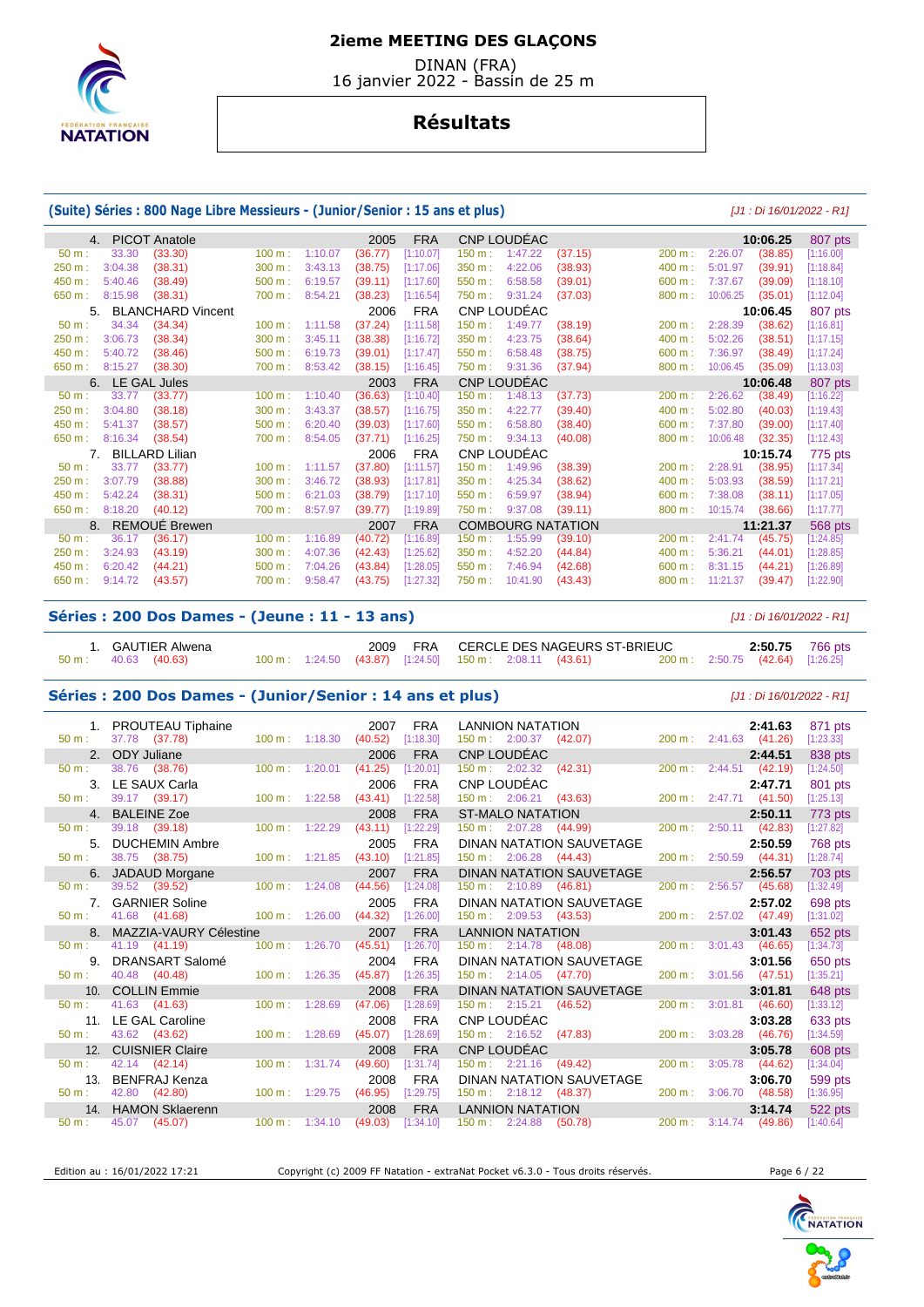

 $50 m$  : 41.96 (41.96)

50 m : 40.76 (40.76)<br>15. COURTOUX Jeanne

## **2ieme MEETING DES GLAÇONS**

 DINAN (FRA) 16 janvier 2022 - Bassin de 25 m

## **Résultats**

|                                                                                     | (Suite) Séries : 200 Dos Dames - (Junior/Senior : 14 ans et plus) |           |                          |                             |                         |                                                             |         |                   |                         | [J1 : Di 16/01/2022 - R1] |                                                                                      |
|-------------------------------------------------------------------------------------|-------------------------------------------------------------------|-----------|--------------------------|-----------------------------|-------------------------|-------------------------------------------------------------|---------|-------------------|-------------------------|---------------------------|--------------------------------------------------------------------------------------|
| 50 m:                                                                               | 15. BOCHEREAU Morgane<br>48.26 (48.26)                            |           | $100 \text{ m}: 1:42.21$ | 2008<br>$(53.95)$ [1:42.21] | <b>FRA</b>              | <b>LANNION NATATION</b><br>$150 \text{ m}: 2:37.02$ (54.81) |         |                   | 200 m : 3:28.56 (51.54) | 3:28.56                   | 402 pts<br>[1:46.35]                                                                 |
|                                                                                     | Séries : 200 Dos Messieurs - (Jeune : 12 - 14 ans)                |           |                          |                             |                         |                                                             |         |                   |                         | [J1 : Di 16/01/2022 - R1] |                                                                                      |
|                                                                                     | 1. HOMER Gaspard                                                  |           |                          | 2010                        | <b>FRA</b>              | CERCLE DES NAGEURS ST-BRIEUC                                |         |                   |                         | 3:25.61                   | 298 pts                                                                              |
| 50 m:                                                                               | 46.41 (46.41)                                                     |           | 100 m: 1:39.52           | $(53.11)$ [1:39.52]         |                         | $150 \text{ m}: 2:33.62$                                    | (54.10) | 200 m:            |                         | $3:25.61$ (51.99)         | [1:46.09]                                                                            |
| 2.                                                                                  | <b>DESPRES William</b>                                            |           |                          | 2009                        | <b>FRA</b>              | <b>CN LAMBALLE</b>                                          |         |                   |                         | 3:41.40                   | 195 pts                                                                              |
| 50 m:                                                                               | 53.94<br>(53.94)                                                  | 100 m:    | 1:49.12                  | $(55.18)$ [1:49.12]         |                         | $150 \text{ m}: 2:45.64$                                    | (56.52) | 200 m:            |                         | $3:41.40$ (55.76)         | [1:52.28]                                                                            |
|                                                                                     | Séries : 200 Dos Messieurs - (Junior/Senior : 15 ans et plus)     |           |                          |                             |                         |                                                             |         |                   |                         | [J1 : Di 16/01/2022 - R1] |                                                                                      |
|                                                                                     | 1. HERVÉ Matthieu                                                 |           |                          | 2006                        | <b>FRA</b>              | ST-MALO NATATION                                            |         |                   |                         | 2:27.53                   | 866 pts                                                                              |
| $50 m$ :                                                                            | 34.11 (34.11)                                                     |           | $100 \text{ m}: 1:10.61$ | (36.50)                     | [1:10.61]               | $150 \text{ m}: 1:49.02$ (38.41)                            |         | $200 \text{ m}$ : | 2:27.53                 | (38.51)                   | [1:16.92]                                                                            |
|                                                                                     | 2. AUBOIS Raphaël                                                 |           |                          | 2007                        | <b>FRA</b>              | <b>CNP LOUDEAC</b>                                          |         |                   |                         | 2:43.67                   | 678 pts                                                                              |
| 50 m:                                                                               | 37.90 (37.90)                                                     | 100 m:    | 1:19.32                  | (41.42)                     | [1:19.32]               | $150 \text{ m}: 2:03.02$                                    | (43.70) | 200 m:            | 2:43.67                 | (40.65)                   | [1:24.35]                                                                            |
|                                                                                     | 3. LEJEUNE Nathan                                                 |           |                          | 2007                        | <b>FRA</b>              | CNP LOUDÉAC                                                 |         |                   |                         | 2:55.50                   | 555 pts                                                                              |
| 50 m:                                                                               | 40.12 (40.12)                                                     | 100 m:    | 1:25.85                  | (45.73)                     | [1:25.85]               | $150 \text{ m}: 2:11.86$ (46.01)                            |         | 200 m:            | 2:55.50                 | (43.64)                   | [1:29.65]                                                                            |
|                                                                                     | 4. GARNIER Melvyn                                                 |           |                          | 2006                        | <b>FRA</b>              | DINAN NATATION SAUVETAGE                                    |         |                   |                         | 2:58.36                   | 527 pts                                                                              |
| 50 m:                                                                               | 41.18 (41.18)                                                     | 100 m:    | 1:27.69                  | (46.51)                     | [1:27.69]               | $150 \text{ m}: 2:14.04$ (46.35)                            |         | 200 m:            | 2:58.36                 | (44.32)                   | [1:30.67]                                                                            |
| 5.                                                                                  | <b>MASSE Marius</b>                                               |           |                          | 2007                        | <b>FRA</b>              | <b>LANNION NATATION</b>                                     |         |                   |                         | 3:04.67                   | 469 pts                                                                              |
| 50 m:                                                                               | 43.04 (43.04)                                                     | 100 m:    | 1:29.55                  | (46.51)                     | [1:29.55]               | $150 \text{ m}: \quad 2:17.48 \quad (47.93)$                |         | 200 m:            | 3:04.67                 | (47.19)                   | [1:35.12]                                                                            |
|                                                                                     | <b>AMOURY Clement</b>                                             |           |                          | 2006                        | <b>FRA</b>              | CNP LOUDÉAC                                                 |         |                   |                         | <b>DSQ</b>                |                                                                                      |
|                                                                                     | <b>HOUSSIN Timéo</b>                                              |           |                          |                             | <b>FRA</b>              | CERCLE DES NAGEURS ST-BRIEUC                                |         |                   |                         | <b>DSQ</b>                |                                                                                      |
| $\cdots$                                                                            |                                                                   |           |                          | 2006                        |                         |                                                             |         |                   |                         |                           |                                                                                      |
|                                                                                     | RECULIN MENANTEAU Jules-Justin                                    |           |                          | 2006                        | <b>FRA</b>              |                                                             |         |                   |                         | <b>DSQ</b>                |                                                                                      |
|                                                                                     |                                                                   |           |                          |                             |                         | DINAN NATATION SAUVETAGE                                    |         |                   |                         |                           |                                                                                      |
| $\sim$ $\sim$                                                                       | DELOUSTAL Théo                                                    |           |                          | 2006                        | <b>FRA</b>              | <b>CERCLE DES NAGEURS ST-BRIEUC</b>                         |         |                   |                         | <b>DNS</b> dec            |                                                                                      |
| $---$                                                                               | <b>GUERNION Maxence</b>                                           |           |                          | 2006                        | <b>FRA</b>              | CERCLE DES NAGEURS ST-BRIEUC                                |         |                   |                         | <b>DNS</b> dec            |                                                                                      |
|                                                                                     | Séries : 100 Nage Libre Dames - (Jeune : 11 - 13 ans)             |           |                          |                             |                         |                                                             |         |                   |                         | [J1 : Di 16/01/2022 - R1] |                                                                                      |
|                                                                                     | 1. ALLAIN Clémence                                                |           |                          | 2010                        | <b>FRA</b>              | DINAN NATATION SAUVETAGE                                    |         |                   |                         | 1:07.20                   |                                                                                      |
|                                                                                     | 32.00 (32.00)                                                     | 100 m:    | 1:07.20                  | (35.20)                     | [1:07.20]               |                                                             |         |                   |                         |                           |                                                                                      |
|                                                                                     | 2. GOUIX Louise                                                   |           |                          | 2010                        | <b>FRA</b>              | DINARD OLYMPIQUE N                                          |         |                   |                         | 1:12.38                   |                                                                                      |
|                                                                                     | 34.71<br>(34.71)                                                  | 100 m:    | 1:12.38                  | (37.67)                     | [1:12.38]               |                                                             |         |                   |                         |                           |                                                                                      |
|                                                                                     | 3. CAHU Chloe                                                     |           |                          | 2010                        | <b>FRA</b>              | ST-MALO NATATION                                            |         |                   |                         | 1:14.62                   |                                                                                      |
|                                                                                     | 35.22<br>(35.22)                                                  | 100 m:    | 1:14.62                  | (39.40)                     | [1:14.62]               |                                                             |         |                   |                         |                           |                                                                                      |
|                                                                                     | 4. LEBAILLIF Livia                                                |           |                          | 2009                        | <b>FRA</b>              | CERCLE DES NAGEURS ST-BRIEUC                                |         |                   |                         | 1:15.34                   |                                                                                      |
|                                                                                     | 35.06<br>(35.06)                                                  | 100 m:    | 1:15.34                  | (40.28)                     | [1:15.34]               |                                                             |         |                   |                         |                           |                                                                                      |
| 5.                                                                                  | <b>DEKIERE Cassandre</b>                                          |           |                          | 2009                        | <b>FRA</b>              | <b>CNP LOUDEAC</b>                                          |         |                   |                         | 1:17.10                   |                                                                                      |
|                                                                                     | 36.72 (36.72)                                                     | 100 m:    | 1:17.10                  | (40.38)                     | [1:17.10]               |                                                             |         |                   |                         |                           |                                                                                      |
| 6.                                                                                  | <b>NOC PIEL Lola</b>                                              |           |                          | 2010                        | <b>FRA</b>              | <b>DINAN NATATION SAUVETAGE</b>                             |         |                   |                         | 1:21.59                   |                                                                                      |
|                                                                                     | 38.30<br>(38.30)                                                  | 100 m:    | 1:21.59                  | (43.29)                     | [1:21.59]               |                                                             |         |                   |                         |                           |                                                                                      |
|                                                                                     | 7. TAILLARD Jaelle                                                |           |                          | 2009                        | <b>FRA</b>              | <b>LANNION NATATION</b>                                     |         |                   |                         | 1:22.38                   |                                                                                      |
|                                                                                     | 39.70 (39.70)                                                     |           | $100 \text{ m}: 1:22.38$ | (42.68)                     | [1:22.38]               |                                                             |         |                   |                         |                           |                                                                                      |
|                                                                                     | 8. DANIEL Jade                                                    |           |                          | 2009                        | <b>FRA</b>              | <b>ST-MALO NATATION</b>                                     |         |                   |                         | 1:22.81                   | 873 pts<br>721 pts<br>660 pts<br>641 pts<br>595 pts<br>487 pts<br>469 pts<br>459 pts |
|                                                                                     | 38.56 (38.56)                                                     | 100 m:    | 1:22.81                  | $(44.25)$ [1:22.81]         |                         |                                                             |         |                   |                         |                           |                                                                                      |
|                                                                                     | 9. HAMON Anaig                                                    |           |                          | 2010                        | <b>FRA</b>              | <b>LANNION NATATION</b>                                     |         |                   |                         | 1:23.93                   | 434 pts                                                                              |
|                                                                                     | 39.70 (39.70)                                                     | 100 m:    | 1:23.93                  | (44.23)                     | [1:23.93]               |                                                             |         |                   |                         |                           |                                                                                      |
| 50 m:<br>50 m:<br>$50 m$ :<br>50 m:<br>50 m:<br>50 m:<br>$50 m$ :<br>50 m:<br>50 m: | 10. GOUIX Ninon                                                   |           |                          | 2011                        | <b>FRA</b>              | DINARD OLYMPIQUE N                                          |         |                   |                         | 1:25.44                   |                                                                                      |
|                                                                                     | 39.94<br>(39.94)                                                  | $100 m$ : | 1:25.44                  | (45.50)                     | [1:25.44]               |                                                             |         |                   |                         |                           |                                                                                      |
|                                                                                     |                                                                   |           |                          | 2011                        |                         |                                                             |         |                   |                         |                           |                                                                                      |
| 50 m:<br>50 m:                                                                      | 11. PERROTTE Manon<br>41.92 (41.92)                               |           | 100 m: 1:26.35           | (44.43)                     | <b>FRA</b><br>[1:26.35] | DINARD OLYMPIQUE N                                          |         |                   |                         | 1:26.35                   | 402 pts<br>383 pts                                                                   |



Edition au : 16/01/2022 17:21 Copyright (c) 2009 FF Natation - extraNat Pocket v6.3.0 - Tous droits réservés. Page 7 / 22

 $2011$  FRA<br>(51.08) [1:31.46]

50 m : 42.70 (42.70) 100 m : 1:32.37 (49.67) [1:32.37]

12. EVEN Louane 2009 FRA CNP LOUDÉAC **1:30.17** 309 pts

13. DORAI Iman 2011 FRA LANNION NATATION **1:31.46** 286 pts

15. COURTOUX Jeanne 2010 FRA DINAN NATATION SAUVETAGE **1:32.37** 271 pts

14. GAUBERT Lilwenn 2010 FRA DINAN NATATION SAUVETAGE 1**:32.34** 271 pts<br>
15. COURTOUX Jeanne <sup>100</sup> m: 1:32.34 (51.58) [1:32.34]<br>
15. COURTOUX Jeanne 2010 FRA DINAN NATATION SAUVETAGE 1:32.37 271 pts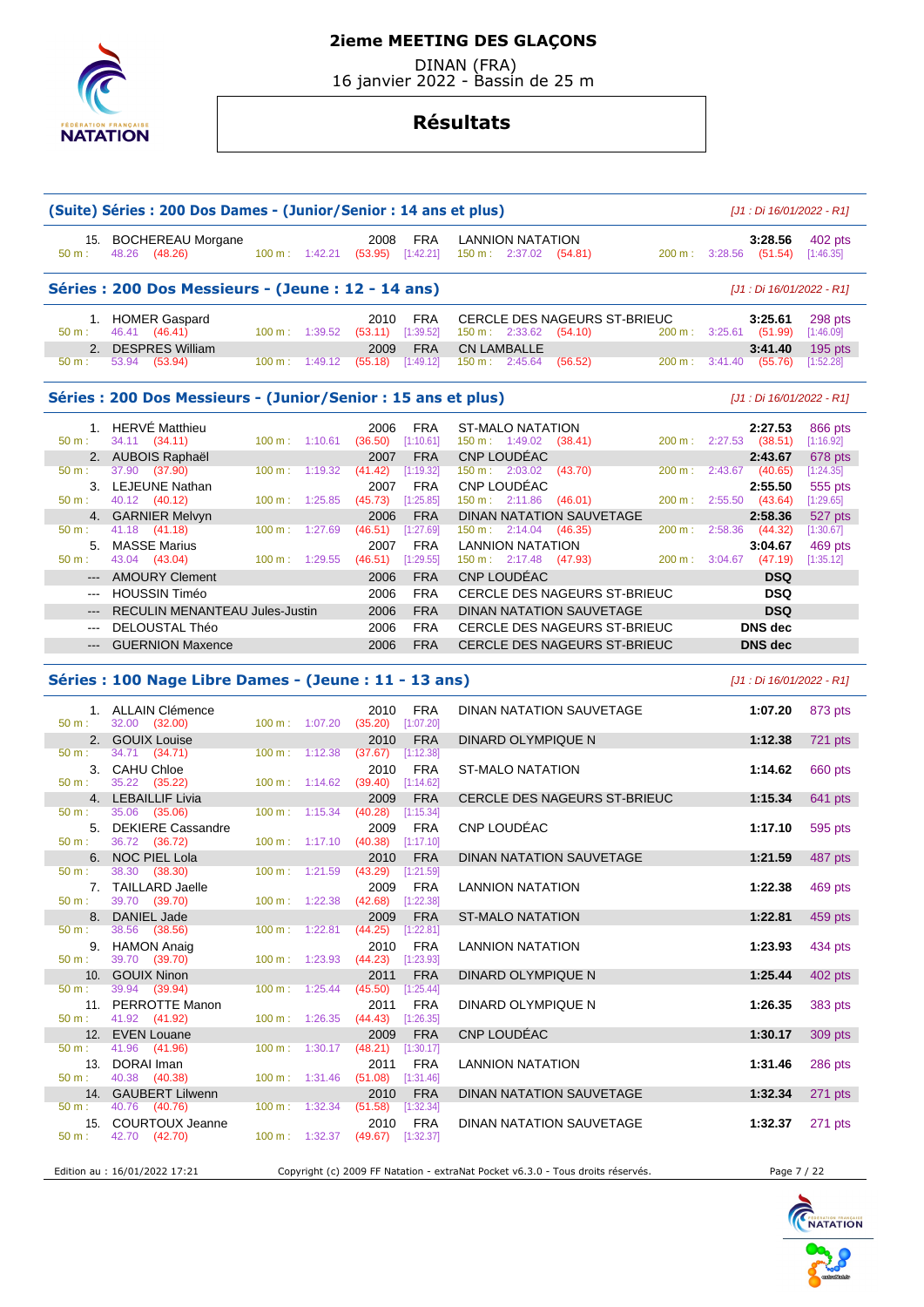

 DINAN (FRA) 16 janvier 2022 - Bassin de 25 m

## **Résultats**

#### **(Suite) Séries : 100 Nage Libre Dames - (Jeune : 11 - 13 ans)** [J1 : Di 16/01/2022 - R1] 16. MARIE Suzanne 2010 FRA DINAN NATATION SAUVETAGE **1:32.42** 270 pts 43.40 (43.40) 17. JANIEC Yuna 2010 FRA CNP LOUDÉAC **1:33.56** 251 pts 44.58 (44.58) 18. DIVERRES GUENEC Elaia 2011 FRA LANNION NATATION **1:34.26** 239 pts 50 m : 43.12 (43.12) 100 m : 1:34.26 (51.14) [1:34.26] 19. PERCHEREL Aprïl 2009 FRA DINAN NATATION SAUVETAGE **1:35.34** 222 pts 50 m : 43.47 (43.47) 100 m : 1:35.34 (51.87) [1:35.34] 20. PITON Jade 2010 FRA DINAN NATATION SAUVETAGE **1:37.49** 190 pts 44.78 (44.78) 21. BREHIER Romane 2010 FRA DINAN NATATION SAUVETAGE **1:37.66** 187 pts 50 m : 46.68 (46.68) 100 m : 1:37.66 (50.98) [1:37.66] 22. DAVY-VILLENEUVE Juliette 2009 FRA DINAN NATATION SAUVETAGE 1:43.92 109 pts<br>
50 m : 49.30 (49.30) 100 m : 1:43.92 (54.62) [1:43.92]  $(49.30)$  23. PERRIN Margo 2009 FRA LANNION NATATION **1:44.23** 106 pts 50 m : 48.44 (48.44) 100 m : 1:44.23 (55.79) [1:44.23] 24. MERELLE Louann 2010 FRA DINAN NATATION SAUVETAGE **1:44.35** 104 pts 50 m : 50.00 (50.00) 100 m : 1:44.35 (54.35) [1:44.35] 25. SAVE Anaëlle 2010 FRA DINAN NATATION SAUVETAGE **1:51.26** 44 pts  $(59.82)$   $[1:51.26]$ --- GAGNET-MORIN Romane 2010 FRA DINAN NATATION SAUVETAGE **DNS dec**

#### **Séries : 100 Nage Libre Dames - (Junior/Senior : 14 ans et plus)** [J1 : Di 16/01/2022 - R1]

| $50 m$ :                  | <b>GUILARD Manon</b><br>30.13 (30.13) | 100 m:            | 1:03.76 | 2005<br>(33.63) | <b>FRA</b><br>[1:03.76] | <b>CN LAMBALLE</b>           | 1:03.76        | 982 pts |
|---------------------------|---------------------------------------|-------------------|---------|-----------------|-------------------------|------------------------------|----------------|---------|
|                           | <b>MARECHAL QUEMIN Lucie</b>          |                   |         | 2007            | <b>FRA</b>              | CERCLE DES NAGEURS ST-BRIEUC | 1:03.97        | 976 pts |
| $50 m$ :                  | 30.83<br>(30.83)                      | 100 m:            | 1:03.97 | (33.14)         | [1:03.97]               |                              |                |         |
| 3.                        | LERAY Lucille                         |                   |         | 2006            | <b>FRA</b>              | ST-MALO NATATION             | 1:07.78        | 856 pts |
| $50 m$ :                  | 31.50<br>(31.50)                      | $100 \text{ m}$ : | 1:07.78 | (36.28)         | [1:07.78]               |                              |                |         |
| 4 <sup>1</sup>            | <b>TRICOT Lucie</b>                   |                   |         | 2007            | <b>FRA</b>              | <b>ST-MALO NATATION</b>      | 1:08.91        | 822 pts |
| $50 m$ :                  | (32.94)<br>32.94                      | 100 m:            | 1:08.91 | (35.97)         | [1:08.91]               |                              |                |         |
| 5.                        | <b>BENFRAJ Myriam</b>                 |                   |         | 2006            | <b>FRA</b>              | DINAN NATATION SAUVETAGE     | 1:09.70        | 798 pts |
| $50 m$ :                  | (32.98)<br>32.98                      | $100 \text{ m}$ : | 1:09.70 | (36.72)         | [1:09.70]               |                              |                |         |
|                           | 6. LE GAL Caroline                    |                   |         | 2008            | <b>FRA</b>              | CNP LOUDEAC                  | 1:13.59        | 688 pts |
| $50 m$ :                  | 34.98<br>(34.98)                      | 100 m:            | 1:13.59 | (38.61)         | [1:13.59]               |                              |                |         |
|                           | LEPORT Aline                          |                   |         | 2008            | <b>FRA</b>              | DINAN NATATION SAUVETAGE     | 1:21.35        | 492 pts |
| $50 m$ :                  | (37.36)<br>37.36                      | 100 m:            | 1:21.35 | (43.99)         | [1:21.35]               |                              |                |         |
| $\qquad \qquad -\qquad -$ | DAUCE Camille                         |                   |         | 2007            | <b>FRA</b>              | DINARD OLYMPIQUE N           | <b>DNS</b> dec |         |

#### **Séries : 100 Nage Libre Messieurs - (Jeune : 12 - 14 ans)** [J1 : Di 16/01/2022 - R1]

| $50 m$ :         | 1. CLOTAGATIDE Keziah<br>28.82 (28.82) | $100 \text{ m}$ :         | 1:00.70 | 2008<br>(31.88) | <b>FRA</b><br>[1:00.70] | ST-MALO NATATION             | 1:00.70 | 908 pts |
|------------------|----------------------------------------|---------------------------|---------|-----------------|-------------------------|------------------------------|---------|---------|
|                  | 2. LUGAND Gabriel                      |                           |         | 2008            | <b>FRA</b>              | DINARD OLYMPIQUE N           | 1:07.70 | 710 pts |
| $50 \text{ m}$ : | 31.06<br>(31.06)                       | $100 \text{ m}$ :         | 1:07.70 | (36.64)         | [1:07.70]               |                              |         |         |
|                  | 3. ODILLARD Paul                       |                           |         | 2008            | <b>FRA</b>              | DINAN NATATION SAUVETAGE     | 1:09.56 | 661 pts |
| $50 m$ :         | 32.92 (32.92)                          | $100 \text{ m}$ :         | 1:09.56 | (36.64)         | [1:09.56]               |                              |         |         |
|                  | 4. DESMARES Gabin                      |                           |         | 2008            | <b>FRA</b>              | ST-MALO NATATION             | 1:12.61 | 585 pts |
| $50 \text{ m}$ : | 35.06<br>(35.06)                       | $100 \text{ m}$ :         | 1:12.61 | (37.55)         | [1:12.61]               |                              |         |         |
|                  | 4. LE GALL Leo                         |                           |         | 2008            | <b>FRA</b>              | LANNION NATATION             | 1:12.61 | 585 pts |
| $50 \text{ m}$ : | 34.96 (34.96)                          | $100 \text{ m}: 1:12.61$  |         | (37.65)         | [1:12.61]               |                              |         |         |
|                  | 6. DIENER-CHARPENTIER Jean             |                           |         | 2009            | <b>FRA</b>              | CERCLE DES NAGEURS ST-BRIEUC | 1:13.36 | 567 pts |
| $50 \text{ m}$ : | 34.84 (34.84)                          | $100 \text{ m}$ : 1:13.36 |         | (38.52)         | [1:13.36]               |                              |         |         |
|                  | 7. AUFFRET Thomas                      |                           |         | 2008            | <b>FRA</b>              | LANNION NATATION             | 1:14.18 | 548 pts |
| $50 \text{ m}$ : | 34.98 (34.98)                          | $100 \text{ m}$ : 1:14.18 |         | (39.20)         | [1:14.18]               |                              |         |         |
|                  | 8. CONNAN Mathys                       |                           |         | 2009            | <b>FRA</b>              | CERCLE DES NAGEURS ST-BRIEUC | 1:14.46 | 541 pts |
| $50 m$ :         | (35.02)<br>35.02                       | $100 \text{ m}$ :         | 1:14.46 | (39.44)         | $[1:14.46]$             |                              |         |         |
| 9.               | JADAUD Raphael                         |                           |         | 2009            | <b>FRA</b>              | DINAN NATATION SAUVETAGE     | 1:16.11 | 504 pts |
| $50 m$ :         | (36.11)<br>36.11                       | $100 \text{ m}$ : 1:16.11 |         | (40.00)         | [1:16.11]               |                              |         |         |

Edition au : 16/01/2022 17:21 Copyright (c) 2009 FF Natation - extraNat Pocket v6.3.0 - Tous droits réservés. Page 8 / 22

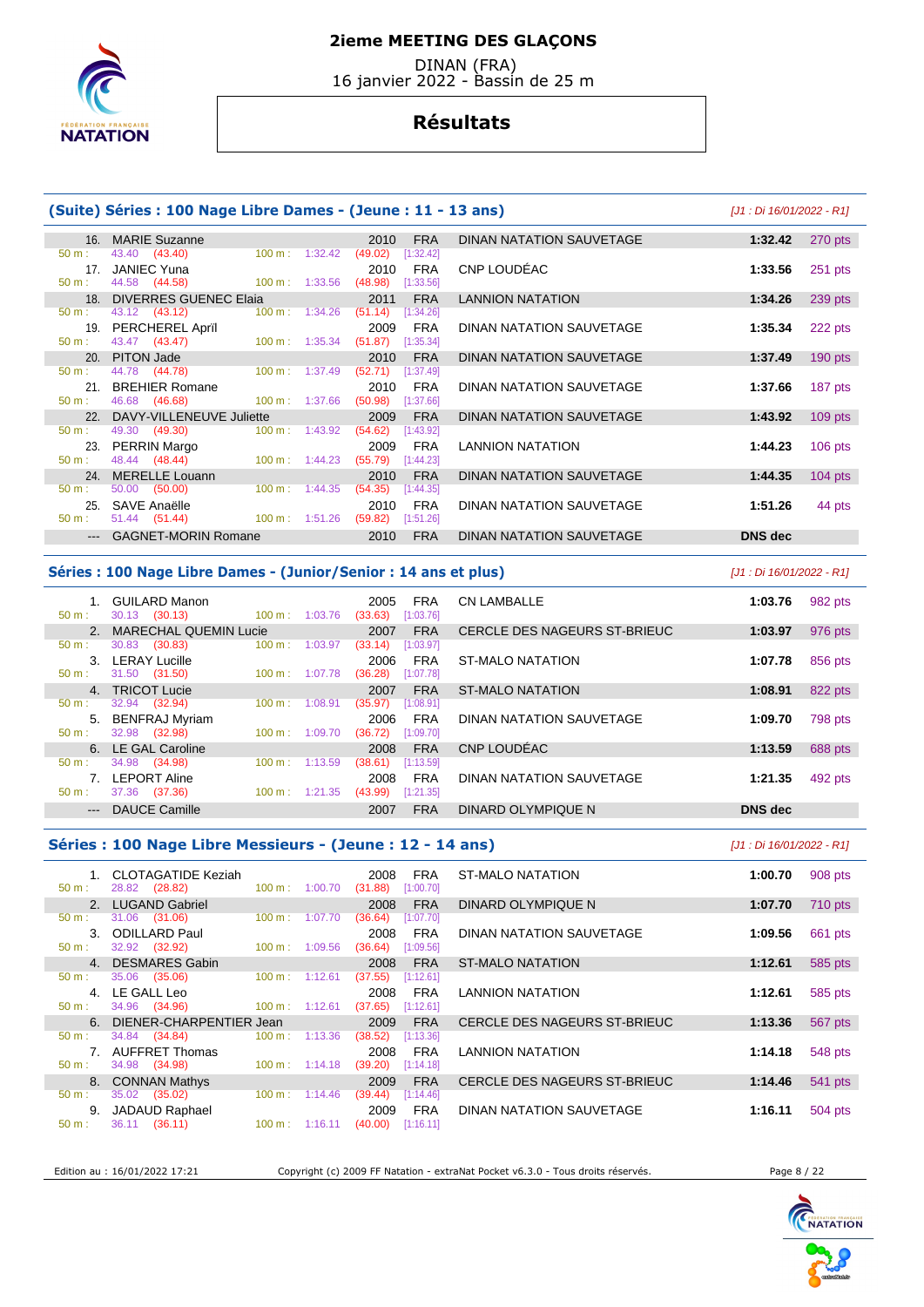

 DINAN (FRA) 16 janvier 2022 - Bassin de 25 m

# **Résultats**

|                        | (Suite) Séries : 100 Nage Libre Messieurs - (Jeune : 12 - 14 ans) |                   |                          |                                            |                                     | [J1 : Di 16/01/2022 - R1] |           |
|------------------------|-------------------------------------------------------------------|-------------------|--------------------------|--------------------------------------------|-------------------------------------|---------------------------|-----------|
|                        | 10. COUDERC Brice                                                 |                   |                          | <b>FRA</b><br>2010                         | <b>ST-MALO NATATION</b>             | 1:16.83                   | 488 pts   |
| $50 m$ :               | 36.22 (36.22)                                                     |                   | $100 \text{ m}: 1:16.83$ | (40.61)<br>[1:16.83]                       |                                     |                           |           |
|                        | 11. LEGALLAIS Titouan                                             |                   |                          | <b>FRA</b><br>2009                         | DINAN NATATION SAUVETAGE            | 1:16.90                   | 486 pts   |
| $50 m$ :               | 36.20 (36.20)                                                     |                   | $100 m$ : 1:16.90        | (40.70)<br>[1:16.90]                       |                                     |                           |           |
|                        | 12. TOULLIC Paulin                                                |                   |                          | <b>FRA</b><br>2009                         | <b>DINARD OLYMPIQUE N</b>           | 1:18.07                   | 461 pts   |
| $50 m$ :               | 36.73 (36.73)                                                     |                   | 100 m: 1:18.07           | (41.34)<br>[1:18.07]                       |                                     |                           |           |
| $50 m$ :               | 13. TONNELLE Lounès<br>37.90 (37.90)                              |                   | 100 m: 1:19.82           | <b>FRA</b><br>2009<br>$(41.92)$ [1:19.82]  | CNP LOUDÉAC                         | 1:19.82                   | 424 pts   |
|                        | 14. DIXON Sasha                                                   |                   |                          | <b>FRA</b><br>2009                         | DINAN NATATION SAUVETAGE            | 1:20.30                   | 414 pts   |
| $50 m$ :               | 38.60 (38.60)                                                     |                   | 100 m: 1:20.30           | $(41.70)$ [1:20.30]                        |                                     |                           |           |
| 15.                    | NTSAKALA Tom                                                      |                   |                          | 2010<br><b>FRA</b>                         | DINAN NATATION SAUVETAGE            | 1:21.41                   | 392 pts   |
| $50 m$ :               | 39.21 (39.21)                                                     |                   | $100 \text{ m}: 1:21.41$ | (42.20)<br>[1:21.41]                       |                                     |                           |           |
|                        | 16. DIENER-CHARPENTIER Tom                                        |                   |                          | 2010<br><b>FRA</b>                         | <b>CERCLE DES NAGEURS ST-BRIEUC</b> | 1:21.96                   | 381 pts   |
| $50 \text{ m}$ :       | 38.33 (38.33)                                                     |                   | 100 m: 1:21.96           | (43.63)<br>[1:21.96]                       |                                     |                           |           |
|                        | 17. TIREAU Basile                                                 |                   |                          | <b>FRA</b><br>2010                         | <b>ST-MALO NATATION</b>             | 1:22.16                   | 377 pts   |
| 50 m:                  | 37.89 (37.89)                                                     |                   | 100 m: 1:22.16           | $(44.27)$ [1:22.16]                        |                                     |                           |           |
|                        | 18. GRIFFON Arnaud                                                |                   |                          | 2010<br><b>FRA</b>                         | CNP LOUDÉAC                         | 1:22.51                   | 370 pts   |
| 50 m:                  | 39.68 (39.68)                                                     |                   | 100 m: 1:22.51           | (42.83)<br>[1:22.51]                       |                                     |                           |           |
|                        | 19. DANIEL Malo                                                   |                   |                          | <b>FRA</b><br>2010                         | DINAN NATATION SAUVETAGE            | 1:22.64                   | 368 pts   |
| 50 m:                  | 37.86 (37.86)                                                     |                   | $100 m$ : 1:22.64        | $(44.78)$ [1:22.64]                        |                                     |                           |           |
| 20.<br>50 m:           | <b>MARTIN Hugo</b><br>39.52<br>(39.52)                            | $100 \text{ m}$ : | 1:24.33                  | 2010<br><b>FRA</b><br>(44.81)<br>[1:24.33] | CNP LOUDÉAC                         | 1:24.33                   | 336 pts   |
|                        | 21. ROULLE Anatole                                                |                   |                          | 2009<br><b>FRA</b>                         | DINARD OLYMPIQUE N                  | 1:25.87                   | 308 pts   |
| $50 m$ :               | 41.60 (41.60)                                                     |                   | 100 m: 1:25.87           | (44.27)<br>[1:25.87]                       |                                     |                           |           |
|                        | 22. BOULIERE Titouan                                              |                   |                          | 2010<br><b>FRA</b>                         | <b>CERCLE DES NAGEURS ST-BRIEUC</b> | 1:28.13                   | 270 pts   |
| 50 m:                  | 40.06 (40.06)                                                     | 100 m:            | 1:28.13                  | (48.07)<br>[1:28.13]                       |                                     |                           |           |
|                        | 23. PITON Hugo                                                    |                   |                          | 2009<br><b>FRA</b>                         | DINAN NATATION SAUVETAGE            | 1:30.18                   | 237 pts   |
| 50 m:                  | 41.71 (41.71)                                                     |                   | 100 m: 1:30.18           | (48.47)<br>[1:30.18]                       |                                     |                           |           |
|                        | 24. CHALUS Théo                                                   |                   |                          | <b>FRA</b><br>2009                         | CNP LOUDÉAC                         | 1:31.54                   | 217 pts   |
| 50 m:                  | 42.44 (42.44)                                                     | 100 m:            | 1:31.54                  | (49.10)<br>[1:31.54]                       |                                     |                           |           |
| 25.                    | LE PAGE Louen                                                     |                   |                          | <b>FRA</b><br>2010                         | CNP LOUDÉAC                         | 1:33.23                   | 193 pts   |
| 50 m:                  | 44.05 (44.05)                                                     |                   | $100 m$ : 1:33.23        | $(49.18)$ [1:33.23]                        |                                     |                           |           |
|                        | 26. TARDIVEL Mathieu                                              |                   |                          | <b>FRA</b><br>2010                         | DINAN NATATION SAUVETAGE            | 1:36.66                   | $148$ pts |
| $50 m$ :               | 46.21 (46.21)                                                     |                   | 100 m: 1:36.66           | (50.45)<br>[1:36.66]                       | CNP LOUDÉAC                         |                           |           |
| $50 m$ :               | 27. MAYI Larry<br>45.54 (45.54)                                   |                   | 100 m: 1:41.79           | <b>FRA</b><br>2009<br>(56.25)<br>[1:41.79] |                                     | 1:41.79                   | 92 pts    |
|                        | <b>AUFFRET Camille</b>                                            |                   |                          | <b>FRA</b><br>2010                         | <b>LANNION NATATION</b>             | <b>DSQ</b>                |           |
| $\qquad \qquad - -$    |                                                                   |                   |                          | <b>FRA</b>                                 | CNP LOUDÉAC                         | <b>DNS</b> dec            |           |
| $\qquad \qquad \cdots$ | <b>DUMITRIU Yanis</b>                                             |                   |                          | 2010                                       |                                     |                           |           |

## Séries : 100 Nage Libre Messieurs - (Junior/Senior : 15 ans et plus) *[J1 : Di 16/01/2022 - R1]*

| 50 m:    | 1. LUGAND Gaspard<br>28.96 (28.96) 100 m : 1:01.21 | <b>FRA</b><br>2006<br>(32.25)<br>[1:01.21] | DINARD OLYMPIQUE N                                                              | 1:01.21        | 893 pts |
|----------|----------------------------------------------------|--------------------------------------------|---------------------------------------------------------------------------------|----------------|---------|
|          | 2. GILIBERTO-CERTENAIS Pablo                       | 2007                                       | <b>FRA</b><br>DINAN NATATION SAUVETAGE                                          | 1:01.71        | 878 pts |
| 50 m:    | 28.28 (28.28) 100 m : 1:01.71                      | (33.43)<br>[1:01.71]                       |                                                                                 |                |         |
|          | 3. TURPIN Adrien                                   | <b>FRA</b><br>2007                         | CERCLE DES NAGEURS ST-BRIEUC                                                    | 1:02.12        | 866 pts |
| 50 m:    | 29.54 (29.54) 100 m : 1:02.12                      | (32.58)<br>[1:02.12]                       |                                                                                 |                |         |
|          | 4. PLANCHENAULT Thomas                             | 2005                                       | <b>FRA</b><br><b>CN LAMBALLE</b>                                                | 1:02.55        | 854 pts |
| 50 m:    | 29.22 (29.22) 100 m : 1:02.55                      | (33.33)<br>[1:02.55]                       |                                                                                 |                |         |
|          | 5. HOUSSIN Timéo                                   | 2006<br><b>FRA</b>                         | CERCLE DES NAGEURS ST-BRIEUC                                                    | 1:03.57        | 824 pts |
| 50 m:    | 30.06 (30.06) 100 m : 1:03.57                      | (33.51)<br>[1:03.57]                       |                                                                                 |                |         |
|          | 6. PLANCHENAULT Clement                            | 2006<br><b>FRA</b>                         | <b>CN LAMBALLE</b>                                                              | 1:04.84        | 788 pts |
| 50 m:    | 31.10 (31.10) 100 m : 1:04.84                      | (33.74)<br>[1:04.84]                       |                                                                                 |                |         |
|          | 7. LECANU-ABBRUZZESE Tim                           | 2004<br><b>FRA</b>                         | CNP LOUDEAC                                                                     | 1:07.04        | 728 pts |
| 50 m:    | 32.07 (32.07) 100 m : 1:07.04                      | (34.97)<br>[1:07.04]                       |                                                                                 |                |         |
|          | 8. GAUTIER Lomig                                   | 2007                                       | <b>FRA</b><br>CERCLE DES NAGEURS ST-BRIEUC                                      | 1:08.62        | 686 pts |
| $50 m$ : | 32.41 (32.41) $100 \text{ m}$ : 1:08.62            | (36.21)<br>[1:08.62]                       |                                                                                 |                |         |
|          | 9. MORVAN Corentin                                 | 2007<br><b>FRA</b>                         | <b>CN LAMBALLE</b>                                                              | 1:10.73        | 631 pts |
| 50 m:    | 34.19 (34.19) 100 m : 1:10.73                      | (36.54)<br>[1:10.73]                       |                                                                                 |                |         |
|          | --- CARDINAL Ethan                                 | <b>FRA</b><br>2003                         | <b>CN LAMBALLE</b>                                                              | <b>DNS</b> dec |         |
|          | CARDINAL Youn                                      | 2005                                       | <b>FRA</b><br><b>CN LAMBALLE</b>                                                | <b>DNS</b> dec |         |
|          |                                                    |                                            |                                                                                 |                |         |
|          | Edition au : 16/01/2022 17:21                      |                                            | Copyright (c) 2009 FF Natation - extraNat Pocket v6.3.0 - Tous droits réservés. | Page 9 / 22    |         |

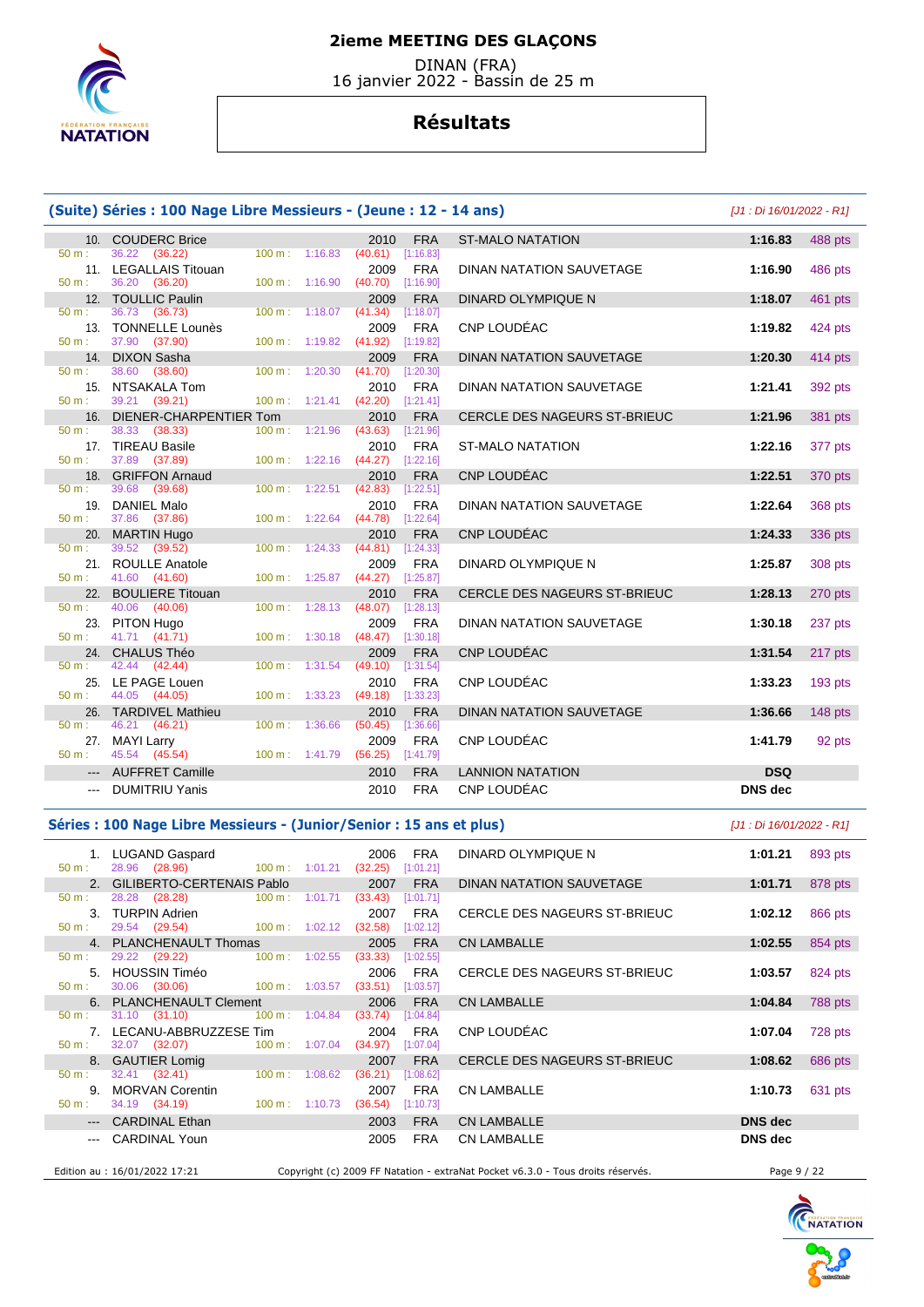

 DINAN (FRA) 16 janvier 2022 - Bassin de 25 m

## **Résultats**

|                 | Séries : 200 Papillon Dames - (Jeune : 11 - 13 ans)            |        |                   |                 |                         |                                                                        |           | [J1 : Di 16/01/2022 - R1]       |                      |
|-----------------|----------------------------------------------------------------|--------|-------------------|-----------------|-------------------------|------------------------------------------------------------------------|-----------|---------------------------------|----------------------|
| 1.<br>$50 m$ :  | <b>QUENOUILLERE Suzanne</b><br>38.20<br>(38.20)                |        | $100 m$ : 1:24.73 | 2009<br>(46.53) | FRA<br>[1:24.73]        | DINAN NATATION SAUVETAGE<br>$150 \text{ m}: 2:12.94$ (48.21)           | 200 m:    | 3:00.50<br>3:00.50<br>(47.56)   | 646 pts<br>[1:35.77] |
| 2.<br>50 m:     | <b>GARNIER Ameline</b><br>43.63<br>(43.63)                     | 100 m: | 1:37.30           | 2009<br>(53.67) | <b>FRA</b><br>[1:37.30] | <b>DINAN NATATION SAUVETAGE</b><br>$150 \text{ m}: 2:33.86$<br>(56.56) | 200 m:    | 3:29.33<br>3:29.33<br>(55.47)   | 372 pts<br>[1:52.03] |
|                 | Séries : 200 Papillon Dames - (Junior/Senior : 14 ans et plus) |        |                   |                 |                         |                                                                        |           | [J1 : Di 16/01/2022 - R1]       |                      |
| 1.              | <b>HANCOCK Maëlle</b>                                          |        |                   | 2007            | <b>AUS</b>              | DINAN NATATION SAUVETAGE                                               |           | 2:51.53                         | 746 pts              |
| $50 m$ :        | 38.18<br>(38.18)                                               | 100 m: | 1:23.14           | (44.96)         | [1:23.14]               | $150 \text{ m}: 2:08.46$<br>(45.32)                                    | 200 m:    | 2:51.53<br>(43.07)              | [1:28.39]            |
| 2.              | <b>BEDEL Emma</b>                                              |        |                   | 2008            | <b>FRA</b>              | DINARD OLYMPIQUE N                                                     |           | 2:56.04                         | 695 pts              |
| 50 m:           | 38.58<br>(38.58)                                               | 100 m: | 1:24.05           | (45.47)         | [1:24.05]               | 2:09.42<br>150 m:<br>(45.37)                                           | 200 m:    | 2:56.04<br>(46.62)              | [1:31.99]            |
| 3.              | LE SAUX Carla                                                  |        |                   | 2006            | <b>FRA</b>              | <b>CNP LOUDEAC</b>                                                     |           | 3:01.55                         | 635 pts              |
| $50 m$ :        | 38.72<br>(38.72)                                               | 100 m: | 1:25.30           | (46.58)         | [1:25.30]               | 150 m: 2:13.92<br>(48.62)                                              | 200 m:    | 3:01.55<br>(47.63)              | [1:36.25]            |
| 4.<br>50 m:     | <b>MERCIER-MAUDUIT Louane</b><br>38.19                         | 100 m: | 1:25.69           | 2008            | <b>FRA</b>              | <b>CNP LOUDEAC</b><br>(48.28)                                          |           | 3:02.79<br>3:02.79              | 621 pts              |
|                 | (38.19)                                                        |        |                   | (47.50)         | [1:25.69]               | 150 m: 2:13.97                                                         | 200 m:    | (48.82)                         | [1:37.10]            |
| 5.<br>$50 m$ :  | <b>PROUTEAU Tiphaine</b><br>39.77 (39.77)                      | 100 m: | 1:27.46           | 2007<br>(47.69) | <b>FRA</b><br>[1:27.46] | <b>LANNION NATATION</b><br>150 m: 2:17.72<br>(50.26)                   | 200 m:    | 3:03.83<br>3:03.83<br>(46.11)   | 610 pts<br>[1:36.37] |
| 6.              | LE SAUX Laurena                                                |        |                   |                 | <b>FRA</b>              | CNP LOUDÉAC                                                            |           | 3:04.15                         |                      |
| 50 m:           | 42.39<br>(42.39)                                               | 100 m: | 1:29.66           | 2008<br>(47.27) | [1:29.66]               | 150 m: 2:17.47<br>(47.81)                                              | 200 m:    | 3:04.15<br>(46.68)              | 607 pts<br>[1:34.49] |
| 7.              | <b>LECOMTE Juliette</b>                                        |        |                   | 2007            | <b>FRA</b>              | <b>LANNION NATATION</b>                                                |           | 3:05.97                         |                      |
| $50 m$ :        | 41.13<br>(41.13)                                               | 100 m: | 1:29.19           | (48.06)         | [1:29.19]               | 150 m: 2:18.33<br>(49.14)                                              | 200 m:    | 3:05.97<br>(47.64)              | 588 pts<br>[1:36.78] |
| 8.              | <b>ODY Juliane</b>                                             |        |                   | 2006            | <b>FRA</b>              | <b>CNP LOUDEAC</b>                                                     |           | 3:06.69                         | 581 pts              |
| 50 m:           | 40.00<br>(40.00)                                               | 100 m: | 1:28.64           | (48.64)         | [1:28.64]               | (49.85)<br>$150 \text{ m}: 2:18.49$                                    | 200 m:    | 3:06.69<br>(48.20)              | [1:38.05]            |
| 9.              | <b>BOURSEUL Andréanne</b>                                      |        |                   | 2008            | <b>FRA</b>              | DINAN NATATION SAUVETAGE                                               |           | 3:09.21                         | 555 pts              |
| $50 m$ :        | 39.00<br>(39.00)                                               | 100 m: | 1:27.53           | (48.53)         | [1:27.53]               | $150 \text{ m}: 2:18.54$<br>(51.01)                                    | 200 m:    | 3:09.21<br>(50.67)              | [1:41.68]            |
| 10.             | <b>BALEINE Zoe</b>                                             |        |                   | 2008            | <b>FRA</b>              | <b>ST-MALO NATATION</b>                                                |           |                                 | 540 pts              |
| 50 m:           | 39.50<br>(39.50)                                               | 100 m: | 1:29.11           | (49.61)         | [1:29.11]               | 150 m:<br>2:21.15<br>(52.04)                                           | 200 m:    | 3:10.74<br>3:10.74<br>(49.59)   | [1:41.63]            |
|                 |                                                                |        |                   |                 |                         |                                                                        |           |                                 |                      |
| 11.<br>$50 m$ : | <b>BEDEL Manon</b><br>40.10<br>(40.10)                         | 100 m: | 1:31.05           | 2006<br>(50.95) | <b>FRA</b><br>[1:31.05] | DINARD OLYMPIQUE N<br>150 m:<br>2:21.84<br>(50.79)                     | 200 m:    | 3:11.70<br>3:11.70<br>(49.86)   | 530 pts<br>[1:40.65] |
| 12.             | <b>GARNIER Soline</b>                                          |        |                   | 2005            | <b>FRA</b>              | <b>DINAN NATATION SAUVETAGE</b>                                        |           | 3:14.82                         |                      |
| 50 m:           | 39.73<br>(39.73)                                               | 100 m: | 1:29.82           | (50.09)         | [1:29.82]               | 150 m: 2:22.71<br>(52.89)                                              | 200 m:    | 3:14.82<br>(52.11)              | 500 pts<br>[1:45.00] |
|                 |                                                                |        |                   |                 | <b>FRA</b>              |                                                                        |           |                                 |                      |
| 13.<br>$50 m$ : | <b>BENFRAJ Kenza</b><br>41.75<br>(41.75)                       | 100 m: | 1:32.17           | 2008<br>(50.42) | [1:32.17]               | DINAN NATATION SAUVETAGE<br>150 m: 2:25.08<br>(52.91)                  | 200 m:    | 3:17.77<br>3:17.77<br>(52.69)   | 473 pts<br>[1:45.60] |
|                 |                                                                |        |                   | 2005            | <b>FRA</b>              | DINAN NATATION SAUVETAGE                                               |           | 3:20.76                         |                      |
| 14.<br>50 m:    | <b>DUCHEMIN Ambre</b><br>39.32<br>(39.32)                      | 100 m: | 1:31.93           | (52.61)         | [1:31.93]               | 150 m:<br>2:26.32<br>(54.39)                                           | 200 m:    | 3:20.76<br>(54.44)              | 445 pts<br>[1:48.83] |
| 15.             | <b>JADAUD Morgane</b>                                          |        |                   | 2007            | <b>FRA</b>              | DINAN NATATION SAUVETAGE                                               |           | 3:21.41                         | 440 pts              |
| 50 m:           | 42.35<br>(42.35)                                               | 100 m: | 1:33.88           | (51.53)         | [1:33.88]               | 150 m: 2:27.52<br>(53.64)                                              | 200 m:    | 3:21.41<br>(53.89)              | [1:47.53]            |
| 16.             | MAZZIA-VAURY Célestine                                         |        |                   | 2007            | <b>FRA</b>              | <b>LANNION NATATION</b>                                                |           | 3:21.50                         |                      |
| 50 m:           | 42.85<br>(42.85)                                               | 100 m: | 1:34.07           | (51.22)         | [1:34.07]               | 150 m: 2:28.59<br>(54.52)                                              | 200 m:    | 3:21.50<br>(52.91)              | 439 pts<br>[1:47.43] |
|                 | <b>CUISNIER Claire</b>                                         |        |                   | 2008            | <b>FRA</b>              | CNP LOUDÉAC                                                            |           | 3:29.48                         |                      |
| 17.<br>$50 m$ : | 46.41<br>(46.41)                                               | 100 m: | 1:42.03           | (55.62)         | [1:42.03]               | 150 m : 2:37.03<br>(55.00)                                             | 200 m:    | 3:29.48<br>(52.45)              | 371 pts<br>[1:47.45] |
| 18.             | <b>HAMON Sklaerenn</b>                                         |        |                   | 2008            | <b>FRA</b>              | <b>LANNION NATATION</b>                                                |           | 3:43.94                         | 262 pts              |
| 50 m:           | 47.88<br>(47.88)                                               | 100 m: | 1:44.57           | (56.69)         | [1:44.57]               | 150 m:<br>2:45.24<br>(1:00.67)                                         | 200 m:    | 3:43.94<br>(58.70)              | [1:59.37]            |
| 19.             | <b>COLLIN Emmie</b>                                            |        |                   | 2008            | <b>FRA</b>              | DINAN NATATION SAUVETAGE                                               |           | 3:52.02                         | 209 pts              |
| 50 m:           | 47.72<br>(47.72)                                               | 100 m: | 1:47.43           | (59.71)         | [1:47.43]               | 2:50.08<br>150 m:<br>(1:02.65)                                         | 200 m:    | 3:52.02<br>(1:01.94)            | [2:04.59]            |
| 20.             | <b>LEPORT Aline</b>                                            |        |                   | 2008            | <b>FRA</b>              |                                                                        |           |                                 |                      |
| 50 m:           | 47.12<br>(47.12)                                               | 100 m: | 1:45.65           | (58.53)         | [1:45.65]               | DINAN NATATION SAUVETAGE<br>150 m:<br>2:50.22<br>(1:04.57)             | 200 m:    | 3:53.73<br>3:53.73<br>(1:03.51) | 199 pts<br>[2:08.08] |
| 21.             | <b>BOCHEREAU Morgane</b>                                       |        |                   | 2008            | <b>FRA</b>              | <b>LANNION NATATION</b>                                                |           | 4:06.90                         | 128 pts              |
| $50 m$ :        | 52.82<br>(52.82)                                               | 100 m: | 1:56.19           | (1:03.37)       | [1:56.19]               | 150 m: 3:02.79 (1:06.60)                                               | $200 m$ : | 4:06.90<br>(1:04.11)            | [2:10.71]            |
|                 |                                                                |        |                   |                 |                         |                                                                        |           |                                 |                      |

## **Séries : 200 Papillon Messieurs - (Jeune : 12 - 14 ans)** [J1 : Di 16/01/2022 - R1]

| 1. ABOUKA Keziah<br>$50 \text{ m}: 41.09 (41.09)$ | $100 \text{ m}: 1:32.76$  | <b>FRA</b><br>2009<br>(51.67) | DINAN NATATION SAUVETAGE<br>$[1:32.76]$ 150 m : 2:26.34 (53.58) |                          | 3:15.93<br>(49.59)<br>200 m: 3:15.93 | 364 pts<br>[1:43.17] |
|---------------------------------------------------|---------------------------|-------------------------------|-----------------------------------------------------------------|--------------------------|--------------------------------------|----------------------|
| 2. HANCOCK Malo                                   |                           | AUS<br>2009                   | DINAN NATATION SAUVETAGE                                        |                          | 3:21.92                              | 316 pts              |
| $50 \text{ m}: 42.74 (42.74)$                     | $100 \text{ m}$ : 1:33.61 | [1:33.61]<br>(50.87)          | 150 m : 2:28.00 (54.39)                                         | $200 \text{ m}: 3:21.92$ | (53.92)                              | [1:48.31]            |
| 3. BOISSIERE Kyllian                              |                           | <b>FRA</b><br>2008            | DINAN NATATION SAUVETAGE                                        |                          | 3:32.71                              | 238 pts              |
| 43.86 (43.86)<br>$50 \text{ m}$ :                 | $100 \text{ m}: 1:38.31$  | (54.45)<br>[1:38.31]          | 150 m : 2:36.92 (58.61)                                         |                          | (55.79)<br>200 m : 3:32.71           | [1:54.40]            |

Edition au : 16/01/2022 17:21 Copyright (c) 2009 FF Natation - extraNat Pocket v6.3.0 - Tous droits réservés. Page 10 / 22

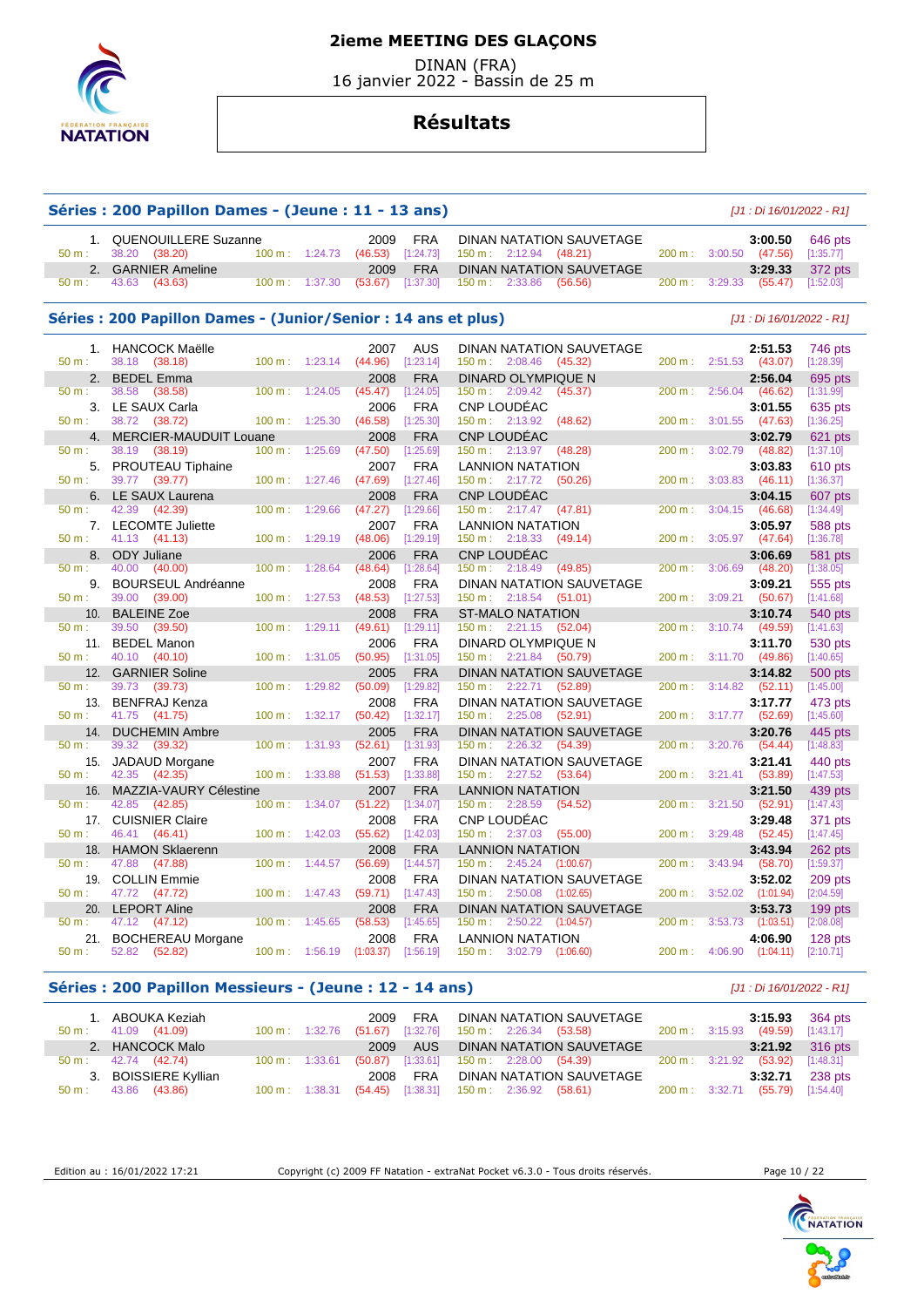

 DINAN (FRA) 16 janvier 2022 - Bassin de 25 m

## **Résultats**

#### **Séries : 200 Papillon Messieurs - (Junior/Senior : 15 ans et plus)** [J1 : Di 16/01/2022 - R1]

|                 | 1. HERVE Matthieu                  |                           | 2006<br><b>FRA</b>               | ST-MALO NATATION 2:32.04<br>150 m : 1:50.82 (40.12) 200 m : 2:32.04 (41.22)                                                                         |                        |                | 817 pts   |
|-----------------|------------------------------------|---------------------------|----------------------------------|-----------------------------------------------------------------------------------------------------------------------------------------------------|------------------------|----------------|-----------|
| 50 m:           | 32.57 (32.57)                      |                           | 100 m: 1:10.70 (38.13) [1:10.70] |                                                                                                                                                     |                        |                | [1:21.34] |
|                 | 2. PICOT Anatole                   |                           | 2005<br><b>FRA</b>               | CNP LOUDEAC                                                                                                                                         |                        | 2:37.76        | 747 pts   |
| 50 m:           | 34.10 (34.10)                      | 100 m: 1:15.23            | (41.13)<br>[1:15.23]             | $150 \text{ m}: 1:57.52$ (42.29)                                                                                                                    | 200 m: 2:37.76 (40.24) |                | [1:22.53] |
|                 | 3. ALLAIN Benjamin                 |                           | <b>FRA</b><br>2007               | DINAN NATATION SAUVETAGE                                                                                                                            |                        | 2:41.50        | 704 pts   |
| $50 m$ :        | 34.71 (34.71)                      | $100 \text{ m}$ : 1:16.01 | (41.30)<br>[1:16.01]             | $150 \text{ m}: 1:58.75$ (42.74)                                                                                                                    | 200 m: 2:41.50 (42.75) |                | [1:25.49] |
|                 | 4. LE POTTIER Kévin                |                           | <b>FRA</b><br>2006               | CNP LOUDEAC                                                                                                                                         |                        | 2:45.77        | 656 pts   |
| $50 m$ :        | 36.28 (36.28)                      | 100 m: 1:17.98            | (41.70)<br>[1:17.98]             | 150 m : 2:02.21 (44.23)                                                                                                                             | 200 m: 2:45.77 (43.56) |                | [1:27.79] |
| 5.              | <b>BILLARD Lilian</b>              |                           | <b>FRA</b><br>2006               |                                                                                                                                                     |                        | 2:46.55        | 647 pts   |
| 50 m:           | 36.27 (36.27)                      | $100 m$ : 1:20.07         | (43.80)<br>[1:20.07]             |                                                                                                                                                     | 200 m: 2:46.55 (41.17) |                | [1:26.48] |
|                 | 6. LE GAL Jules                    |                           | <b>FRA</b><br>2003               | $\frac{150 \text{ m}}{150 \text{ m}}$ : 2:05.38 (45.31)<br>CNP LOUDÉAC                                                                              |                        | 2:46.97        | 642 pts   |
| $50 m$ :        | 37.53 (37.53)                      | $100 m$ : 1:21.59         | [1:21.59]<br>(44.06)             | $150 \text{ m}: \quad 2:05.06 \quad (43.47)$                                                                                                        | 200 m: 2:46.97 (41.91) |                | [1:25.38] |
|                 | 7. FOUERE Alexis                   |                           | 2006<br><b>FRA</b>               | DINAN NATATION SAUVETAGE                                                                                                                            |                        | 2:51.13        | 598 pts   |
| $50 m$ :        | 35.88 (35.88)                      | 100 m: 1:18.15            | (42.27)<br>[1:18.15]             | 150 m : 2:04.72 (46.57)                                                                                                                             | 200 m: 2:51.13 (46.41) |                | [1:32.98] |
|                 | 8. LEJEUNE Nathan                  |                           | <b>FRA</b><br>2007               | CNP LOUDÉAC<br>150 m : 2:07.84 (48.88)                                                                                                              |                        | 2:58.03        | 527 pts   |
| 50 m:           | 34.61 (34.61)                      | $100 \text{ m}$ : 1:18.96 | (44.35)<br>[1:18.96]             |                                                                                                                                                     | 200 m: 2:58.03 (50.19) |                | [1:39.07] |
| 9.              | AUBOIS Raphaël                     |                           | 2007<br><b>FRA</b>               | CNP LOUDÉAC                                                                                                                                         |                        | 3:03.84        | 471 pts   |
| 50 m:           | 39.90 (39.90) 100 m : 1:29.55      |                           | (49.65)<br>[1:29.55]             |                                                                                                                                                     | 200 m: 3:03.84 (43.96) |                | [1:34.29] |
| 10 <sub>1</sub> | <b>BLANCHARD Vincent</b>           |                           | <b>FRA</b><br>2006               | $\frac{150 \text{ m}}{2.19.88}$ (50.33)<br>CNP LOUDÉAC                                                                                              |                        | 3:04.12        | 468 pts   |
| 50 m:           | 39.79 (39.79)                      | $100 m$ : 1:26.77         | (46.98)<br>[1:26.77]             | $150 \text{ m}: \quad 2:15.38 \quad (48.61)$                                                                                                        | 200 m: 3:04.12 (48.74) |                | [1:37.35] |
|                 | 11. RECULIN MENANTEAU Jules-Justin |                           | 2006<br><b>FRA</b>               | DINAN NATATION SAUVETAGE                                                                                                                            |                        | 3:06.63        | 445 pts   |
| 50 m:           | 41.16 (41.16)                      | $100 \text{ m}$ : 1:28.79 | (47.63)<br>[1:28.79]             | 150 m: 2:17.74 (48.95)                                                                                                                              | 200 m: 3:06.63 (48.89) |                | [1:37.84] |
|                 | 12. GARNIER Melvyn                 |                           | <b>FRA</b><br>2006               | DINAN NATATION SAUVETAGE                                                                                                                            |                        | 3:10.80        | 407 pts   |
| 50 m:           | 39.15 (39.15)                      | $100 \text{ m}$ : 1:29.11 | (49.96)<br>[1:29.11]             | $150 \text{ m}: 2:20.63$ (51.52)                                                                                                                    | 200 m: 3:10.80 (50.17) |                | [1:41.69] |
| 13.             | MASSE Marius                       |                           | <b>FRA</b><br>2007               |                                                                                                                                                     |                        |                | 373 pts   |
| $50 m$ :        | 39.52 (39.52) 100 m : 1:28.67      |                           | (49.15)<br>[1:28.67]             |                                                                                                                                                     |                        |                | [1:46.18] |
|                 | 14. AMOURY Clement                 |                           | <b>FRA</b><br>2006               | $\frac{150 \text{ m}}{150 \text{ m}}$ : 2.20.00 (0.00)<br>LANNION NATATION<br>150 m: 2:22.18 (53.51) 200 m: 3:14.85 (52.67)<br>CND LOUDÉAC: 3:21.71 |                        |                | 318 pts   |
| 50 m:           | 46.11 (46.11)                      | $100 \text{ m}$ : 1:38.53 | (52.42)<br>[1:38.53]             | $(52.83)$ 200 m : 3:21.71 (50.35)<br>$150 \text{ m}: 2:31.36$                                                                                       |                        |                | [1:43.18] |
|                 | DELOUSTAL Théo                     |                           | <b>FRA</b><br>2006               | CERCLE DES NAGEURS ST-BRIEUC                                                                                                                        |                        | <b>DNS</b> dec |           |
|                 | --- GUERNION Maxence               |                           | <b>FRA</b><br>2006               | CERCLE DES NAGEURS ST-BRIEUC                                                                                                                        |                        | <b>DNS</b> dec |           |
|                 |                                    |                           |                                  |                                                                                                                                                     |                        |                |           |

#### **Séries : 4x50 Dos Mixtes - (Jeune : 12 - 14 ans)** [J1 : Di 16/01/2022 - R1]

 1. ALLAIN Clémence HANCOCK Malo JADAUD Raphael QUENOUILLERE Suzanne 37.04 36.57 38.47 37.81 2010 2009 2009 2009 FRA AUS FRA FRA DINAN NATATION SAUVETAGE **2:29.89** 761 pts 2. LE GALL Leo HAMON Anaig TAILLARD Jaelle AUFFRET Thomas 40.60 41.37 40.79 36.31 2008 2010 2009 2008 FRA FRA FRA FRA LANNION NATATION **2:39.07** 660 pts 3. DESMARES Gabin TIREAU Basile DANIEL Jade CAHU Chloe 36.94 43.91 44.47 38.83 2008 2010 2009 2010 FRA FRA FRA FRA ST-MALO NATATION **2:44.15** 607 pts 4. LEGALLAIS Titouan BOISSIERE Kyllian NOC PIEL Lola GARNIER Ameline 44.46 38.73 42.79 39.21 2009 2008 2010 2009 FRA FRA FRA FRA DINAN NATATION SAUVETAGE **2:45.19** 597 pts 5. GOUIX Louise GOUIX Ninon ROULLE Anatole TOULLIC Paulin 42.12 48.91 47.59 39.13 2010 2011 2009 2009 FRA FRA FRA FRA DINARD OLYMPIQUE N **2:57.75** 477 pts 6. ABOUKA Keziah DIXON Sasha MERELLE Louann SAVE Anaëlle 39.50 45.91 51.89 52.21 2009 2009 2010 2010 FRA FRA FRA FRA DINAN NATATION SAUVETAGE **3:09.51** 377 pts

Edition au : 16/01/2022 17:21 Copyright (c) 2009 FF Natation - extraNat Pocket v6.3.0 - Tous droits réservés. Page 11 / 22

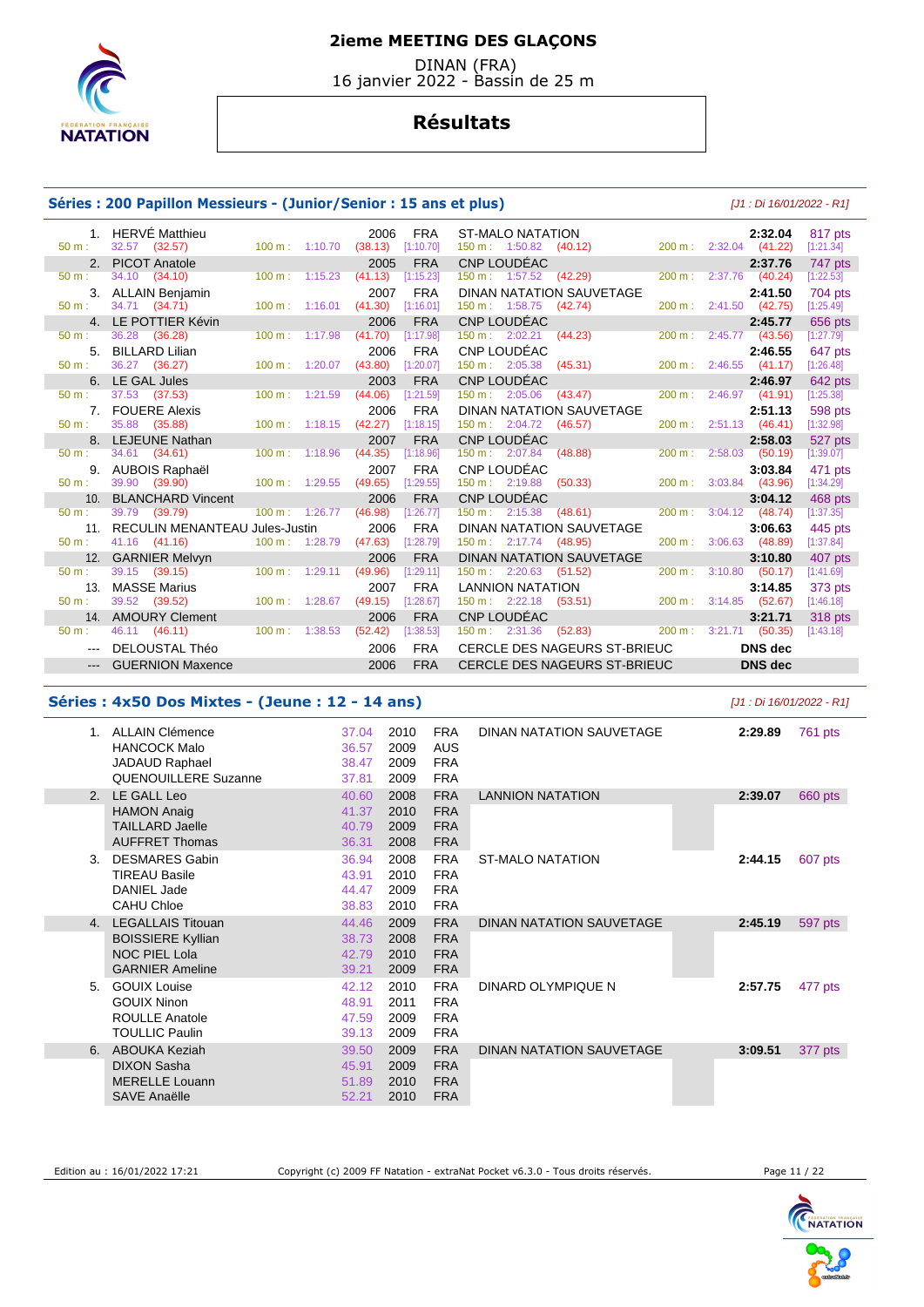DINAN (FRA) 16 janvier 2022 - Bassin de 25 m



# **Résultats**

|    | (Suite) Séries : 4x50 Dos Mixtes - (Jeune : 12 - 14 ans)                         |                                  |                              |                                                      |                                 | [J1 : Di 16/01/2022 - R1] |         |
|----|----------------------------------------------------------------------------------|----------------------------------|------------------------------|------------------------------------------------------|---------------------------------|---------------------------|---------|
|    | 7. TARDIVEL Mathieu<br><b>PITON Jade</b><br>PITON Hugo<br><b>GAUBERT Lilwenn</b> | 50.75<br>51.19<br>46.24<br>50.88 | 2010<br>2010<br>2009<br>2010 | <b>FRA</b><br><b>FRA</b><br><b>FRA</b><br><b>FRA</b> | DINAN NATATION SAUVETAGE        | 3:19.06                   | 305 pts |
|    | Séries : 4x50 Dos Mixtes - (Junior/Senior : 15 ans et plus)                      |                                  |                              |                                                      |                                 | [J1 : Di 16/01/2022 - R1] |         |
|    | 1. PICOT Anatole                                                                 | 31.69                            | 2005                         | <b>FRA</b>                                           | CNP LOUDÉAC                     | 2:13.59                   | 957 pts |
|    | <b>BILLARD Lilian</b>                                                            | 33.33                            | 2006                         | <b>FRA</b>                                           |                                 |                           |         |
|    | <b>ODY Juliane</b>                                                               | 35.08                            | 2006                         | <b>FRA</b><br><b>FRA</b>                             |                                 |                           |         |
|    | LE SAUX Carla<br>2. ALLAIN Benjamin                                              | 33.49<br>33.43                   | 2006<br>2007                 | <b>FRA</b>                                           | <b>DINAN NATATION SAUVETAGE</b> | 2:15.74                   | 930 pts |
|    | <b>BOURSEUL Andréanne</b>                                                        | 33.78                            | 2008                         | <b>FRA</b>                                           |                                 |                           |         |
|    | GILIBERTO-CERTENAIS Pablo                                                        | 31.31                            | 2007                         | <b>FRA</b>                                           |                                 |                           |         |
|    | <b>BENFRAJ Myriam</b>                                                            | 37.22                            | 2006                         | <b>FRA</b>                                           |                                 |                           |         |
| 3. | <b>TRICOT Lucie</b>                                                              | 34.96                            | 2007                         | <b>FRA</b>                                           | <b>ST-MALO NATATION</b>         | 2:19.29                   | 886 pts |
|    | <b>BALEINE Zoe</b>                                                               | 38.06                            | 2008                         | <b>FRA</b>                                           |                                 |                           |         |
|    | <b>LERAY Lucille</b>                                                             | 34.55                            | 2006                         | <b>FRA</b>                                           |                                 |                           |         |
|    | <b>HERVÉ Matthieu</b>                                                            | 31.72                            | 2006                         | <b>FRA</b>                                           |                                 |                           |         |
|    | 4. LUGAND Gaspard                                                                | 33.08                            | 2006                         | <b>FRA</b>                                           | DINARD OLYMPIQUE N              | 2:22.94                   | 842 pts |
|    | <b>BEDEL Manon</b>                                                               | 38.55<br>36.21                   | 2006                         | <b>FRA</b>                                           |                                 |                           |         |
|    | <b>BEDEL Emma</b><br><b>LUGAND Gabriel</b>                                       | 35.10                            | 2008<br>2008                 | <b>FRA</b><br><b>FRA</b>                             |                                 |                           |         |
|    | 5. FOUERE Alexis                                                                 | 34.01                            | 2006                         | <b>FRA</b>                                           | DINAN NATATION SAUVETAGE        | 2:23.47                   | 836 pts |
|    | <b>RECULIN MENANTEAU Jules-Justin</b>                                            | 37.74                            | 2006                         | <b>FRA</b>                                           |                                 |                           |         |
|    |                                                                                  | 36.50                            | 2007                         | <b>FRA</b>                                           |                                 |                           |         |
|    | <b>JADAUD Morgane</b>                                                            | 35.22                            | 2005                         | <b>FRA</b>                                           |                                 |                           |         |
|    | <b>DUCHEMIN Ambre</b>                                                            |                                  |                              |                                                      |                                 |                           |         |
|    | Séries : 4x50 Brasse Mixtes - (Jeune : 12 - 14 ans)                              |                                  |                              |                                                      |                                 | [J1 : Di 16/01/2022 - R2] |         |
|    | 1. QUENOUILLERE Suzanne                                                          | 42.72                            | 2009                         | <b>FRA</b>                                           | DINAN NATATION SAUVETAGE        | 2:51.87                   | 683 pts |
|    | <b>ODILLARD Paul</b>                                                             | 42.25                            | 2008                         | <b>FRA</b>                                           |                                 |                           |         |
|    | <b>LEGALLAIS Titouan</b><br><b>ALLAIN Clémence</b>                               | 46.23                            | 2009                         | <b>FRA</b><br><b>FRA</b>                             |                                 |                           |         |
|    | 2. GARNIER Ameline                                                               | 40.67<br>45.63                   | 2010<br>2009                 | <b>FRA</b>                                           | DINAN NATATION SAUVETAGE        | 3:04.66                   |         |
|    | JADAUD Raphael                                                                   | 45.35                            | 2009                         | <b>FRA</b>                                           |                                 |                           | 561 pts |
|    | <b>NOC PIEL Lola</b>                                                             | 47.49                            | 2010                         | <b>FRA</b>                                           |                                 |                           |         |
|    | <b>HANCOCK Malo</b>                                                              | 46.19                            | 2009                         | <b>AUS</b>                                           |                                 |                           |         |
| 3. | <b>GOUIX Louise</b>                                                              | 44.00                            | 2010                         | <b>FRA</b>                                           | DINARD OLYMPIQUE N              | 3:07.34                   | 537 pts |
|    | <b>GOUIX Ninon</b>                                                               | 51.00                            | 2011                         | <b>FRA</b>                                           |                                 |                           |         |
|    | <b>TOULLIC Paulin</b>                                                            | 50.18                            | 2009                         | <b>FRA</b>                                           |                                 |                           |         |
|    |                                                                                  |                                  |                              |                                                      |                                 |                           |         |
|    | LUGAND Gabriel                                                                   | 42.16                            | 2008                         | FRA                                                  |                                 |                           |         |
|    | 4. COUDERC Brice                                                                 | 44.67                            | 2010                         | <b>FRA</b>                                           | ST-MALO NATATION                | 3:07.40                   |         |
|    | <b>TIREAU Basile</b>                                                             | 51.46                            | 2010                         | <b>FRA</b>                                           |                                 |                           |         |
|    | <b>DANIEL Jade</b>                                                               | 47.49                            | 2009                         | <b>FRA</b>                                           |                                 |                           |         |
|    | <b>CAHU Chloe</b>                                                                | 43.78                            | 2010                         | <b>FRA</b>                                           |                                 |                           | 536 pts |
|    | 5. HAMON Anaig                                                                   | 46.12                            | 2010                         | <b>FRA</b>                                           | <b>LANNION NATATION</b>         | 3:11.75                   | 498 pts |
|    | <b>TAILLARD Jaelle</b>                                                           | 52.01                            | 2009                         | <b>FRA</b>                                           |                                 |                           |         |
|    | LE GALL Leo<br><b>AUFFRET Thomas</b>                                             | 50.51<br>43.11                   | 2008<br>2008                 | <b>FRA</b><br><b>FRA</b>                             |                                 |                           |         |
| 6. | <b>DANIEL Malo</b>                                                               | 50.98                            | 2010                         | <b>FRA</b>                                           | DINAN NATATION SAUVETAGE        | 3:34.38                   |         |
|    | <b>DIXON Sasha</b>                                                               | 46.65                            | 2009                         | <b>FRA</b>                                           |                                 |                           |         |
|    | <b>MARIE Suzanne</b>                                                             | 53.73                            | 2010                         | <b>FRA</b>                                           |                                 |                           | 323 pts |

Edition au : 16/01/2022 17:21 Copyright (c) 2009 FF Natation - extraNat Pocket v6.3.0 - Tous droits réservés. Page 12 / 22

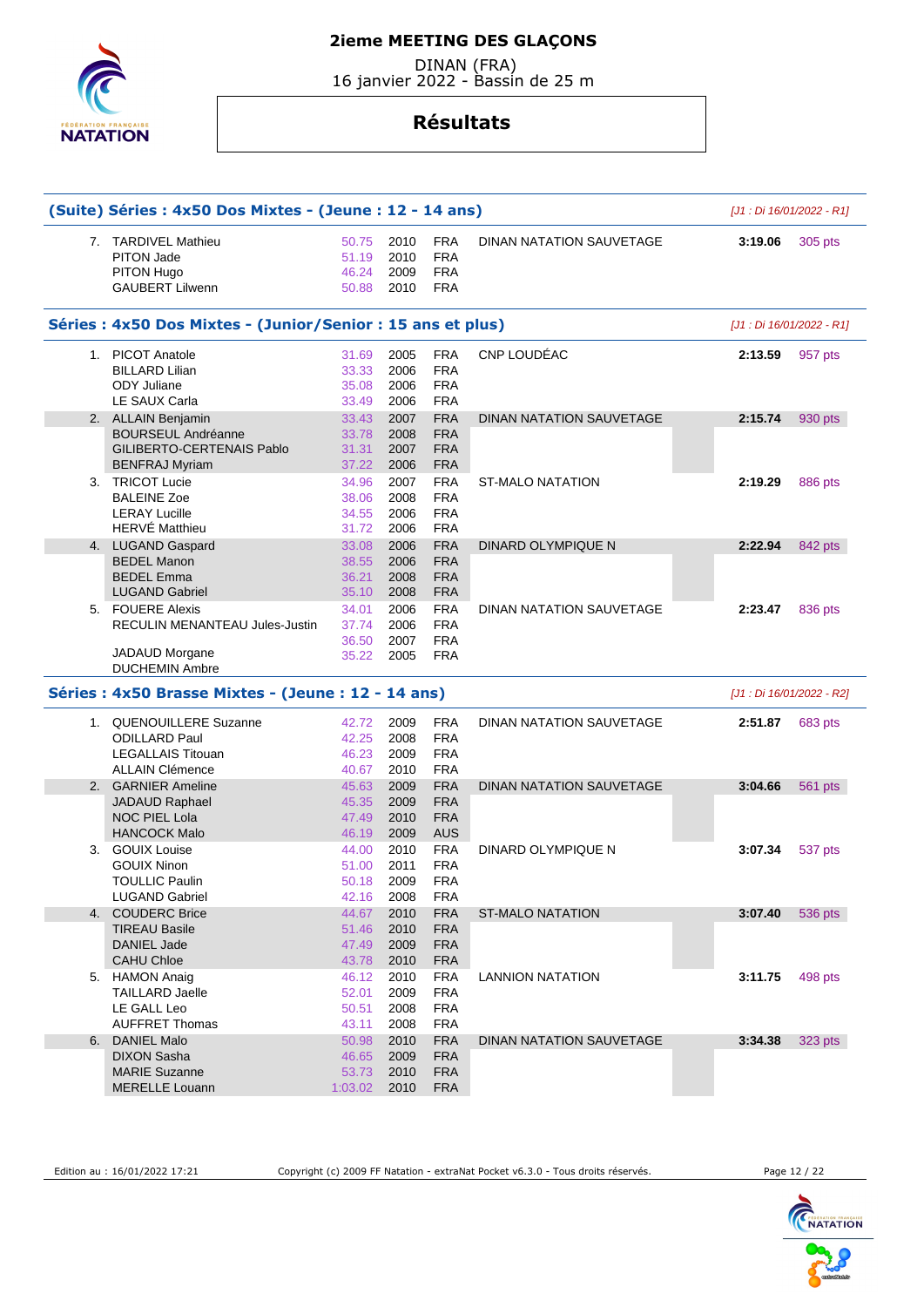DINAN (FRA) 16 janvier 2022 - Bassin de 25 m



# **Résultats**

|                | (Suite) Séries : 4x50 Brasse Mixtes - (Jeune : 12 - 14 ans)                      |        |                          |                                    |                              |                                                      |                                                    |                                     |         |                                    |         | [J1 : Di 16/01/2022 - R2] |
|----------------|----------------------------------------------------------------------------------|--------|--------------------------|------------------------------------|------------------------------|------------------------------------------------------|----------------------------------------------------|-------------------------------------|---------|------------------------------------|---------|---------------------------|
|                | 7. TARDIVEL Mathieu<br><b>COURTOUX Jeanne</b><br>PERCHEREL April<br>NTSAKALA Tom |        |                          | 51.88<br>57.77<br>1:02.43<br>53.42 | 2010<br>2010<br>2009<br>2010 | <b>FRA</b><br><b>FRA</b><br><b>FRA</b><br><b>FRA</b> |                                                    | DINAN NATATION SAUVETAGE            |         | 3:45.50                            |         | $251$ pts                 |
|                | Séries : 4x50 Brasse Mixtes - (Junior/Senior : 15 ans et plus)                   |        |                          |                                    |                              |                                                      |                                                    |                                     |         |                                    |         | [J1 : Di 16/01/2022 - R2] |
|                | 1. ALLAIN Benjamin                                                               |        |                          | 35.36                              | 2007                         | <b>FRA</b>                                           |                                                    | DINAN NATATION SAUVETAGE            |         | 2:29.76                            |         | 924 pts                   |
|                | RECULIN MENANTEAU Jules-Justin                                                   |        |                          | 36.86                              | 2006                         | <b>FRA</b>                                           |                                                    |                                     |         |                                    |         |                           |
|                | <b>GARNIER Soline</b>                                                            |        |                          | 39.54<br>38.00                     | 2005<br>2005                 | <b>FRA</b><br><b>FRA</b>                             |                                                    |                                     |         |                                    |         |                           |
| 2.             | GILIBERTO-CERTENAIS Pablo                                                        |        |                          | 36.71                              | 2007                         | <b>FRA</b>                                           |                                                    | <b>DINAN NATATION SAUVETAGE</b>     |         | 2:33.57                            |         | 880 pts                   |
|                | <b>GARNIER Melvyn</b>                                                            |        |                          | 37.88                              | 2006                         | <b>FRA</b>                                           |                                                    |                                     |         |                                    |         |                           |
|                | <b>BOURSEUL Andréanne</b>                                                        |        |                          | 40.19                              | 2008                         | <b>FRA</b>                                           |                                                    |                                     |         |                                    |         |                           |
|                | <b>DRANSART Salomé</b>                                                           |        |                          | 38.79                              | 2004                         | <b>FRA</b>                                           |                                                    |                                     |         |                                    |         |                           |
| 3.             | <b>PICOT Anatole</b>                                                             |        |                          | 33.66                              | 2005                         | <b>FRA</b>                                           | <b>CNP LOUDEAC</b>                                 |                                     |         | 2:34.70                            |         | 867 pts                   |
|                | <b>BLANCHARD Vincent</b><br>LE GAL Caroline                                      |        |                          | 38.49<br>39.63                     | 2006<br>2008                 | <b>FRA</b><br><b>FRA</b>                             |                                                    |                                     |         |                                    |         |                           |
|                | <b>CUISNIER Claire</b>                                                           |        |                          | 42.92                              | 2008                         | <b>FRA</b>                                           |                                                    |                                     |         |                                    |         |                           |
| 4.             | <b>MARECHAL QUEMIN Lucie</b>                                                     |        |                          | 39.67                              | 2007                         | <b>FRA</b>                                           |                                                    | <b>CERCLE DES NAGEURS ST-BRIEUC</b> |         | 2:42.34                            |         | <b>783 pts</b>            |
|                | <b>HOUSSIN Timéo</b>                                                             |        |                          | 38.71                              | 2006                         | <b>FRA</b>                                           |                                                    |                                     |         |                                    |         |                           |
|                | <b>LEBAILLIF Livia</b>                                                           |        |                          | 41.53                              | 2009                         | <b>FRA</b>                                           |                                                    |                                     |         |                                    |         |                           |
|                | <b>GAUTIER Lomig</b>                                                             |        |                          | 42.43                              | 2007                         | <b>FRA</b>                                           |                                                    |                                     |         |                                    |         |                           |
|                | Séries : 200 Brasse Dames - (Junior/Senior : 14 ans et plus)                     |        |                          |                                    |                              |                                                      |                                                    |                                     |         |                                    |         | [J1 : Di 16/01/2022 - R2] |
| 1.             | <b>PROUTEAU Tiphaine</b>                                                         |        |                          | 2007                               | <b>FRA</b>                   |                                                      | <b>LANNION NATATION</b>                            |                                     |         | 2:56.14                            |         | 951 pts                   |
| 50 m:<br>2.    | 40.03<br>(40.03)<br><b>GARNIER Soline</b>                                        | 100 m: | 1:25.39                  | (45.36)<br>2005                    | [1:25.39]<br><b>FRA</b>      |                                                      | 150 m : 2:10.75 (45.36)                            | DINAN NATATION SAUVETAGE            | 200 m:  | $2:56.14$ (45.39)<br>3:00.61       |         | [1:30.75]<br>903 pts      |
| 50 m:          | 40.84<br>(40.84)                                                                 | 100 m: | 1:26.53                  | (45.69)                            | [1:26.53]                    |                                                      | $150 \text{ m}: 2:13.59$ (47.06)                   |                                     | 200 m:  | $3:00.61$ (47.02)                  |         | [1:34.08]                 |
| 3.             | <b>DUCHEMIN Ambre</b>                                                            |        |                          | 2005                               | <b>FRA</b>                   |                                                      |                                                    | DINAN NATATION SAUVETAGE            |         | 3:04.52                            |         | 862 pts                   |
| $50 m$ :<br>4. | 41.38<br>(41.38)<br>LE SAUX Carla                                                | 100 m: | 1:28.30                  | (46.92)<br>2006                    | [1:28.30]<br><b>FRA</b>      |                                                      | 150 m : 2:16.63 (48.33)<br><b>CNP LOUDEAC</b>      |                                     | 200 m:  | $3:04.52$ (47.89)<br>3:07.66       |         | [1:36.22]                 |
| 50 m:          | 41.74<br>(41.74)                                                                 | 100 m: | 1:28.92                  | (47.18)                            | [1:28.92]                    |                                                      | 150 m: 2:17.97 (49.05)                             |                                     | 200 m:  | 3:07.66<br>(49.69)                 |         | 830 pts<br>[1:38.74]      |
| 5.             | <b>BENFRAJ Myriam</b>                                                            |        |                          | 2006                               | FRA                          |                                                      |                                                    | DINAN NATATION SAUVETAGE            |         | 3:12.63                            |         | 781 pts                   |
| 50 m:          | 43.02 (43.02)                                                                    | 100 m: | 1:32.66                  | (49.64)                            | [1:32.66]                    |                                                      | 150 m: 2:22.16 (49.50)                             |                                     |         | 200 m: 3:12.63 (50.47)             |         | [1:39.97]                 |
| 6.<br>50 m:    | <b>BALEINE Zoe</b><br>45.52<br>(45.52)                                           | 100 m: | 1:35.15                  | 2008<br>(49.63)                    | <b>FRA</b><br>[1:35.15]      |                                                      | <b>ST-MALO NATATION</b><br>150 m: 2:25.46          | (50.31)                             | 200 m:  | 3:15.64<br>3:15.64                 | (50.18) | 751 pts<br>[1:40.49]      |
| 7.             | <b>JADAUD Morgane</b>                                                            |        |                          | 2007                               | <b>FRA</b>                   |                                                      |                                                    | DINAN NATATION SAUVETAGE            |         | 3:16.85                            |         | 740 pts                   |
| 50 m:          | 43.76<br>(43.76)                                                                 | 100 m: | 1:33.58                  | (49.82)                            | [1:33.58]                    |                                                      | $150 \text{ m}$ :                                  | $2:24.95$ (51.37)                   | 200 m:  | $3:16.85$ (51.90)                  |         | [1:43.27]                 |
| 8.<br>50 m:    | <b>BENFRAJ Kenza</b><br>46.20<br>(46.20)                                         | 100 m: | 1:36.43                  | 2008<br>(50.23)                    | <b>FRA</b><br>[1:36.43]      |                                                      | $150 \text{ m}: 2:26.21$                           | DINAN NATATION SAUVETAGE<br>(49.78) |         | 3:16.96<br>200 m : 3:16.96 (50.75) |         | 739 pts<br>[1:40.53]      |
|                | 9. CUISNIER Claire                                                               |        |                          | 2008                               | FRA                          |                                                      | <b>CNP LOUDEAC</b>                                 |                                     |         | 3:19.39                            |         | 716 pts                   |
| 50 m:          | 45.74 (45.74)                                                                    |        | 100 m: 1:36.53           | (50.79)                            | [1:36.53]                    |                                                      | 150 m: 2:28.32 (51.79)                             |                                     |         | 200 m : 3:19.39 (51.07)            |         | [1:42.86]                 |
| 10.            | <b>ODY Juliane</b>                                                               |        |                          | 2006                               | <b>FRA</b>                   |                                                      | CNP LOUDEAC                                        |                                     |         | 3:20.21                            |         | <b>708 pts</b>            |
| 50 m:          | 46.01 (46.01)<br>11. HAMON Sklaerenn                                             |        | $100 \text{ m}: 1:36.75$ | 2008                               | $(50.74)$ [1:36.75]<br>FRA   |                                                      | 150 m : 2:28.54 (51.79)<br><b>LANNION NATATION</b> |                                     |         | 200 m: 3:20.21 (51.67)<br>3:23.49  |         | [1:43.46]<br>678 pts      |
| 50 m:          | 47.16 (47.16)                                                                    |        | 100 m: 1:39.82           | (52.66)                            | [1:39.82]                    |                                                      | 150 m: 2:32.21 (52.39)                             |                                     |         | 200 m : 3:23.49 (51.28)            |         | [1:43.67]                 |
| 12.            | MAZZIA-VAURY Célestine                                                           |        |                          | 2007                               | <b>FRA</b>                   |                                                      | <b>LANNION NATATION</b>                            |                                     |         | 3:24.74                            |         | 667 pts                   |
| 50 m:          | 45.21 (45.21)<br><b>COLLIN Emmie</b>                                             |        | $100 \text{ m}: 1:37.41$ | (52.20)                            | [1:37.41]                    |                                                      | $150 \text{ m}: 2:30.81$                           | (53.40)                             |         | 200 m: 3:24.74<br>(53.93)          |         | [1:47.33]                 |
| 13.<br>50 m:   | 51.80 (51.80)                                                                    |        | 100 m: 1:50.46           | 2008<br>(58.66)                    | <b>FRA</b><br>[1:50.46]      |                                                      | 150 m : 2:49.23 (58.77)                            | DINAN NATATION SAUVETAGE            |         | 3:45.18<br>200 m: 3:45.18 (55.95)  |         | 494 pts<br>[1:54.72]      |
|                | 14. BOCHEREAU Morgane                                                            |        |                          | 2008                               | <b>FRA</b>                   |                                                      | <b>LANNION NATATION</b>                            |                                     |         | 3:53.76                            |         | 430 pts                   |
| $50 m$ :       | 55.14 (55.14)                                                                    | 100 m: | 1:55.00                  | (59.86)                            | [1:55.00]                    |                                                      | $150 \text{ m}: 2:55.31 (1:00.31)$                 |                                     | 200 m : | $3:53.76$ (58.45)                  |         | [1:58.76]                 |
|                | Séries : 200 Brasse Messieurs - (Jeune : 12 - 14 ans)                            |        |                          |                                    |                              |                                                      |                                                    |                                     |         |                                    |         | [J1 : Di 16/01/2022 - R2] |
| $50 m$ :       | 1. HOMER Gaspard<br>50.52 (50.52)                                                |        | $100 \text{ m}: 1:48.67$ | 2010                               | FRA<br>$(58.15)$ [1:48.67]   |                                                      | $150 \text{ m}: 2:48.25 (59.58)$                   | CERCLE DES NAGEURS ST-BRIEUC        |         | 3:45.53<br>200 m : 3:45.53 (57.28) |         | 310 pts<br>[1:56.86]      |
|                |                                                                                  |        |                          |                                    |                              |                                                      |                                                    |                                     |         |                                    |         |                           |

Edition au : 16/01/2022 17:21 Copyright (c) 2009 FF Natation - extraNat Pocket v6.3.0 - Tous droits réservés. Page 13 / 22

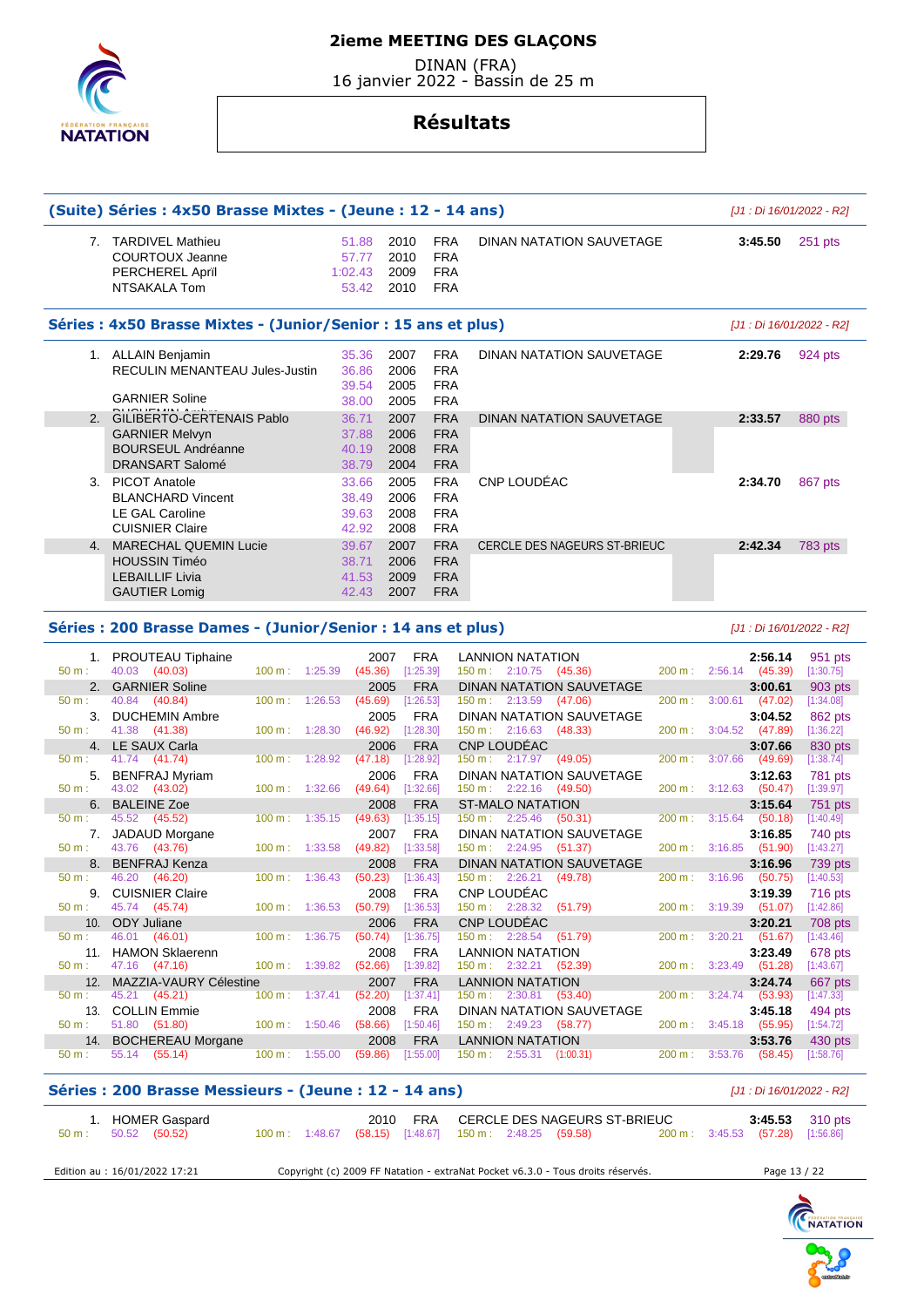

 DINAN (FRA) 16 janvier 2022 - Bassin de 25 m

# **Résultats**

|                                                                                                                                                                                                                                                                                                                                                                                                                                                                            | (Suite) Séries : 200 Brasse Messieurs - (Jeune : 12 - 14 ans)           |                   |                          |                                            |                           |                                                                                         |        | [J1 : Di 16/01/2022 - R2]               |                             |
|----------------------------------------------------------------------------------------------------------------------------------------------------------------------------------------------------------------------------------------------------------------------------------------------------------------------------------------------------------------------------------------------------------------------------------------------------------------------------|-------------------------------------------------------------------------|-------------------|--------------------------|--------------------------------------------|---------------------------|-----------------------------------------------------------------------------------------|--------|-----------------------------------------|-----------------------------|
| 2.<br>50 m:                                                                                                                                                                                                                                                                                                                                                                                                                                                                | <b>DANIEL Malo</b><br>51.54 (51.54)                                     |                   |                          | 2010<br>100 m: 1:52.47 (1:00.93) [1:52.47] | <b>FRA</b>                | DINAN NATATION SAUVETAGE<br>$150 \text{ m}: 2:54.11$ $(1:01.64)$                        |        | 3:53.00<br>200 m: 3:53.00 (58.89)       | $261$ pts<br>[2:00.53]      |
|                                                                                                                                                                                                                                                                                                                                                                                                                                                                            | Séries : 200 Brasse Messieurs - (Junior/Senior : 15 ans et plus)        |                   |                          |                                            |                           |                                                                                         |        | [J1 : Di 16/01/2022 - R2]               |                             |
| 50 m:                                                                                                                                                                                                                                                                                                                                                                                                                                                                      | 1. HERVE Matthieu<br>39.30 (39.30)<br>2. RECULIN MENANTEAU Jules-Justin | $100 m$ : 1:22.64 |                          | 2006<br>$(43.34)$ [1:22.64]<br>2006        | <b>FRA</b><br><b>FRA</b>  | <b>ST-MALO NATATION</b><br>$150 \text{ m}: 2:07.85$ (45.21)<br>DINAN NATATION SAUVETAGE | 200 m: | 2:52.22<br>$2:52.22$ (44.37)<br>2:56.70 | <b>783 pts</b><br>[1:29.58] |
| 50 m:                                                                                                                                                                                                                                                                                                                                                                                                                                                                      | 40.48<br>(40.48)                                                        | 100 m: 1:25.34    |                          | (44.86)                                    | [1:25.34]                 | 150 m: 2:11.12 (45.78)                                                                  | 200 m: | 2:56.70 (45.58)                         | 735 pts<br>[1:31.36]        |
| 50 m:                                                                                                                                                                                                                                                                                                                                                                                                                                                                      | 3. GARNIER Melvyn<br>41.22 (41.22)                                      | 100 m: 1:28.17    |                          | 2006<br>(46.95)                            | <b>FRA</b><br>[1:28.17]   | DINAN NATATION SAUVETAGE<br>$150 \text{ m}: 2:16.00 \quad (47.83)$<br>CNP LOUDEAC       | 200 m: | 3:03.07<br>$3:03.07$ (47.07)            | 669 pts<br>[1:34.90]        |
| 50 m:                                                                                                                                                                                                                                                                                                                                                                                                                                                                      | 4. AUBOIS Raphaël<br>42.21<br>(42.21)                                   | 100 m:            | 1:30.43                  | 2007<br>(48.22)                            | <b>FRA</b><br>[1:30.43]   | 150 m : 2:20.43 (50.00)                                                                 | 200 m: | 3:08.23<br>$3:08.23$ (47.80)            | $618$ pts<br>[1:37.80]      |
| 50 m:                                                                                                                                                                                                                                                                                                                                                                                                                                                                      | 5. LEJEUNE Nathan<br>39.84 (39.84)                                      | 100 m: 1:28.88    |                          | 2007<br>(49.04)                            | <b>FRA</b><br>[1:28.88]   | CNP LOUDÉAC<br>$150 \text{ m}: 2:21.84$ (52.96)                                         |        | 3:13.52<br>200 m: 3:13.52 (51.68)       | 568 pts<br>[1:44.64]        |
| 50 m:                                                                                                                                                                                                                                                                                                                                                                                                                                                                      | 6. AMOURY Clement<br>47.99 (47.99)                                      | 100 m:            | 1:40.86                  | 2006<br>(52.87)                            | <b>FRA</b><br>[1:40.86]   | CNP LOUDÉAC<br>150 m: 2:33.50<br>(52.64)                                                | 200 m: | 3:24.22<br>$3:24.22$ (50.72)            | 473 pts<br>[1:43.36]        |
| 7.<br>50 m:                                                                                                                                                                                                                                                                                                                                                                                                                                                                | <b>MASSE Marius</b><br>47.65 (47.65)                                    |                   | $100 m$ : 1:43.34        | 2007<br>(55.69)                            | <b>FRA</b><br>[1:43.34]   | <b>LANNION NATATION</b><br>150 m : 2:41.77 (58.43)                                      |        | 3:38.94<br>200 m: 3:38.94 (57.17)       | 357 pts<br>[1:55.60]        |
| $\cdots$                                                                                                                                                                                                                                                                                                                                                                                                                                                                   | <b>CARDINAL Youn</b>                                                    |                   |                          | 2005                                       | <b>FRA</b>                | <b>CN LAMBALLE</b>                                                                      |        | <b>DNS</b> dec                          |                             |
| $\frac{1}{2} \left( \frac{1}{2} \right) \left( \frac{1}{2} \right) \left( \frac{1}{2} \right) \left( \frac{1}{2} \right) \left( \frac{1}{2} \right) \left( \frac{1}{2} \right) \left( \frac{1}{2} \right) \left( \frac{1}{2} \right) \left( \frac{1}{2} \right) \left( \frac{1}{2} \right) \left( \frac{1}{2} \right) \left( \frac{1}{2} \right) \left( \frac{1}{2} \right) \left( \frac{1}{2} \right) \left( \frac{1}{2} \right) \left( \frac{1}{2} \right) \left( \frac$ | DELOUSTAL Théo<br><b>GUERNION Maxence</b>                               |                   |                          | 2006<br>2006                               | <b>FRA</b><br><b>FRA</b>  | CERCLE DES NAGEURS ST-BRIEUC<br>CERCLE DES NAGEURS ST-BRIEUC                            |        | <b>DNS</b> dec<br><b>DNS</b> dec        |                             |
|                                                                                                                                                                                                                                                                                                                                                                                                                                                                            |                                                                         |                   |                          |                                            |                           |                                                                                         |        |                                         |                             |
|                                                                                                                                                                                                                                                                                                                                                                                                                                                                            | Séries : 100 Dos Dames - (Jeune : 11 - 13 ans)                          |                   |                          |                                            |                           |                                                                                         |        | [J1 : Di 16/01/2022 - R2]               |                             |
| 50 m:                                                                                                                                                                                                                                                                                                                                                                                                                                                                      | 1. GAUTIER Alwena<br>38.27 (38.27)                                      | 100 m: 1:16.91    |                          | 2009<br>(38.64)                            | <b>FRA</b><br>[1:16.91]   | CERCLE DES NAGEURS ST-BRIEUC                                                            |        | 1:16.91                                 | 858 pts                     |
| 50 m:                                                                                                                                                                                                                                                                                                                                                                                                                                                                      | 2. ALLAIN Clémence<br>40.86<br>(40.86)                                  | 100 m: 1:19.53    |                          | 2010<br>(38.67)                            | <b>FRA</b><br>[1:19.53]   | DINAN NATATION SAUVETAGE                                                                |        | 1:19.53                                 | 797 pts                     |
| $50 m$ :                                                                                                                                                                                                                                                                                                                                                                                                                                                                   | 3. CAHU Chloe<br>41.91<br>(41.91)                                       | 100 m: 1:26.95    |                          | 2010<br>(45.04)                            | <b>FRA</b><br>[1:26.95]   | ST-MALO NATATION                                                                        |        | 1:26.95                                 | 638 pts                     |
| 4.<br>50 m:                                                                                                                                                                                                                                                                                                                                                                                                                                                                | <b>GOUIX Louise</b><br>43.34 (43.34)                                    | 100 m:            | 1:29.35                  | 2010<br>(46.01)                            | <b>FRA</b><br>[1:29.35]   | DINARD OLYMPIQUE N                                                                      |        | 1:29.35                                 | 591 pts                     |
| 50 m:                                                                                                                                                                                                                                                                                                                                                                                                                                                                      | 5. LEBAILLIF Livia<br>44.08<br>(44.08)                                  | 100 m:            | 1:30.70                  | 2009<br>(46.62)                            | <b>FRA</b><br>[1:30.70]   | CERCLE DES NAGEURS ST-BRIEUC                                                            |        | 1:30.70                                 | 565 pts                     |
|                                                                                                                                                                                                                                                                                                                                                                                                                                                                            | 6. HAMON Anaig                                                          |                   |                          | 2010                                       | <b>FRA</b>                | <b>LANNION NATATION</b>                                                                 |        | 1:31.42                                 | 551 pts                     |
| 50 m:<br>7.<br>50 m:                                                                                                                                                                                                                                                                                                                                                                                                                                                       | 44.72<br>(44.72)<br>NOC PIEL Lola<br>44.29<br>(44.29)                   | 100 m:<br>100 m:  | 1:31.42<br>1:32.82       | (46.70)<br>2010<br>$(48.53)$ [1:32.82]     | $[1:31.42]$<br><b>FRA</b> | DINAN NATATION SAUVETAGE                                                                |        | 1:32.82                                 | 525 pts                     |
| 8.<br>50 m:                                                                                                                                                                                                                                                                                                                                                                                                                                                                | <b>TAILLARD Jaelle</b><br>46.08<br>(46.08)                              | $100 \text{ m}$ : | 1:32.86                  | 2009<br>(46.78)                            | <b>FRA</b><br>[1:32.86]   | <b>LANNION NATATION</b>                                                                 |        | 1:32.86                                 | 524 pts                     |
| 50 m:                                                                                                                                                                                                                                                                                                                                                                                                                                                                      | 9. DANIEL Jade<br>46.08<br>(46.08)                                      | 100 m: 1:35.61    |                          | 2009<br>(49.53)                            | <b>FRA</b><br>[1:35.61]   | <b>ST-MALO NATATION</b>                                                                 |        | 1:35.61                                 | 475 pts                     |
|                                                                                                                                                                                                                                                                                                                                                                                                                                                                            | 10. JANIEC Yuna                                                         |                   | 100 m: 1:44.75           | 2010<br>$(52.60)$ [1:44.75]                | <b>FRA</b>                | CNP LOUDÉAC                                                                             |        | 1:44.75                                 | 329 pts                     |
| 50 m:<br>50 m:                                                                                                                                                                                                                                                                                                                                                                                                                                                             | 52.15 (52.15)<br>11. PERROTTE Manon<br>52.90 (52.90)                    |                   | $100 m$ : 1:46.94        | 2011<br>$(54.04)$ [1:46.94]                | FRA                       | DINARD OLYMPIQUE N                                                                      |        | 1:46.94                                 | 298 pts                     |
| $50 m$ :                                                                                                                                                                                                                                                                                                                                                                                                                                                                   | 12. GOUIX Ninon                                                         | $100 \text{ m}$ : | 1:48.02                  | 2011<br>$(54.85)$ [1:48.02]                | <b>FRA</b>                | DINARD OLYMPIQUE N                                                                      |        | 1:48.02                                 | 283 pts                     |
| 13.<br>50 m:                                                                                                                                                                                                                                                                                                                                                                                                                                                               | 53.17 (53.17)<br><b>MARIE Suzanne</b><br>51.30 (51.30)                  |                   | $100 m$ : 1:48.40        | 2010<br>$(57.10)$ [1:48.40]                | <b>FRA</b>                | DINAN NATATION SAUVETAGE                                                                |        | 1:48.40                                 | 278 pts                     |
| $50 m$ :                                                                                                                                                                                                                                                                                                                                                                                                                                                                   | 14. DEKIERE Cassandre<br>55.30<br>(55.30)                               |                   | $100 \text{ m}: 1:49.42$ | 2009<br>(54.12)                            | <b>FRA</b><br>[1:49.42]   | CNP LOUDÉAC                                                                             |        | 1:49.42                                 | $264$ pts                   |
| 50 m:                                                                                                                                                                                                                                                                                                                                                                                                                                                                      | 15. DORAI Iman<br>52.45<br>(52.45)                                      |                   | 100 m: 1:49.72           | 2011<br>(57.27)                            | FRA<br>[1:49.72]          | <b>LANNION NATATION</b>                                                                 |        | 1:49.72                                 | $261$ pts                   |
| $50 m$ :                                                                                                                                                                                                                                                                                                                                                                                                                                                                   | 16. EVEN Louane<br>53.55 (53.55)                                        | $100 \text{ m}$ : | 1:50.74                  | 2009<br>$(57.19)$ [1:50.74]                | <b>FRA</b>                | CNP LOUDÉAC                                                                             |        | 1:50.74                                 | 248 pts                     |
| 17.<br>50 m:                                                                                                                                                                                                                                                                                                                                                                                                                                                               | <b>DIVERRES GUENEC Elaia</b><br>54.02 (54.02)                           |                   | 100 m: 1:50.96           | 2011<br>$(56.94)$ [1:50.96]                | FRA                       | LANNION NATATION                                                                        |        | 1:50.96                                 | 245 pts                     |
| 18.<br>$50 m$ :                                                                                                                                                                                                                                                                                                                                                                                                                                                            | <b>BREHIER Romane</b><br>56.16 (56.16)                                  |                   | $100 \text{ m}: 1:54.14$ | 2010<br>$(57.98)$ [1:54.14]                | <b>FRA</b>                | DINAN NATATION SAUVETAGE                                                                |        | 1:54.14                                 | 207 pts                     |
|                                                                                                                                                                                                                                                                                                                                                                                                                                                                            | Edition au : 16/01/2022 17:21                                           |                   |                          |                                            |                           | Copyright (c) 2009 FF Natation - extraNat Pocket v6.3.0 - Tous droits réservés.         |        | Page 14 / 22                            |                             |

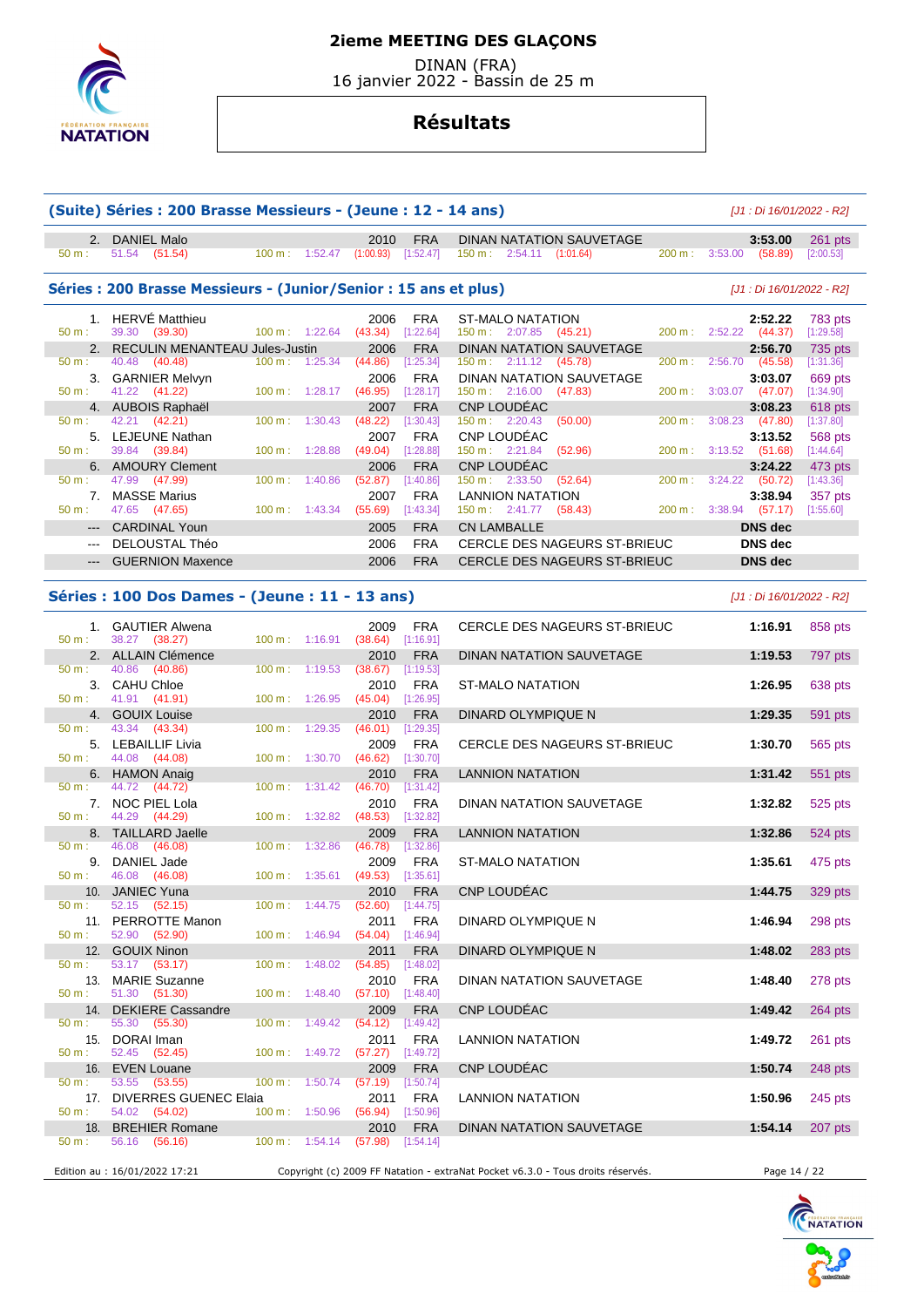# **NATATION**

## **2ieme MEETING DES GLAÇONS**

 DINAN (FRA) 16 janvier 2022 - Bassin de 25 m

## **Résultats**

| PITON Jade<br><b>FRA</b><br>1:56.33<br>DINAN NATATION SAUVETAGE<br>19.<br>2010<br>55.74 (55.74)<br>1:56.33<br>(1:00.59)<br>[1:56.33]<br>$50 m$ :<br>100 m:<br><b>GAUBERT Lilwenn</b><br><b>FRA</b><br><b>DINAN NATATION SAUVETAGE</b><br>1:59.25<br>2010<br>20.<br>55.52 (55.52)<br>100 m:<br>1:59.25<br>$50 m$ :<br>(1:03.73)<br>[1:59.25]<br>MERELLE Louann<br><b>FRA</b><br>DINAN NATATION SAUVETAGE<br>1:59.25<br>20<br>2010<br>59.33 (59.33)<br>(59.92)<br>$50 m$ :<br>$100 \text{ m}$ :<br>1:59.25<br>[1:59.25] | 182 pts<br>$152$ pts |
|-----------------------------------------------------------------------------------------------------------------------------------------------------------------------------------------------------------------------------------------------------------------------------------------------------------------------------------------------------------------------------------------------------------------------------------------------------------------------------------------------------------------------|----------------------|
|                                                                                                                                                                                                                                                                                                                                                                                                                                                                                                                       |                      |
|                                                                                                                                                                                                                                                                                                                                                                                                                                                                                                                       |                      |
|                                                                                                                                                                                                                                                                                                                                                                                                                                                                                                                       |                      |
|                                                                                                                                                                                                                                                                                                                                                                                                                                                                                                                       | $152$ pts            |
|                                                                                                                                                                                                                                                                                                                                                                                                                                                                                                                       |                      |
| 22. SAVE Anaëlle<br><b>DINAN NATATION SAUVETAGE</b><br><b>FRA</b><br>2:01.33<br>2010                                                                                                                                                                                                                                                                                                                                                                                                                                  | $132$ pts            |
| 57.76 (57.76)<br>100 m:<br>2:01.33<br>(1:03.57)<br>[2:01.33]<br>$50 m$ :                                                                                                                                                                                                                                                                                                                                                                                                                                              |                      |
| <b>FRA</b><br>PERRIN Margo<br><b>LANNION NATATION</b><br>2009<br>2:01.41<br>23.                                                                                                                                                                                                                                                                                                                                                                                                                                       | $131$ pts            |
| 58.19 (58.19)<br>2:01.41<br>$50 m$ :<br>100 m:<br>(1:03.22)<br>[2:01.41]                                                                                                                                                                                                                                                                                                                                                                                                                                              |                      |
| 24. PERCHEREL April<br><b>FRA</b><br><b>DINAN NATATION SAUVETAGE</b><br>2:01.53<br>2009                                                                                                                                                                                                                                                                                                                                                                                                                               | $130$ pts            |
| $1:01.26$ $(1:01.26)$<br>100 m:<br>2:01.53<br>(1:00.27)<br>[2:01.53]<br>$50 m$ :                                                                                                                                                                                                                                                                                                                                                                                                                                      |                      |
| --- GAGNET-MORIN Romane<br><b>FRA</b><br>DINAN NATATION SAUVETAGE<br>DNS dec<br>2010                                                                                                                                                                                                                                                                                                                                                                                                                                  |                      |

## **Séries : 100 Dos Dames - (Junior/Senior : 14 ans et plus)** [J1 : Di 16/01/2022 - R2]

| $50 m$ :               | <b>TRICOT Lucie</b><br>(35.88)<br>35.88 | $100 \text{ m}$ : 1:13.47    | 2007<br>(37.59) | <b>FRA</b><br>[1:13.47] | ST-MALO NATATION             | 1:13.47        | 940 pts |
|------------------------|-----------------------------------------|------------------------------|-----------------|-------------------------|------------------------------|----------------|---------|
|                        | MARECHAL QUEMIN Lucie                   |                              | 2007            | <b>FRA</b>              | CERCLE DES NAGEURS ST-BRIEUC | 1:14.86        | 906 pts |
| $50 m$ :               | 36.72<br>(36.72)                        | $100 \text{ m}$ :<br>1:14.86 | (38.14)         | [1:14.86]               |                              |                |         |
|                        | <b>LERAY Lucille</b>                    |                              | 2006            | <b>FRA</b>              | ST-MALO NATATION             | 1:18.87        | 812 pts |
| $50 m$ :               | (38.26)<br>38.26                        | $100 \text{ m}$ : 1:18.87    | (40.61)         | [1:18.87]               |                              |                |         |
|                        | 4. LE GAL Caroline                      |                              | 2008            | <b>FRA</b>              | CNP LOUDEAC                  | 1:25.97        | 658 pts |
| $50 \text{ m}$ :       | 41.95 (41.95)                           | 100 m:<br>1:25.97            | (44.02)         | [1:25.97]               |                              |                |         |
| 5.                     | <b>LEPORT Aline</b>                     |                              | 2008            | <b>FRA</b>              | DINAN NATATION SAUVETAGE     | 1:33.15        | 519 pts |
| 50 m:                  | 45.12 (45.12)                           | 100 m:<br>1:33.15            | (48.03)         | [1:33.15]               |                              |                |         |
| $\qquad \qquad \cdots$ | DAUCE Camille                           |                              | 2007            | <b>FRA</b>              | DINARD OLYMPIQUE N           | <b>DNS</b> dec |         |
|                        |                                         |                              |                 |                         |                              |                |         |

#### **Séries : 100 Dos Messieurs - (Jeune : 12 - 14 ans)** [J1 : Di 16/01/2022 - R2]

|                  | 1. CLOTAGATIDE Keziah             |                           |                                  | 2008                             | <b>FRA</b>              | <b>ST-MALO NATATION</b>             | 1:13.44 | 761 pts |
|------------------|-----------------------------------|---------------------------|----------------------------------|----------------------------------|-------------------------|-------------------------------------|---------|---------|
| $50 \text{ m}$ : | 35.66 (35.66)                     |                           | $100 \text{ m}: 1:13.44$ (37.78) |                                  | [1:13.44]               |                                     |         |         |
|                  | 2. DESMARES Gabin                 |                           |                                  | 2008                             | <b>FRA</b>              | <b>ST-MALO NATATION</b>             | 1:18.01 | 659 pts |
| 50 m:            | $37.22$ $(37.22)$                 | 100 m: 1:18.01            |                                  | (40.79)                          | [1:18.01]               |                                     |         |         |
|                  | 3. LUGAND Gabriel                 |                           |                                  | 2008                             | <b>FRA</b>              | DINARD OLYMPIQUE N                  | 1:19.75 | 622 pts |
| $50 \text{ m}$ : | 38.76 (38.76)                     | $100 m$ : 1:19.75         |                                  | (40.99)                          | [1:19.75]               |                                     |         |         |
|                  | 4. ODILLARD Paul                  |                           |                                  | 2008                             | <b>FRA</b>              | <b>DINAN NATATION SAUVETAGE</b>     | 1:23.64 | 543 pts |
| 50 m:            | 49.56 (49.56)                     |                           | 100 m: 1:23.64                   | (34.08)                          | [1:23.64]               |                                     |         |         |
|                  | 5. JADAUD Raphael                 |                           |                                  | 2009                             | <b>FRA</b>              | DINAN NATATION SAUVETAGE            | 1:25.22 | 512 pts |
| $50 \text{ m}$ : | 42.30 (42.30)                     |                           |                                  | 100 m: 1:25.22 (42.92) [1:25.22] |                         |                                     |         |         |
|                  | 6. COUDERC Brice                  |                           |                                  | 2010                             | <b>FRA</b>              | <b>ST-MALO NATATION</b>             | 1:25.84 | 501 pts |
| 50 m:            | 41.82 (41.82)                     | $100 m$ : 1:25.84         |                                  | (44.02)                          | [1:25.84]               |                                     |         |         |
|                  | 7. CONNAN Mathys                  |                           |                                  | 2009                             | <b>FRA</b>              | CERCLE DES NAGEURS ST-BRIEUC        | 1:26.34 | 491 pts |
| $50 m$ :         | 43.34 (43.34)                     |                           | $100 \text{ m}$ : 1:26.34        | (43.00)                          | [1:26.34]               |                                     |         |         |
|                  | 8. LE GALL Leo                    |                           |                                  | 2008                             | <b>FRA</b>              | <b>LANNION NATATION</b>             | 1:27.22 | 475 pts |
| $50 \text{ m}$ : | 45.15 (45.15)                     | $100 m$ : 1:27.22         |                                  | (42.07)                          | [1:27.22]               |                                     |         |         |
|                  | 9. TOULLIC Paulin                 |                           |                                  | 2009                             | <b>FRA</b>              | DINARD OLYMPIQUE N                  | 1:27.28 | 474 pts |
| 50 m:            | 42.22 (42.22)                     | $100 m$ : 1:27.28         |                                  | (45.06)                          | [1:27.28]               |                                     |         |         |
|                  | 10. AUFFRET Thomas                |                           |                                  | 2008                             | <b>FRA</b>              | <b>LANNION NATATION</b>             | 1:28.15 | 458 pts |
| 50 m:            | 41.60 (41.60)                     |                           | $100 m$ : 1:28.15                | (46.55)                          | [1:28.15]               |                                     |         |         |
| 50 m:            | 11. TONNELLE Lounès               | $100 \text{ m}: 1:30.69$  |                                  | 2009<br>(45.48)                  | <b>FRA</b><br>[1:30.69] | CNP LOUDÉAC                         | 1:30.69 | 413 pts |
|                  | 45.21 (45.21)<br>12. NTSAKALA Tom |                           |                                  | 2010                             | <b>FRA</b>              | <b>DINAN NATATION SAUVETAGE</b>     |         |         |
| 50 m:            | 44.70 (44.70)                     |                           | $100 \text{ m}: 1:31.61 (46.91)$ |                                  | [1:31.61]               |                                     | 1:31.61 | 398 pts |
|                  | 13. DIENER-CHARPENTIER Jean       |                           |                                  | 2009                             | <b>FRA</b>              | <b>CERCLE DES NAGEURS ST-BRIEUC</b> | 1:31.71 |         |
| $50 m$ :         | 43.36 (43.36)                     | 100 m: 1:31.71            |                                  | (48.35)                          | [1:31.71]               |                                     |         | 396 pts |
|                  | 14. AUFFRET Camille               |                           |                                  | 2010                             | <b>FRA</b>              | <b>LANNION NATATION</b>             | 1:32.27 |         |
| $50 \text{ m}$ : | 43.60 (43.60)                     | $100 \text{ m}$ : 1:32.27 |                                  | (48.67)                          | [1:32.27]               |                                     |         | 387 pts |
|                  | 15. HOMER Gaspard                 |                           |                                  |                                  | 2010 FRA                | CERCLE DES NAGEURS ST-BRIEUC        | 1:32.91 | 376 pts |
| $50 m$ :         | 45.61 (45.61)                     | 100 m: 1:32.91            |                                  | (47.30)                          | [1:32.91]               |                                     |         |         |
|                  |                                   |                           |                                  |                                  |                         |                                     |         |         |

Edition au : 16/01/2022 17:21 Copyright (c) 2009 FF Natation - extraNat Pocket v6.3.0 - Tous droits réservés. Page 15 / 22

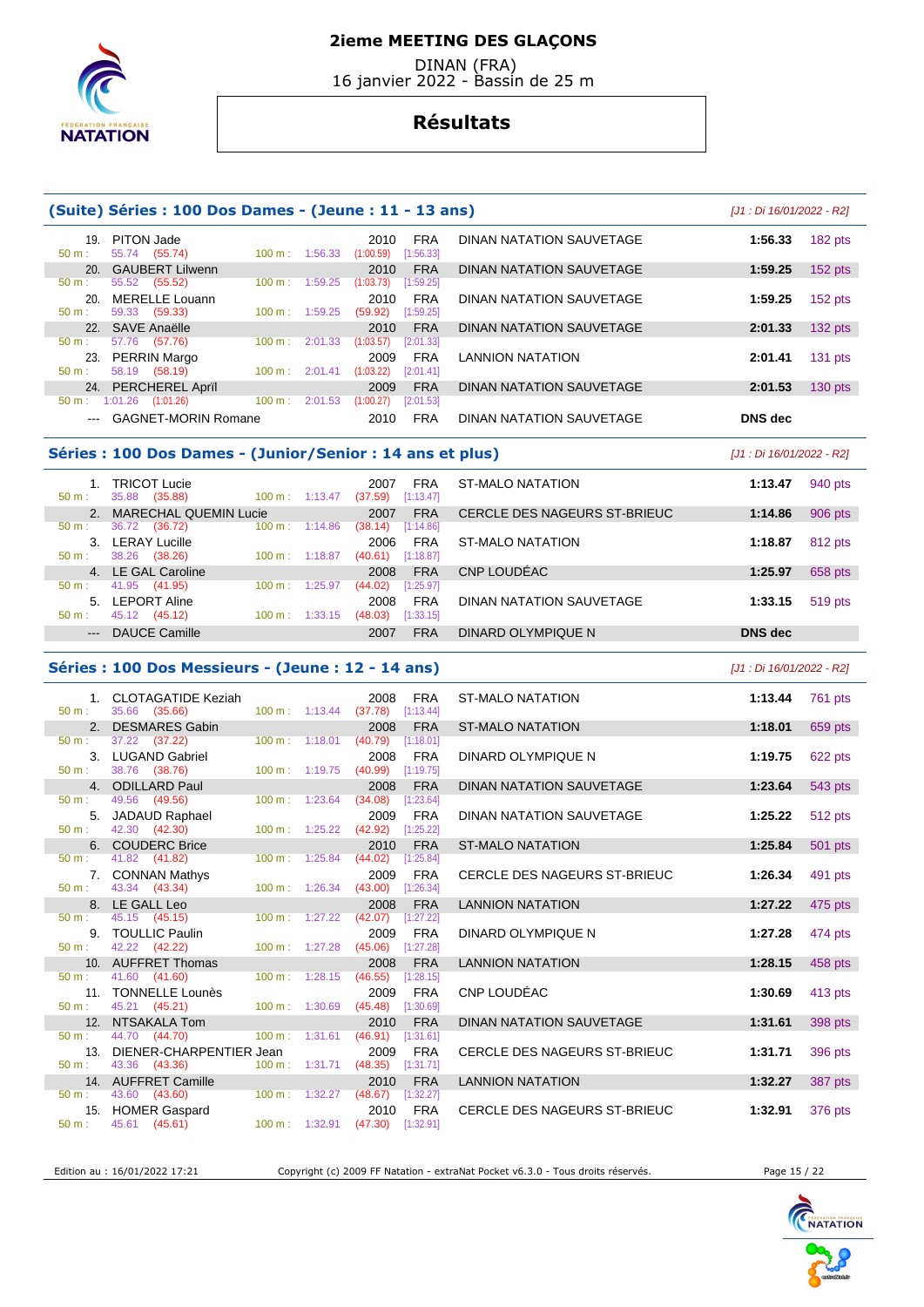

 DINAN (FRA) 16 janvier 2022 - Bassin de 25 m

## **Résultats**

## **(Suite) Séries : 100 Dos Messieurs - (Jeune : 12 - 14 ans)** [J1 : Di 16/01/2022 - R2]

|                     | 16. LEGALLAIS Titouan        |                                  | 2009            | <b>FRA</b>              | DINAN NATATION SAUVETAGE     | 1:33.42        | 368 pts   |
|---------------------|------------------------------|----------------------------------|-----------------|-------------------------|------------------------------|----------------|-----------|
| $50 m$ :            | 45.72 (45.72)                | $100 \text{ m}: 1:33.42$         | (47.70)         | [1:33.42]               |                              |                |           |
| 17 <sub>1</sub>     | DIENER-CHARPENTIER Tom       |                                  | 2010            | <b>FRA</b>              | CERCLE DES NAGEURS ST-BRIEUC | 1:36.88        | 314 pts   |
| $50 m$ :            | 46.64 (46.64)                | $100 \text{ m}$ : 1:36.88        | (50.24)         | [1:36.88]               |                              |                |           |
|                     | 18. TIREAU Basile            |                                  | 2010            | <b>FRA</b>              | <b>ST-MALO NATATION</b>      | 1:37.07        | 311 pts   |
| $50 m$ :            | 46.50 (46.50)                | $100 \text{ m}$ : 1:37.07        | (50.57)         | [1:37.07]               |                              |                |           |
| 19.                 | <b>GRIFFON Arnaud</b>        |                                  | 2010            | <b>FRA</b>              | CNP LOUDEAC                  | 1:38.05        | 297 pts   |
| $50 m$ :            | 47.68 (47.68)                | $100 \text{ m}$ : 1:38.05        | (50.37)         | [1:38.05]               |                              |                |           |
| 20.                 | <b>DIXON Sasha</b>           |                                  | 2009            | <b>FRA</b>              | DINAN NATATION SAUVETAGE     | 1:41.61        | 248 pts   |
| $50 m$ :            | 49.31 (49.31)                | $100 \text{ m}$ : 1:41.61        | (52.30)         | [1:41.61]               |                              |                |           |
|                     | 21. MARTIN Hugo              |                                  | 2010            | <b>FRA</b>              | CNP LOUDÉAC                  | 1:41.97        | 243 pts   |
| 50 m:               | 46.34 (46.34)                | 100 m: 1:41.97                   | (55.63)         | [1:41.97]               |                              |                |           |
|                     | 22. ROULLE Anatole           |                                  | 2009            | <b>FRA</b>              | DINARD OLYMPIQUE N           | 1:42.97        | $230$ pts |
| $50 m$ :            | 49.92 (49.92)                | $100 m$ : 1:42.97                | (53.05)         | [1:42.97]               |                              |                |           |
| 23.                 | <b>BOULIERE Titouan</b>      |                                  | 2010            | <b>FRA</b>              | CERCLE DES NAGEURS ST-BRIEUC | 1:45.47        | $199$ pts |
| $50 m$ :            | 50.69 (50.69)                | $100 \text{ m}: 1:45.47$ (54.78) |                 | [1:45.47]               |                              |                |           |
|                     | 24. PITON Hugo               |                                  | 2009            | <b>FRA</b>              | DINAN NATATION SAUVETAGE     | 1:46.16        | $191$ pts |
| $50 m$ :            | 50.96 (50.96)                | $100 \text{ m}$ : 1:46.16        | (55.20)         | [1:46.16]               |                              |                |           |
| 25.<br>$50 m$ :     | <b>TARDIVEL Mathieu</b>      | 100 m: 1:49.76                   | 2010            | <b>FRA</b>              | DINAN NATATION SAUVETAGE     | 1:49.76        | $152$ pts |
|                     | 54.06 (54.06)                |                                  | (55.70)         | [1:49.76]               |                              |                |           |
| 26.<br>$50 m$ :     | CHALUS Théo<br>54.30 (54.30) | $100 m$ : 1:51.64                | 2009<br>(57.34) | <b>FRA</b><br>[1:51.64] | CNP LOUDÉAC                  | 1:51.64        | $133$ pts |
|                     | 27. ROBIN Noa                |                                  | 2010            | <b>FRA</b>              | DINAN NATATION SAUVETAGE     | 1:55.41        |           |
| 50 m:               | 54.32 (54.32)                | $100 \text{ m}: 1:55.41$         | (1:01.09)       | [1:55.41]               |                              |                | 99 pts    |
|                     |                              |                                  |                 |                         |                              |                |           |
| $\qquad \qquad - -$ | LE PAGE Louen                |                                  | 2010            | <b>FRA</b>              | CNP LOUDÉAC                  | <b>DSQ</b>     |           |
|                     | <b>MAYI Larry</b>            |                                  | 2009            | <b>FRA</b>              | CNP LOUDÉAC                  | <b>DSQ</b>     |           |
|                     | --- DUMITRIU Yanis           |                                  | 2010            | <b>FRA</b>              | CNP LOUDÉAC                  | <b>DNS</b> dec |           |

#### **Séries : 100 Dos Messieurs - (Junior/Senior : 15 ans et plus)** [J1 : Di 16/01/2022 - R2]

| $50 m$ :    | <b>HOUSSIN Timéo</b><br>33.62<br>(33.62) | $100 \text{ m}$ :<br>1:09.00 | <b>FRA</b><br>2006<br>[1:09.00]<br>(35.38) | CERCLE DES NAGEURS ST-BRIEUC | 1:09.00 | 868 pts |
|-------------|------------------------------------------|------------------------------|--------------------------------------------|------------------------------|---------|---------|
| $2^{\circ}$ | <b>PLANCHENAULT Thomas</b>               |                              | <b>FRA</b><br>2005                         | CN LAMBALLE                  | 1:09.45 | 857 pts |
| $50 m$ :    | 33.40<br>(33.40)                         | $100 \text{ m}$ :<br>1:09.45 | (36.05)<br>[1:09.45]                       |                              |         |         |
| 3           | <b>TURPIN Adrien</b>                     |                              | <b>FRA</b><br>2007                         | CERCLE DES NAGEURS ST-BRIEUC | 1:11.92 | 797 pts |
| $50 m$ :    | 33.90 (33.90)                            | $100 \text{ m}: 1:11.92$     | (38.02)<br>[1:11.92]                       |                              |         |         |
|             | 4. GAUTIER Lomig                         |                              | <b>FRA</b><br>2007                         | CERCLE DES NAGEURS ST-BRIEUC | 1:18.20 | 655 pts |
| $50 m$ :    | (38.14)<br>38.14                         | $100 \text{ m}$ :<br>1:18.20 | (40.06)<br>[1:18.20]                       |                              |         |         |
| 5.          | LECANU-ABBRUZZESE Tim                    |                              | <b>FRA</b><br>2004                         | CNP LOUDEAC                  | 1:27.32 | 473 pts |
| $50 m$ :    | (42.52)<br>42.52                         | $100 \text{ m}$ :<br>1:27.32 | [1:27.32]<br>(44.80)                       |                              |         |         |
|             | 6. HERVE Yann-fanch                      |                              | <b>FRA</b><br>2007                         | DINAN NATATION SAUVETAGE     | 1:28.95 | 444 pts |
| $50 m$ :    | 42.83<br>(42.83)                         | 100 m:<br>1:28.95            | (46.12)<br>[1:28.95]                       |                              |         |         |

#### **Séries : 400 4 Nages Dames - (Jeune : 11 - 13 ans)** [J1 : Di 16/01/2022 - R2]

| 1. QUENOUILLERE Suzanne       |                                                           |  |  | 2009 FRA DINAN NATATION SAUVETAGE |  | 5:53.40 797 pts                  |                 |
|-------------------------------|-----------------------------------------------------------|--|--|-----------------------------------|--|----------------------------------|-----------------|
| 50 m : 41.26 (41.26)          | 100 m : 1:30.45 (49.19) [1:30.45] 150 m : 2:15.46 (45.01) |  |  |                                   |  | 200 m: 2:58.47 (43.01) [1:28.02] |                 |
| 250 m : 3:46.98 (48.51)       | 300 m : 4:36.69 (49.71) [1:38.22] 350 m : 5:16.12 (39.43) |  |  |                                   |  | 400 m: 5:53.40 (37.28) [1:16.71] |                 |
| 2. GARNIER Ameline            |                                                           |  |  | 2009 FRA DINAN NATATION SAUVETAGE |  |                                  | 6:28.19 605 pts |
| $50 \text{ m}: 44.48 (44.48)$ | 100 m : 1:39.10 (54.62) [1:39.10] 150 m : 2:28.40 (49.30) |  |  |                                   |  | 200 m: 3:17.29 (48.89) [1:38.19] |                 |
| 250 m : 4:09.69 (52.40)       | 300 m : 5:03.31 (53.62) [1:46.02] 350 m : 5:46.02 (42.71) |  |  |                                   |  | 400 m: 6:28.19 (42.17) [1:24.88] |                 |

#### **Séries : 400 4 Nages Dames - (Junior/Senior : 14 ans et plus)** [J1 : Di 16/01/2022 - R2]

| 1. DRANSART Salomé<br>$50 \text{ m}: 35.35 (35.35)$<br>250 m : 3:36.32 (47.22) |  | 2004 FRA DINAN NATATION SAUVETAGE<br>100 m: 1:16.87 (41.52) [1:16.87] 150 m: 2:03.58 (46.71)<br>300 m : 4:24.85 (48.53) [1:35.75] 350 m : 5:04.52 (39.67) | 200 m: 2:49.10 (45.52) [1:32.23]<br>400 m: 5:43.32 (38.80) [1:18.47] | <b>5:43.32</b> 858 pts |
|--------------------------------------------------------------------------------|--|-----------------------------------------------------------------------------------------------------------------------------------------------------------|----------------------------------------------------------------------|------------------------|
| 2. BEDEL Emma                                                                  |  | 2008 FRA DINARD OLYMPIQUE N                                                                                                                               |                                                                      | 5:46.26 840 pts        |
| $50 \text{ m}: 36.36 (36.36)$                                                  |  | 100 m: 1:21.39 (45.03) [1:21.39] 150 m: 2:05.58 (44.19)                                                                                                   | 200 m: 2:48.17 (42.59) [1:26.78]                                     |                        |
| 250 m : 3:37.83 (49.66)                                                        |  | 300 m: 4:29.33 (51.50) [1:41.16] 350 m: 5:08.55 (39.22)                                                                                                   | 400 m: 5:46.26 (37.71) [1:16.93]                                     |                        |

Edition au : 16/01/2022 17:21 Copyright (c) 2009 FF Natation - extraNat Pocket v6.3.0 - Tous droits réservés. Page 16 / 22

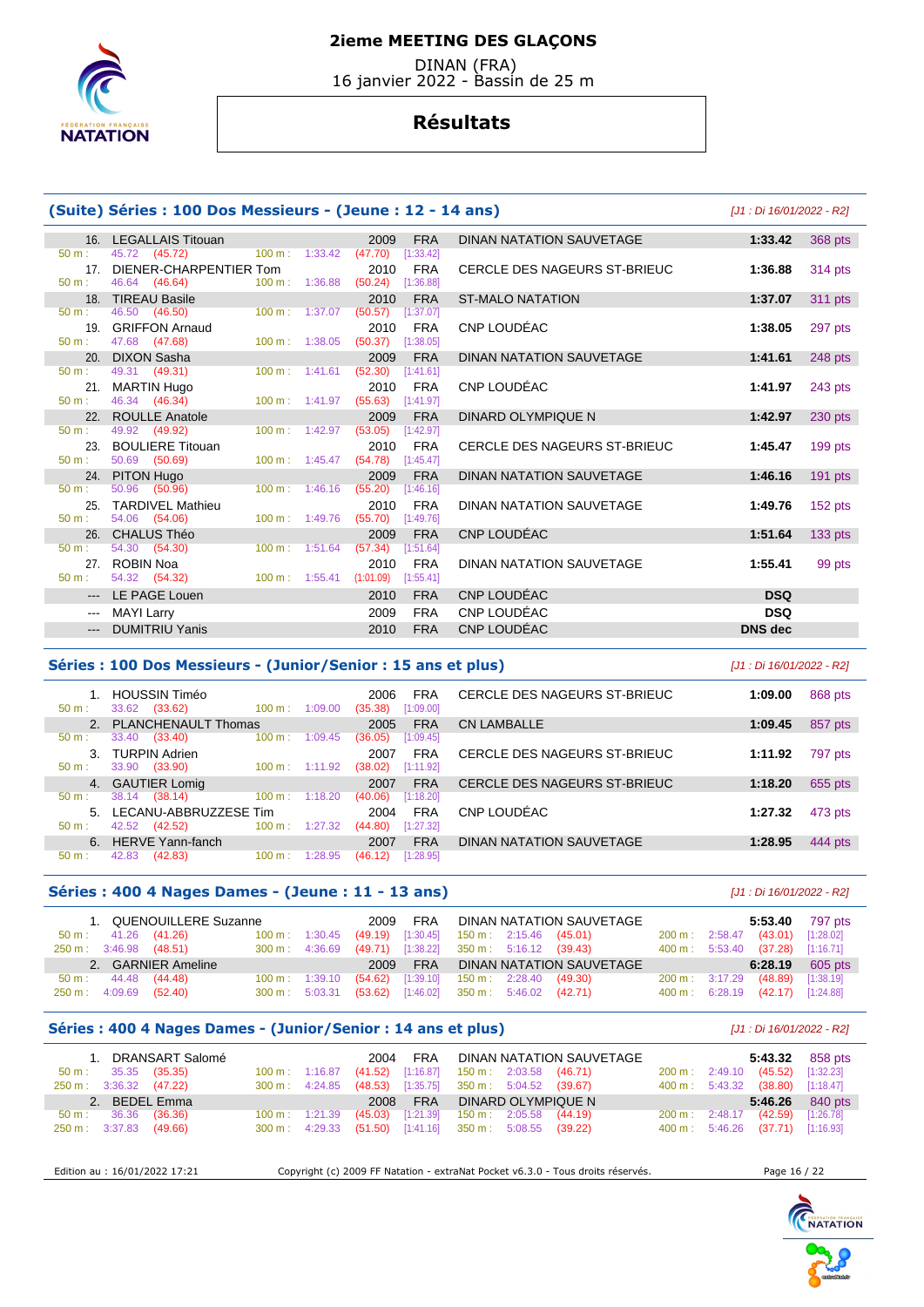

 DINAN (FRA) 16 janvier 2022 - Bassin de 25 m

## **Résultats**

#### **(Suite) Séries : 400 4 Nages Dames - (Junior/Senior : 14 ans et plus)** [J1 : Di 16/01/2022 - R2]

| 3. LECOMTE Juliette                  |                              | <b>FRA</b><br>2007   | LANNION NATATION                        |                          | 5:47.41            | 833 pts   |
|--------------------------------------|------------------------------|----------------------|-----------------------------------------|--------------------------|--------------------|-----------|
| 44.07<br>(44.07)<br>50 m:            | 1:26.24<br>$100 \text{ m}$ : | (42.17)<br>[1:26.24] | 2:09.31<br>(43.07)<br>$150 \text{ m}$ : | 200 m: 2:51.89           | (42.58)            | [1:25.65] |
| (49.32)<br>3:41.21<br>250 m :        | 300 m:<br>4:30.81            | (49.60)<br>[1:38.92] | 5:10.14<br>(39.33)<br>350 m:            | $400 \text{ m}$ :        | 5:47.41<br>(37.27) | [1:16.60] |
| 4. MERCIER-MAUDUIT Louane            |                              | <b>FRA</b><br>2008   | CNP LOUDÉAC                             |                          | 5:54.67            | 790 pts   |
| 38.37<br>(38.37)<br>$50 \text{ m}$ : | 100 m:<br>1:24.74            | (46.37)<br>[1:24.74] | 2:09.38<br>150 m : l<br>(44.64)         | 200 m:                   | 2:52.35<br>(42.97) | [1:27.61] |
| $250 \text{ m}: 3:44.06$<br>(51.71)  | $300 \text{ m}$ :<br>4:35.56 | (51.50)<br>[1:43.21] | 5:15.60<br>350 m:<br>(40.04)            | $400 \text{ m}$ :        | 5:54.67<br>(39.07) | [1:19.11] |
| 5. LE SAUX Laurena                   |                              | <b>FRA</b><br>2008   | CNP LOUDÉAC                             |                          | 5:55.33            | 786 pts   |
| (39.44)<br>39.44<br>$50 \text{ m}$ : | $100 \text{ m}: 1:25.12$     | (45.68)<br>[1:25.12] | $150 \text{ m}: 2:11.59$<br>(46.47)     | $200 \text{ m}: 2:57.13$ | (45.54)            | [1:32.01] |
| $250 \text{ m}: 3:45.26$<br>(48.13)  | 4:34.37<br>$300 \text{ m}$ : | (49.11)<br>[1:37.24] | 5:15.62<br>$350 \text{ m}$ :<br>(41.25) | $400 \text{ m}$ :        | 5:55.33<br>(39.71) | [1:20.96] |
| 6. BEDEL Manon                       |                              | <b>FRA</b><br>2006   | DINARD OLYMPIQUE N                      |                          | 6:10.72            | 698 pts   |
| 39.65<br>(39.65)<br>$50 m$ :         | 100 m:<br>1:30.26            | (50.61)<br>[1:30.26] | 2:15.66<br>150 m :<br>(45.40)           | 200 m:                   | (44.31)<br>2:59.97 | [1:29.71] |
| 250 m: 3:53.15<br>(53.18)            | 4:48.00<br>$300 \text{ m}$ : | (54.85)<br>[1:48.03] | 5:30.33<br>350 m:<br>(42.33)            | 400 m:                   | 6:10.72<br>(40.39) | [1:22.72] |
| 7. BOURSEUL Andréanne                |                              | FRA<br>2008          | DINAN NATATION SAUVETAGE                |                          | 6:11.92            | 692 pts   |
| 38.74<br>(38.74)<br>$50 \text{ m}$ : | 1:26.85<br>$100 \text{ m}$ : | (48.11)<br>[1:26.85] | 2:16.58<br>150 m :<br>(49.73)           | 200 m:                   | 3:04.97<br>(48.39) | [1:38.12] |
| 250 m : 3:57.49<br>(52.52)           | 4:50.92<br>$300 \text{ m}$ : | (53.43)<br>[1:45.95] | 5:33.82<br>$350 \text{ m}$ :<br>(42.90) | 400 m:                   | 6:11.92<br>(38.10) | [1:21.00] |
| 8. LE GAL Caroline                   |                              | <b>FRA</b><br>2008   | CNP LOUDEAC                             |                          | 6:24.77            | 623 pts   |
| 44.02<br>(44.02)<br>$50 \text{ m}$ : | 100 m:<br>1:34.87            | (50.85)<br>[1:34.87] | 150 m :<br>2:25.41<br>(50.54)           | 200 m:                   | 3:13.91<br>(48.50) | [1:39.04] |
| 4:05.76<br>(51.85)<br>250 m:         | 300 m:<br>4:58.19            | [1:44.28]<br>(52.43) | 350 m:<br>5:43.02<br>(44.83)            | 400 m:                   | 6:24.77<br>(41.75) | [1:26.58] |

## **Séries : 400 4 Nages Messieurs - (Jeune : 12 - 14 ans)** [J1 : Di 16/01/2022 - R2]

| 1. HANCOCK Malo                   |                           | 2009                              | AUS DINAN NATATION SAUVETAGE     |                           | 6:14.80 | 514 pts   |
|-----------------------------------|---------------------------|-----------------------------------|----------------------------------|---------------------------|---------|-----------|
| 43.57 (43.57)<br>50 m :           | $100 \text{ m}: 1:34.09$  | (50.52)<br>[1:34.09]              | 150 m : 2:19.90 (45.81)          | $200 \text{ m}: 3:04.69$  | (44.79) | [1:30.60] |
| 250 m: 3:58.02 (53.33)            | $300 \text{ m}: 4:52.71$  | $(54.69)$ [1:48.02]               | 350 m : 5:34.31 (41.60)          | $400 \text{ m}$ : 6:14.80 | (40.49) | [1:22.09] |
| 2. ABOUKA Keziah                  |                           | <b>FRA</b><br>2009                | DINAN NATATION SAUVETAGE         |                           | 6:23.80 | 470 pts   |
| $50 \text{ m}: 42.44 (42.44)$     | $100 \text{ m}$ : 1:35.09 | (52.65)<br>[1:35.09]              | 150 m : 2:23.28 (48.19)          | $200 \text{ m}$ : 3:10.27 | (46.99) | [1:35.18] |
| 250 m : 4:06.74 (56.47)           |                           | 300 m : 5:03.93 (57.19) [1:53.66] | 350 m : 5:44.72 (40.79)          | $400 \text{ m}$ : 6:23.80 | (39.08) | [1:19.87] |
| 3. BOISSIERE Kyllian              |                           | 2008                              | FRA DINAN NATATION SAUVETAGE     |                           | 6:24.22 | 468 pts   |
| 44.50 (44.50)<br>$50 \text{ m}$ : | $100 \text{ m}$ : 1:42.07 | (57.57)<br>[1:42.07]              | $150 \text{ m}: 2:30.11$ (48.04) | $200 \text{ m}: 3:18.18$  | (48.07) | [1:36.11] |
| 250 m: 4:10.50 (52.32)            | $300 \text{ m}: 5:04.50$  | [1:46.32]<br>(54.00)              | 350 m : 5:46.03 (41.53)          | $400 \text{ m}: 6:24.22$  | (38.19) | [1:19.72] |

#### **Séries : 400 4 Nages Messieurs - (Junior/Senior : 15 ans et plus)** [J1 : Di 16/01/2022 - R2]

| 1. PICOT Anatole            |                              |         | 2005    | <b>FRA</b> |                   | CNP LOUDÉAC |                          |                |         | 5:20.53 | 822 pts     |
|-----------------------------|------------------------------|---------|---------|------------|-------------------|-------------|--------------------------|----------------|---------|---------|-------------|
| 32.70<br>50 m:              | (32.70)<br>$100 \text{ m}$ : | 1:13.88 | (41.18) | [1:13.88]  | 150 m: 1:54.96    |             | (41.08)                  | 200 m: 2:34.88 |         | (39.92) | [1:21.00]   |
| 3:20.07<br>250 m:           | (45.19)<br>300 m:            | 4:06.63 | (46.56) | [1:31.75]  | 350 m: 4:44.78    |             | (38.15)                  | 400 m:         | 5:20.53 | (35.75) | [1:13.90]   |
| 2. LE GAL Jules             |                              |         | 2003    | <b>FRA</b> |                   | CNP LOUDEAC |                          |                |         | 5:21.45 | 816 pts     |
| 33.84<br>$50 m$ :           | (33.84)<br>$100 m$ :         | 1:13.59 | (39.75) | [1:13.59]  | 150 m: 1:54.34    |             | (40.75)                  | $200 m$ :      | 2:34.84 | (40.50) | [1:21.25]   |
| 3:21.95<br>250 m:           | (47.11)<br>300 m:            | 4:09.91 | (47.96) | [1:35.07]  | 350 m:            | 4:47.65     | (37.74)                  | 400 m:         | 5:21.45 | (33.80) | [1:11.54]   |
| 3. ALLAIN Benjamin          |                              |         | 2007    | <b>FRA</b> |                   |             | DINAN NATATION SAUVETAGE |                |         | 5:21.70 | 815 pts     |
| 34.88<br>$50 m$ :           | (34.88)<br>100 m:            | 1:15.85 | (40.97) | [1:15.85]  | $150 \text{ m}$ : | 1:58.32     | (42.47)                  | 200 m:         | 2:39.89 | (41.57) | [1:24.04]   |
| 250 m: 3:24.92              | (45.03)<br>300 m:            | 4:11.24 | (46.32) | [1:31.35]  | 350 m: 4:48.17    |             | (36.93)                  | 400 m:         | 5:21.70 | (33.53) | [1:10.46]   |
| 4. LE POTTIER Kévin         |                              |         | 2006    | <b>FRA</b> |                   | CNP LOUDEAC |                          |                |         | 5:25.14 | 793 pts     |
| 34.82<br>$50 m$ :           | (34.82)<br>100 m:            | 1:15.16 | (40.34) | [1:15.16]  | 150 m: 2:01.06    |             | (45.90)                  | 200 m:         | 2:43.88 | (42.82) | $[1:28.72]$ |
| 3:29.06<br>250 m:           | (45.18)<br>300 m:            | 4:14.77 | (45.71) | [1:30.89]  | 350 m: 4:51.82    |             | (37.05)                  | 400 m:         | 5:25.14 | (33.32) | [1:10.37]   |
| <b>BILLARD Lilian</b><br>5. |                              |         | 2006    | <b>FRA</b> |                   | CNP LOUDÉAC |                          |                |         | 5:28.43 | 773 pts     |
| 34.57<br>50 m:              | (34.57)<br>100 m:            | 1:14.59 | (40.02) | [1:14.59]  | 150 m:            | 1:57.17     | (42.58)                  | $200 m$ :      | 2:38.34 | (41.17) | [1:23.75]   |
| 250 m:<br>3:24.53           | (46.19)<br>300 m:            | 4:12.31 | (47.78) | [1:33.97]  | 350 m:            | 4:51.31     | (39.00)                  | 400 m:         | 5:28.43 | (37.12) | [1:16.12]   |
| 6. FOUERE Alexis            |                              |         | 2006    | <b>FRA</b> |                   |             | DINAN NATATION SAUVETAGE |                |         | 5:34.64 | 735 pts     |
| 35.17<br>$50 m$ :           | (35.17)<br>100 m:            | 1:17.54 | (42.37) | [1:17.54]  | 150 m:            | 2:00.95     | (43.41)                  | $200 m$ :      | 2:43.62 | (42.67) | [1:26.08]   |
| 250 m: 3:31.81              | (48.19)<br>300 m:            | 4:21.62 | (49.81) | [1:38.00]  | 350 m:            | 4:59.40     | (37.78)                  | 400 m:         | 5:34.64 | (35.24) | [1:13.02]   |
|                             | 7. GILIBERTO-CERTENAIS Pablo |         | 2007    | <b>FRA</b> |                   |             | DINAN NATATION SAUVETAGE |                |         | 5:35.71 | 729 pts     |
| 36.56<br>$50 m$ :           | (36.56)<br>100 m:            | 1:19.21 | (42.65) | [1:19.21]  | 150 m:            | 2:01.60     | (42.39)                  | 200 m:         | 2:42.89 | (41.29) | [1:23.68]   |
| 3:30.37<br>250 m:           | (47.48)<br>300 m:            | 4:18.67 | (48.30) | [1:35.78]  | 350 m:            | 4:58.09     | (39.42)                  | 400 m:         | 5:35.71 | (37.62) | [1:17.04]   |
|                             | <b>BLANCHARD Vincent</b>     |         | 2006    | <b>FRA</b> |                   | CNP LOUDEAC |                          |                |         | 5:48.98 | 652 pts     |
| 39.06<br>$50 m$ :           | (39.06)<br>100 m:            | 1:25.41 | (46.35) | [1:25.41]  | $150 m$ :         | 2:11.16     | (45.75)                  | 200 m:         | 2:55.51 | (44.35) | [1:30.10]   |
| 3:44.40<br>250 m:           | (48.89)<br>300 m:            | 4:32.79 | (48.39) | [1:37.28]  | 350 m:            | 5:11.54     | (38.75)                  | 400 m:         | 5:48.98 | (37.44) | [1:16.19]   |

Edition au : 16/01/2022 17:21 Copyright (c) 2009 FF Natation - extraNat Pocket v6.3.0 - Tous droits réservés. Page 17 / 22



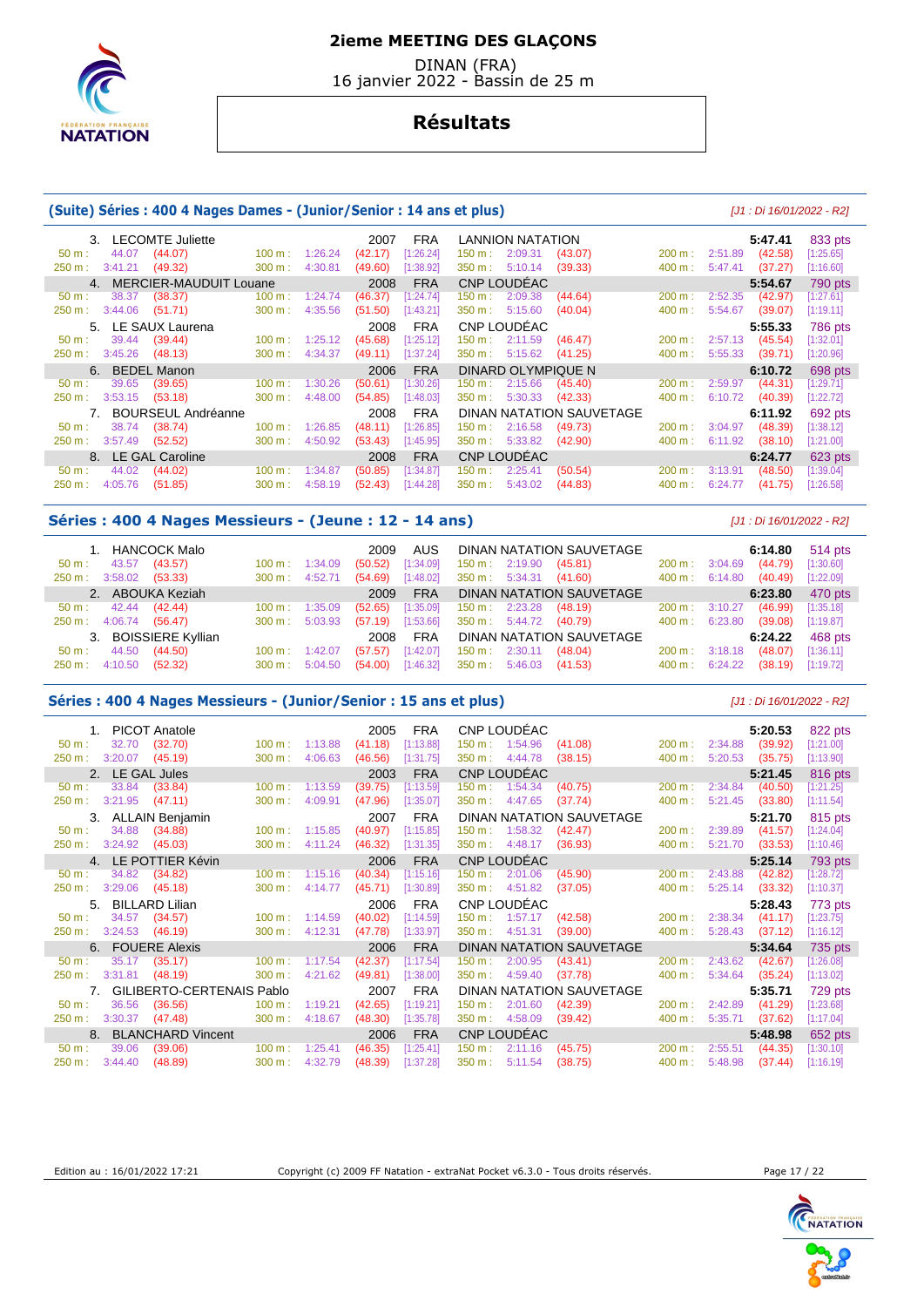

 DINAN (FRA) 16 janvier 2022 - Bassin de 25 m

## **Résultats**

| Séries : 200 Nage Libre Dames - (Jeune : 11 - 13 ans) | [J1 : Di 16/01/2022 - R2]                                        |                                     |                    |                            |                                       |                                                                                                |           |                                                                     |                                   |
|-------------------------------------------------------|------------------------------------------------------------------|-------------------------------------|--------------------|----------------------------|---------------------------------------|------------------------------------------------------------------------------------------------|-----------|---------------------------------------------------------------------|-----------------------------------|
| 50 m:                                                 | 1. GAUTIER Alwena<br>35.28<br>(35.28)                            | 100 m: 1:14.09                      |                    | 2009<br>(38.81)            | <b>FRA</b><br>[1:14.09]               | CERCLE DES NAGEURS ST-BRIEUC<br>150 m: 1:53.22 (39.13)                                         |           | 2:29.81<br>200 m: 2:29.81 (36.59)                                   | 843 pts<br>[1:15.72]              |
|                                                       | Séries : 200 Nage Libre Dames - (Junior/Senior : 14 ans et plus) |                                     |                    |                            |                                       |                                                                                                |           | [J1 : Di 16/01/2022 - R2]                                           |                                   |
| 1.<br>$50 m$ :                                        | <b>TRICOT Lucie</b><br>33.67 (33.67)                             | $100 m$ : 1:10.10                   |                    | 2007<br>(36.43)            | <b>FRA</b><br>[1:10.10]               | <b>ST-MALO NATATION</b><br>$150 \text{ m}: 1:47.45$ (37.35)                                    |           | 2:24.25<br>200 m: 2:24.25<br>(36.80)                                | 919 pts<br>[1:14.15]              |
| $50 m$ :                                              | 2. PROUTEAU Tiphaine<br>34.70 (34.70)<br>3. DUCHEMIN Ambre       | $100 \text{ m}$ :                   | 1:13.03            | 2007<br>(38.33)<br>2005    | <b>FRA</b><br>[1:13.03]<br><b>FRA</b> | <b>LANNION NATATION</b><br>150 m: 1:51.79<br>(38.76)<br><b>DINAN NATATION SAUVETAGE</b>        | 200 m:    | 2:27.48<br>2:27.48<br>(35.69)<br>2:29.85                            | 875 pts<br>[1:14.45]<br>843 pts   |
| 50 m:                                                 | 33.94 (33.94)<br>4. GARNIER Soline                               | 100 m:                              | 1:11.99            | (38.05)<br>2005            | [1:11.99]<br><b>FRA</b>               | 150 m: 1:51.44 (39.45)<br><b>DINAN NATATION SAUVETAGE</b>                                      |           | 200 m: 2:29.85<br>(38.41)<br>2:32.81                                | [1:17.86]<br>804 pts              |
| $50 m$ :<br>5.<br>$50 m$ :                            | 35.13 (35.13)<br>ODY Juliane<br>35.02 (35.02)                    | $100 \text{ m}$ :<br>100 m: 1:14.59 | 1:14.84            | (39.71)<br>2006<br>(39.57) | [1:14.84]<br><b>FRA</b><br>[1:14.59]  | $150 \text{ m}: 1:55.35$<br>(40.51)<br>CNP LOUDEAC<br>150 m: 1:55.34<br>(40.75)                | 200 m:    | 2:32.81<br>(37.46)<br>2:33.99<br>200 m: 2:33.99<br>(38.65)          | [1:17.97]<br>788 pts<br>[1:19.40] |
| $50 m$ :                                              | 6. LE SAUX Carla<br>35.83 (35.83)                                | $100 \text{ m}$ : 1:15.40           |                    | 2006<br>(39.57)            | <b>FRA</b><br>[1:15.40]               | CNP LOUDÉAC<br>150 m: 1:55.69<br>(40.29)                                                       | 200 m:    | 2:34.87<br>2:34.87<br>(39.18)                                       | 777 pts<br>[1:19.47]              |
| 7.<br>50 m:                                           | <b>BALEINE Zoe</b><br>35.00 (35.00)<br>8. BENFRAJ Kenza          |                                     | 100 m: 1:14.62     | 2008<br>(39.62)<br>2008    | <b>FRA</b><br>[1:14.62]<br><b>FRA</b> | <b>ST-MALO NATATION</b><br>$150 \text{ m}: 1:55.44$ (40.82)<br><b>DINAN NATATION SAUVETAGE</b> | 200 m:    | 2:35.54<br>2:35.54<br>(40.10)<br>2:37.03                            | 769 pts<br>[1:20.92]<br>750 pts   |
| 50 m:<br>9.                                           | 36.10 (36.10)<br>MAZZIA-VAURY Célestine                          | $100 m$ :                           | 1:15.81            | (39.71)<br>2007            | [1:15.81]<br><b>FRA</b>               | 150 m: 1:56.50<br>(40.69)<br><b>LANNION NATATION</b>                                           | $200 m$ : | 2:37.03<br>(40.53)<br>2:38.68                                       | [1:21.22]<br>729 pts              |
| $50 m$ :<br>$50 m$ :                                  | 36.70 (36.70)<br>10. JADAUD Morgane<br>35.68<br>(35.68)          | 100 m:<br>$100 m$ :                 | 1:17.66<br>1:17.13 | (40.96)<br>2007<br>(41.45) | [1:17.66]<br><b>FRA</b><br>[1:17.13]  | 150 m: 1:58.66 (41.00)<br><b>DINAN NATATION SAUVETAGE</b><br>150 m: 1:59.12 (41.99)            | 200 m:    | $200 \text{ m}: 2:38.68$<br>(40.02)<br>2:41.24<br>$2:41.24$ (42.12) | [1:21.02]<br>698 pts<br>[1:24.11] |
| 11.<br>$50 m$ :                                       | <b>CUISNIER Claire</b><br>35.18 (35.18)                          | $100 \text{ m}$ :                   | 1:18.59            | 2008<br>(43.41)            | <b>FRA</b><br>[1:18.59]               | CNP LOUDÉAC<br>150 m: 2:01.98<br>(43.39)                                                       | 200 m:    | 2:41.88<br>2:41.88<br>(39.90)                                       | 690 pts<br>[1:23.29]              |
| 12.<br>50 m:                                          | <b>COLLIN Emmie</b><br>38.30 (38.30)<br>13. HAMON Sklaerenn      | $100 \text{ m}$ :                   | 1:22.55            | 2008<br>(44.25)<br>2008    | <b>FRA</b><br>[1:22.55]<br><b>FRA</b> | <b>DINAN NATATION SAUVETAGE</b><br>150 m: 2:07.23<br>(44.68)<br><b>LANNION NATATION</b>        | 200 m:    | 2:49.71<br>2:49.71 (42.48)<br>2:53.74                               | 598 pts<br>[1:27.16]<br>554 pts   |
| $50 m$ :                                              | 39.89 (39.89)<br>14. BOCHEREAU Morgane                           |                                     | 100 m: 1:24.42     | (44.53)<br>2008            | [1:24.42]<br><b>FRA</b>               | 150 m : 2:11.36 (46.94)<br><b>LANNION NATATION</b>                                             |           | 200 m: 2:53.74 (42.38)<br>2:59.20                                   | [1:29.32]<br>496 pts              |
| 50 m:                                                 | 40.73 (40.73)<br><b>DAUCE Camille</b>                            | 100 m:                              | 1:28.00            | (47.27)<br>2007            | [1:28.00]<br><b>FRA</b>               | $150 \text{ m}: 2:15.80 (47.80)$<br><b>DINARD OLYMPIQUE N</b>                                  | 200 m:    | $2:59.20$ (43.40)<br><b>DNS</b> dec                                 | [1:31.20]                         |

#### **Séries : 200 Nage Libre Messieurs - (Jeune : 12 - 14 ans)** [J1 : Di 16/01/2022 - R2]

 1. ODILLARD Paul 2008 FRA DINAN NATATION SAUVETAGE **2:34.50** 593 pts 150 m : 1:55.03 (39.87) 2. DIENER-CHARPENTIER Jean 2009 FRA CERCLE DES NAGEURS ST-BRIEUC **2:49.76** 422 pts 50 m : 37.18 (37.18) 100 m : 1:20.28 (43.10) [1:20.28] 150 m : 2:05.61 (45.33) 200 m : 2:49.76 (44.15) [1:29.48] 3. DANIEL Malo 2010 FRA DINAN NATATION SAUVETAGE **2:58.93** 333 pts 50 m : 40.07 (40.07) 100 m : 1:26.89 (46.82) [1:26.89] 150 m : 2:13.59 (46.70) 200 m : 2:58.93 (45.34) [1:32.04] 4. DIENER-CHARPENTIER Tom 2010 FRA CERCLE DES NAGEURS ST-BRIEUC **2:59.46** 328 pts 50 m : 39.53 (39.53) 100 m : 1:25.28 (45.75) [1:25.28] 150 m : 2:13.14 (47.86) 200 m : 2:59.46 (46.32) [1:34.18] 5. BOULIERE Titouan 2010 FRA CERCLE DES NAGEURS ST-BRIEUC **3:12.27** 223 pts  $150 m : 2:26.10$  6. DESPRES William 2009 FRA CN LAMBALLE **3:14.67** 205 pts 50 m : 45.09 (45.09) 100 m : 1:35.61 (50.52) [1:35.61] 150 m : 2:28.08 (52.47) 200 m : 3:14.67 (46.59) [1:39.06] 7. ROBIN Noa 2010 FRA DINAN NATATION SAUVETAGE **3:54.70** 19 pts 50 m : 50.89 (50.89) 100 m : 1:50.83 (59.94) [1:50.83] 150 m : 2:54.17 (1:03.34) 200 m : 3:54.70 (1:00.53)

## **Séries : 200 Nage Libre Messieurs - (Junior/Senior : 15 ans et plus)** [J1 : Di 16/01/2022 - R2]

| 1. HERVÉ Matthieu<br>$50 \text{ m}$ : $30.39$ (30.39)                          | $100 \text{ m}$ : $1:04.04$ |          | 2006 FRA ST-MALO NATATION<br>$(33.65)$ [1:04.04] 150 m : 1:38.39 (34.35) | 2:12.46<br>200 m: 2:12.46 (34.07) [1:08.42] | 892 pts   |
|--------------------------------------------------------------------------------|-----------------------------|----------|--------------------------------------------------------------------------|---------------------------------------------|-----------|
| 2. LUGAND Gaspard                                                              |                             | 2006 FRA | DINARD OLYMPIQUE N                                                       | 2:14.44 862 pts                             |           |
| 50 m : 30.19 (30.19) 100 m : 1:04.81                                           |                             |          | $(34.62)$ [1:04.81] 150 m : 1:40.95 (36.14)                              | $200 \text{ m}: 2:14.44$ (33.49)            | [1:09.63] |
| 3. PLANCHENAULT Thomas                                                         |                             | 2005 FRA | CN LAMBALLE                                                              | 2:16.53 832 pts                             |           |
| 50 m : 30.98 (30.98) 100 m : 1:04.77 (33.79) [1:04.77] 150 m : 1:40.42 (35.65) |                             |          |                                                                          | 200 m: 2:16.53 (36.11) [1:11.76]            |           |

Edition au : 16/01/2022 17:21 Copyright (c) 2009 FF Natation - extraNat Pocket v6.3.0 - Tous droits réservés. Page 18 / 22

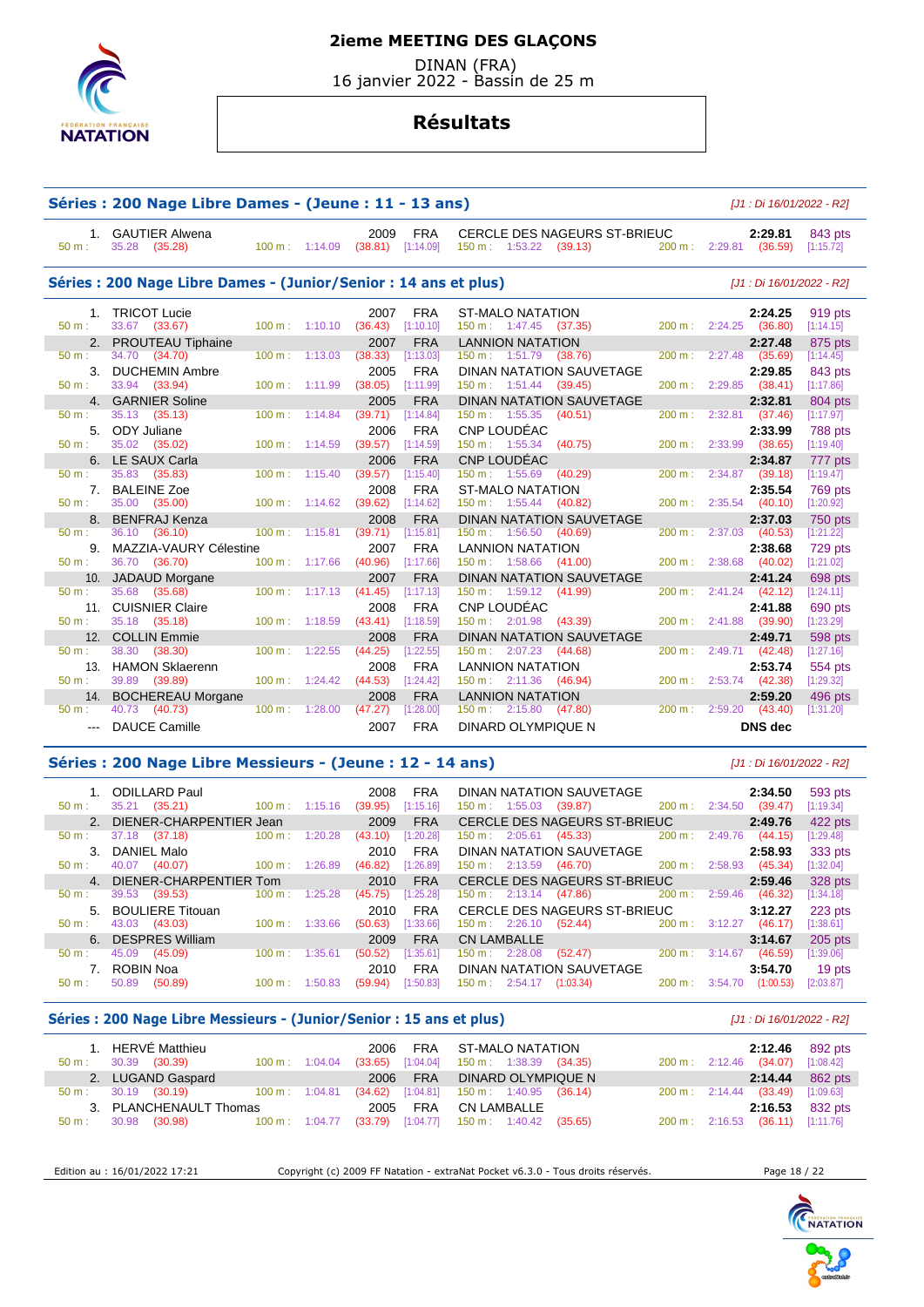

 DINAN (FRA) 16 janvier 2022 - Bassin de 25 m

## **Résultats**

#### **(Suite) Séries : 200 Nage Libre Messieurs - (Junior/Senior : 15 ans et plus)** [J1 : Di 16/01/2022 - R2]

|          | 4. RECULIN MENANTEAU Jules-Justin |                              | 2006<br><b>FRA</b>   | DINAN NATATION SAUVETAGE                                 | 2:20.68<br>773 pts                     |
|----------|-----------------------------------|------------------------------|----------------------|----------------------------------------------------------|----------------------------------------|
| 50 m:    | 33.24 (33.24)                     | $100 \text{ m}$ : 1:09.35    | (36.11)<br>[1:09.35] | $150 \text{ m}: 1:45.50$<br>(36.15)<br>$200 \text{ m}$ : | 2:20.68<br>(35.18)<br>[1:11.33]        |
|          | 5. AUBOIS Raphaël                 |                              | <b>FRA</b><br>2007   | CNP LOUDÉAC                                              | 2:21.54<br>761 pts                     |
| 50 m:    | 32.84 (32.84)                     | $100 \text{ m}$ : 1:09.15    | (36.31)<br>[1:09.15] | $150 \text{ m}: 1:46.45$<br>(37.30)                      | 200 m: 2:21.54<br>(35.09)<br>[1:12.39] |
|          | 6. PLANCHENAULT Clement           |                              | <b>FRA</b><br>2006   | <b>CN LAMBALLE</b>                                       | 2:23.17<br>739 pts                     |
| 50 m:    | 31.06 (31.06)                     | 100 m:<br>1:06.43            | [1:06.43]<br>(35.37) | $150 \text{ m}: 1:44.80$<br>(38.37)<br>$200 \text{ m}$ : | 2:23.17<br>(38.37)<br>[1:16.74]        |
|          | LEJEUNE Nathan                    |                              | <b>FRA</b><br>2007   | CNP LOUDEAC                                              | 2:23.87<br>730 pts                     |
| 50 m:    | 32.05 (32.05)                     | $100 \text{ m}$ :<br>1:08.66 | (36.61)<br>[1:08.66] | 150 m : 1:47.47<br>(38.81)                               | 200 m: 2:23.87<br>(36.40)<br>[1:15.21] |
|          | 8. GAUTIER Lomig                  |                              | <b>FRA</b><br>2007   | CERCLE DES NAGEURS ST-BRIEUC                             | 2:25.13<br>713 pts                     |
| $50 m$ : | 33.10 (33.10)                     | $100 \text{ m}$ :<br>1:10.27 | (37.17)<br>[1:10.27] | $150 \text{ m}: 1:48.32$<br>(38.05)<br>200 m:            | 2:25.13<br>(36.81)<br>[1:14.86]        |
| 9.       | <b>GARNIER Melvyn</b>             |                              | <b>FRA</b><br>2006   | DINAN NATATION SAUVETAGE                                 | 2:28.70<br>666 pts                     |
| 50 m:    | 33.09 (33.09)                     | $100 \text{ m}$ :<br>1:11.78 | [1:11.78]<br>(38.69) | $150 \text{ m}: 1:51.33$ (39.55)<br>200 m:               | 2:28.70<br>(37.37)<br>[1:16.92]        |
| 10.      | <b>MASSE Marius</b>               |                              | <b>FRA</b><br>2007   | <b>LANNION NATATION</b>                                  | 2:32.10<br>623 pts                     |
| $50 m$ : | 34.61 (34.61)                     | $100 \text{ m}$ :<br>1:13.14 | (38.53)<br>[1:13.14] | 150 m : 1:53.36 (40.22)<br>200 m:                        | 2:32.10<br>(38.74)<br>[1:18.96]        |
| 11.      | <b>AMOURY Clement</b>             |                              | <b>FRA</b><br>2006   | CNP LOUDÉAC                                              | 2:41.78<br>508 pts                     |
| 50 m:    | 38.82 (38.82)                     | $100 \text{ m}: 1:20.45$     | (41.63)<br>[1:20.45] | 150 m : 2:02.48 (42.03)                                  | 200 m: 2:41.78<br>(39.30)<br>[1:21.33] |
| 12.      | HERVE Yann-fanch                  |                              | <b>FRA</b><br>2007   | DINAN NATATION SAUVETAGE                                 | 2:44.54<br>477 pts                     |
| 50 m:    | (36.69)<br>36.69                  | $100 m$ :<br>1:19.13         | (42.44)<br>1:19.13   | 150 m: 2:02.71<br>200 m:<br>(43.58)                      | 2:44.54<br>(41.83)<br>[1:25.41]        |
|          | DELOUSTAL Théo                    |                              | <b>FRA</b><br>2006   | CERCLE DES NAGEURS ST-BRIEUC                             | <b>DNS</b> dec                         |
|          | <b>GUERNION Maxence</b>           |                              | 2006<br><b>FRA</b>   | CERCLE DES NAGEURS ST-BRIEUC                             | <b>DNS</b> dec                         |
|          |                                   |                              |                      |                                                          |                                        |

## **Séries : 100 Papillon Dames - (Jeune : 11 - 13 ans)** [J1 : Di 16/01/2022 - R2]

 1. ALLAIN Clémence 2010 FRA DINAN NATATION SAUVETAGE **1:19.60** 766 pts 50 m : 37.22 (37.22) 100 m : 1:19.60 (42.38) [1:19.60] 2. CAHU Chloe 2010 FRA ST-MALO NATATION **1:23.68** 675 pts 50 m : 38.09 (38.09) 100 m : 1:23.68 (45.59) [1:23.68] 3. GOUIX Louise 2010 FRA DINARD OLYMPIQUE N **1:26.47** 616 pts 50 m : 38.86 (38.86) 100 m : 1:26.47 (47.61) [1:26.47] 4. LEBAILLIF Livia 2009 FRA CERCLE DES NAGEURS ST-BRIEUC **1:30.96** 527 pts 50 m : 40.83 (40.83) 100 m : 1:30.96 (50.13) [1:30.96] 5. TAILLARD Jaelle 2009 FRA LANNION NATATION **1:38.39** 394 pts 46.97 (46.97) 6. HAMON Anaig 2010 FRA LANNION NATATION **1:46.03** 278 pts 50 m : 48.17 (48.17) 100 m : 1:46.03 (57.86) [1:46.03] 7. NOC PIEL Lola 2010 FRA DINAN NATATION SAUVETAGE **1:47.54** 257 pts 50 m : 49.26 (49.26) 100 m : 1:47.54 (58.28) [1:47.54] 8. DANIEL Jade 2009 FRA ST-MALO NATATION **1:54.39** 174 pts 50 m : 50.75 (50.75) 100 m : 1:54.39 (1:03.64) [1:54.39] 9. COURTOUX Jeanne 2010 FRA DINAN NATATION SAUVETAGE **1:57.57** 141 pts 50 m : 55.08 (55.08) 100 m : 1:57.57 (1:02.49) [1:57.57] 10. EVEN Louane 2009 FRA CNP LOUDÉAC **1:58.85** 128 pts 50 m : 55.92 (55.92) 100 m : 1:58.85 (1:02.93) [1:58.85] 11. JANIEC Yuna 2010 FRA CNP LOUDÉAC **2:00.92** 109 pts  $(52.38)$  12. PITON Jade 2010 FRA DINAN NATATION SAUVETAGE **2:01.08** 108 pts 50 m : 55.18 (55.18) 100 m : 2:01.08 (1:05.90) [2:01.08] 13. PERCHEREL Aprïl 2009 FRA DINAN NATATION SAUVETAGE **2:04.94** 77 pts 50 m : 58.50 (58.50) 100 m : 2:04.94 (1:06.44) [2:04.94] 14. DIVERRES GUENEC Elaia 2011 FRA LANNION NATATION **2:05.51** 73 pts 50 m : 56.71 (56.71) 100 m : 2:05.51 (1:08.80) [2:05.51] 15. BREHIER Romane 2010 FRA DINAN NATATION SAUVETAGE **2:07.14** 62 pts 57.85 (57.85) 16. MARIE Suzanne 2010 FRA DINAN NATATION SAUVETAGE **2:08.46** 54 pts 50 m : 57.14 (57.14) 100 m : 2:08.46 (1:11.32) [2:08.46] 17. PERRIN Margo 2009 FRA LANNION NATATION **2:09.27** 49 pts 59.28 (59.28)<br>DORAI Iman 18. DORAI Iman 2011 FRA LANNION NATATION **2:12.61** 31 pts 50 m : 58.69 (58.69) 100 m : 2:12.61 (1:13.92) [2:12.61] --- GAUBERT Lilwenn 2010 FRA DINAN NATATION SAUVETAGE **DSQ**  --- DEKIERE Cassandre 2009 FRA CNP LOUDÉAC **DNS dec**  Edition au : 16/01/2022 17:21 Copyright (c) 2009 FF Natation - extraNat Pocket v6.3.0 - Tous droits réservés. Page 19 / 22

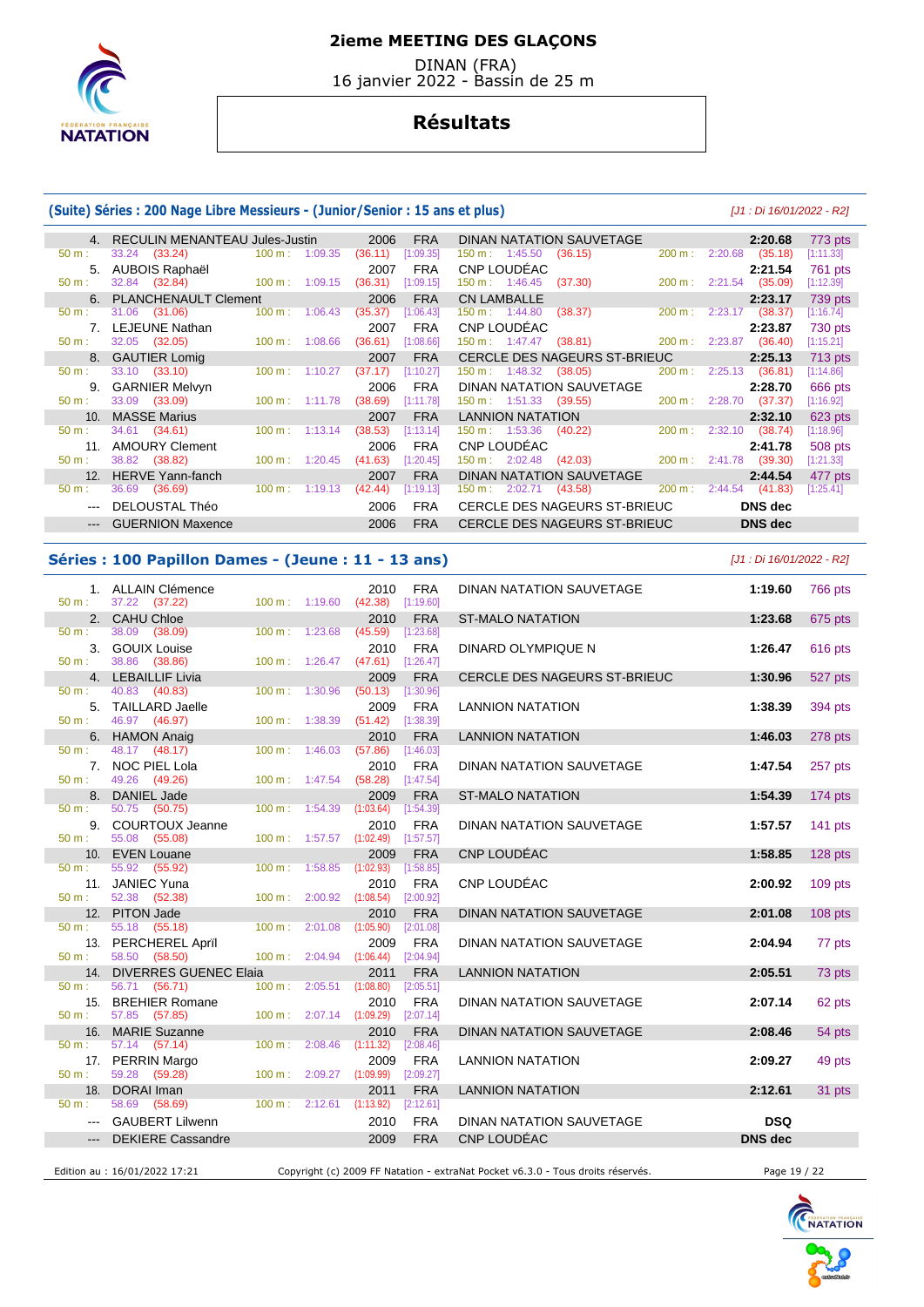

 DINAN (FRA) 16 janvier 2022 - Bassin de 25 m

# **Résultats**

|                     | Séries : 100 Papillon Dames - (Junior/Senior : 14 ans et plus) |                          |         |                                           |            |                                 |                | [J1 : Di 16/01/2022 - R2] |  |  |
|---------------------|----------------------------------------------------------------|--------------------------|---------|-------------------------------------------|------------|---------------------------------|----------------|---------------------------|--|--|
| 50 m:               | 1. HANCOCK Maëlle<br>34.97 (34.97)                             | 100 m: 1:13.93           |         | 2007<br>$(38.96)$ [1:13.93]               | AUS        | DINAN NATATION SAUVETAGE        | 1:13.93        | 903 pts                   |  |  |
|                     | 2. LERAY Lucille                                               |                          |         | 2006                                      | <b>FRA</b> | <b>ST-MALO NATATION</b>         | 1:21.28        | 728 pts                   |  |  |
| 50 m:               | 37.39<br>(37.39)                                               | 100 m: 1:21.28           |         | (43.89)<br>[1:21.28]                      |            |                                 |                |                           |  |  |
| 50 m:               | 3. BENFRAJ Myriam<br>37.48<br>(37.48)                          | $100 \text{ m}: 1:25.24$ |         | 2006<br>(47.76)<br>$[1:25.24]$            | FRA        | DINAN NATATION SAUVETAGE        | 1:25.24        | 642 pts                   |  |  |
|                     | 4. LEPORT Aline                                                |                          |         | 2008                                      | <b>FRA</b> | DINAN NATATION SAUVETAGE        | 1:37.20        | $414$ pts                 |  |  |
| 50 m:               | 43.28 (43.28)                                                  | 100 m: 1:37.20           |         | (53.92)<br>[1:37.20]                      |            |                                 |                |                           |  |  |
|                     | Séries : 100 Papillon Messieurs - (Jeune : 12 - 14 ans)        |                          |         |                                           |            |                                 |                | [J1 : Di 16/01/2022 - R2] |  |  |
|                     | 1. CLOTAGATIDE Keziah                                          |                          |         | 2008                                      | <b>FRA</b> | <b>ST-MALO NATATION</b>         | 1:07.99        | 881 pts                   |  |  |
| 50 m:               | 31.77 (31.77)                                                  | 100 m: 1:07.99           |         | $(36.22)$ [1:07.99]                       |            |                                 |                |                           |  |  |
|                     | 2. DESMARES Gabin                                              |                          |         | 2008                                      | <b>FRA</b> | <b>ST-MALO NATATION</b>         | 1:23.40        | 531 pts                   |  |  |
| 50 m:               | 37.16<br>(37.16)                                               | 100 m: 1:23.40           |         | [1:23.40]<br>(46.24)                      |            |                                 |                |                           |  |  |
| 50 m:               | 3. ODILLARD Paul<br>39.81 (39.81)                              | $100 \text{ m}: 1:27.13$ |         | 2008<br>(47.32)<br>$[1:27.13]$            | <b>FRA</b> | DINAN NATATION SAUVETAGE        | 1:27.13        | 460 pts                   |  |  |
|                     | 4. CONNAN Mathys                                               |                          |         | 2009                                      | <b>FRA</b> | CERCLE DES NAGEURS ST-BRIEUC    | 1:28.71        | 431 pts                   |  |  |
| 50 m:               | 43.53<br>(43.53)                                               | 100 m:                   | 1:28.71 | (45.18)<br>[1:28.71]                      |            |                                 |                |                           |  |  |
|                     | 5. AUFFRET Thomas                                              |                          |         | 2008                                      | <b>FRA</b> | <b>LANNION NATATION</b>         | 1:30.51        | 400 pts                   |  |  |
| 50 m:               | 42.22 (42.22)<br>6. JADAUD Raphael                             | 100 m: 1:30.51           |         | $(48.29)$ [1:30.51]<br>2009               | <b>FRA</b> | DINAN NATATION SAUVETAGE        | 1:30.94        | 392 pts                   |  |  |
| 50 m :              | 43.37 (43.37)                                                  | 100 m:                   | 1:30.94 | (47.57)<br>[1:30.94]                      |            |                                 |                |                           |  |  |
|                     | 7. LEGALLAIS Titouan                                           |                          |         | 2009                                      | <b>FRA</b> | DINAN NATATION SAUVETAGE        | 1:34.88        | <b>328 pts</b>            |  |  |
| 50 m:               | 43.34 (43.34)                                                  | 100 m: 1:34.88           |         | $(51.54)$ [1:34.88]                       |            |                                 |                |                           |  |  |
|                     | 8. TONNELLE Lounès                                             |                          |         | 2009                                      | <b>FRA</b> | CNP LOUDEAC                     | 1:37.30        | 292 pts                   |  |  |
| 50 m:               | 44.73 (44.73)<br>9. COUDERC Brice                              | $100 m$ : 1:37.30        |         | (52.57)<br>[1:37.30]<br>2010              | <b>FRA</b> | <b>ST-MALO NATATION</b>         | 1:39.74        | 257 pts                   |  |  |
| 50 m:               | 41.50 (41.50)                                                  | 100 m: 1:39.74           |         | (58.24)<br>[1:39.74]                      |            |                                 |                |                           |  |  |
| 10.                 | <b>DIXON Sasha</b>                                             |                          |         | 2009                                      | <b>FRA</b> | DINAN NATATION SAUVETAGE        | 1:41.76        | $230$ pts                 |  |  |
| 50 m:               | 47.17 (47.17)                                                  | $100 \text{ m}$ :        | 1:41.76 | (54.59)<br>$[1:41.76]$                    |            |                                 |                |                           |  |  |
| 50 m:               | 11. LE GALL Leo<br>46.12 (46.12)                               | 100 m: 1:43.85           |         | 2008<br>$(57.73)$ [1:43.85]               | <b>FRA</b> | <b>LANNION NATATION</b>         | 1:43.85        | 203 pts                   |  |  |
|                     | 12. TOULLIC Paulin                                             |                          |         | 2009                                      | <b>FRA</b> | DINARD OLYMPIQUE N              | 1:45.99        | 178 pts                   |  |  |
| $50 m$ :            | 48.28 (48.28)                                                  | $100 \text{ m}$ :        | 1:45.99 | $(57.71)$ [1:45.99]                       |            |                                 |                |                           |  |  |
|                     | 13. DESPRES William                                            |                          |         | 2009                                      | <b>FRA</b> | <b>CN LAMBALLE</b>              | 1:46.69        | 170 pts                   |  |  |
| 50 m:               | 48.43 (48.43)                                                  | 100 m: 1:46.69           |         | $(58.26)$ [1:46.69]                       |            |                                 |                |                           |  |  |
| 50 m:               | 14. MARTIN Hugo<br>50.80<br>(50.80)                            | $100 m$ : 1:49.21        |         | 2010<br>(58.41)<br>[1:49.21]              | <b>FRA</b> | CNP LOUDÉAC                     | 1:49.21        | 143 pts                   |  |  |
|                     | 15. GRIFFON Arnaud                                             |                          |         | 2010                                      | <b>FRA</b> | CNP LOUDÉAC                     | 1:49.36        | 141 pts                   |  |  |
| 50 m:               | 50.03 (50.03)                                                  | $100 \text{ m}: 1:49.36$ |         | $(59.33)$ [1:49.36]                       |            |                                 |                |                           |  |  |
| 16.                 | NTSAKALA Tom                                                   |                          |         | 2010                                      | <b>FRA</b> | DINAN NATATION SAUVETAGE        | 1:49.83        | 137 pts                   |  |  |
| 50 m:               | 49.36<br>(49.36)                                               | $100 \text{ m}: 1:49.83$ |         | $(1:00.47)$ [1:49.83]                     |            |                                 |                |                           |  |  |
| $50 m$ :            | 17. AUFFRET Camille<br>48.22 (48.22)                           | 100 m:                   |         | 2010<br>$1:50.04$ $(1:01.82)$ $[1:50.04]$ | <b>FRA</b> | <b>LANNION NATATION</b>         | 1:50.04        | 134 pts                   |  |  |
|                     | 18. TIREAU Basile                                              |                          |         | 2010                                      | <b>FRA</b> | <b>ST-MALO NATATION</b>         | 1:50.22        | $133$ pts                 |  |  |
| 50 m:               | 49.87 (49.87)                                                  | 100 m:                   | 1:50.22 | (1:00.35)<br>[1:50.22]                    |            |                                 |                |                           |  |  |
|                     | 19. CHALUS Théo                                                |                          |         | 2009                                      | <b>FRA</b> | CNP LOUDÉAC                     | 1:56.99        | 74 pts                    |  |  |
| 50 m:               | 51.31 (51.31)                                                  | 100 m: 1:56.99           |         | $(1:05.68)$ $[1:56.99]$                   |            |                                 |                |                           |  |  |
| $50 m$ :            | 20. TARDIVEL Mathieu<br>54.78<br>(54.78)                       | 100 m: 2:03.20           |         | 2010<br>(1:08.42)<br>[2:03.20]            | <b>FRA</b> | <b>DINAN NATATION SAUVETAGE</b> | 2:03.20        | 35 pts                    |  |  |
| 21.                 | <b>MAYI Larry</b>                                              |                          |         | 2009                                      | <b>FRA</b> | CNP LOUDÉAC                     | 2:09.20        | 11 pts                    |  |  |
| 50 m:               | 59.11 (59.11)                                                  | 100 m: 2:09.20           |         | (1:10.09)<br>[2:09.20]                    |            |                                 |                |                           |  |  |
| $\qquad \qquad - -$ | LE PAGE Louen                                                  |                          |         | 2010                                      | <b>FRA</b> | CNP LOUDÉAC                     | <b>DSQ</b>     |                           |  |  |
| $\qquad \qquad - -$ | PITON Hugo                                                     |                          |         | 2009                                      | <b>FRA</b> | DINAN NATATION SAUVETAGE        | <b>DSQ</b>     |                           |  |  |
| ---                 | <b>DUMITRIU Yanis</b>                                          |                          |         | 2010                                      | <b>FRA</b> | CNP LOUDÉAC                     | <b>DNS dec</b> |                           |  |  |

Edition au : 16/01/2022 17:21 Copyright (c) 2009 FF Natation - extraNat Pocket v6.3.0 - Tous droits réservés. Page 20 / 22

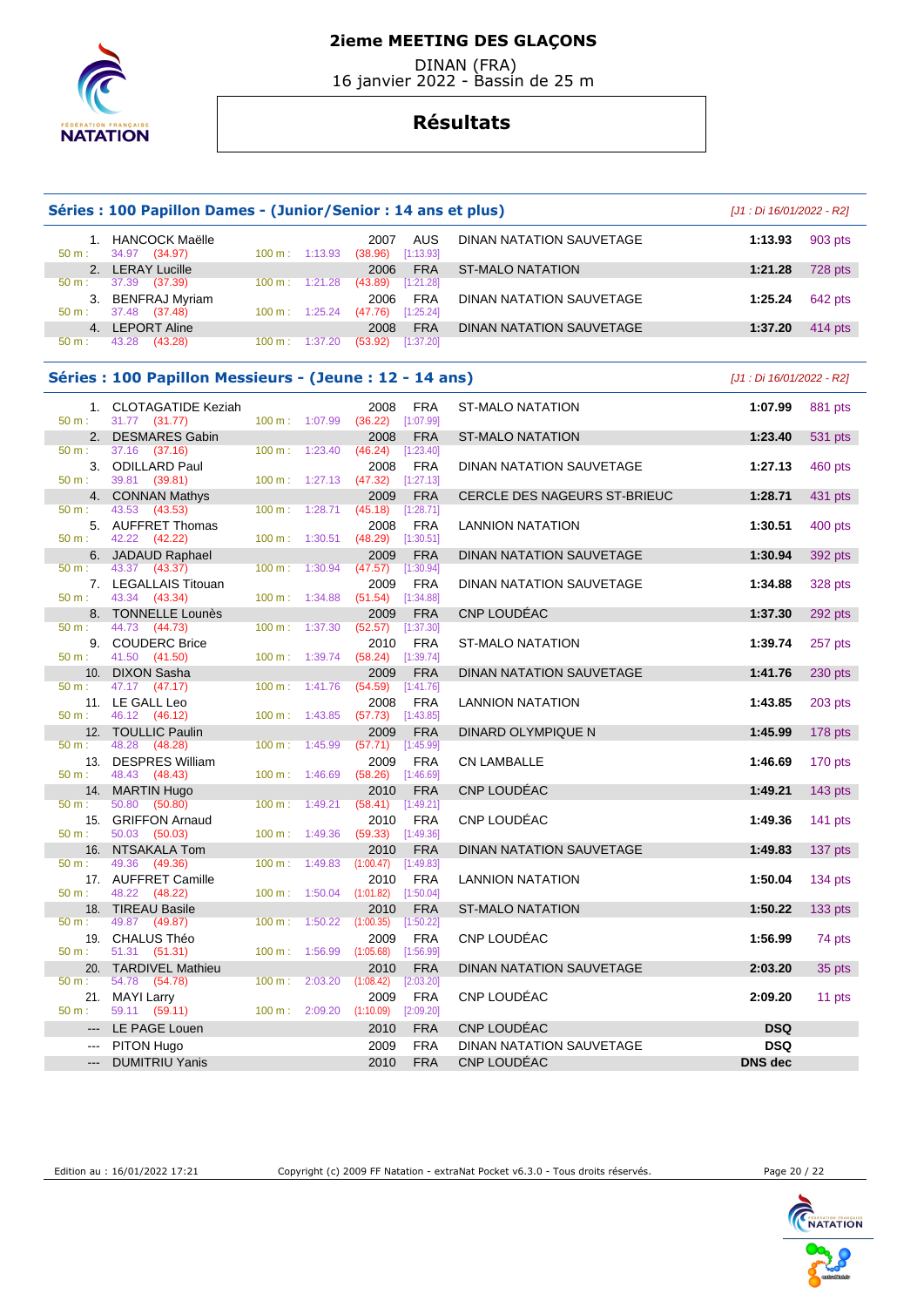

 DINAN (FRA) 16 janvier 2022 - Bassin de 25 m

# **Résultats**

|          | Séries : 100 Papillon Messieurs - (Junior/Senior : 15 ans et plus) |                                 |                                                   | [J1 : Di 16/01/2022 - R2] |  |  |
|----------|--------------------------------------------------------------------|---------------------------------|---------------------------------------------------|---------------------------|--|--|
| 50 m:    | 1. HOUSSIN Timéo<br>32.02 (32.02)<br>100 m: 1:08.94                | 2006<br>[1:08.94]<br>(36.92)    | <b>FRA</b><br>CERCLE DES NAGEURS ST-BRIEUC        | 1:08.94<br>857 pts        |  |  |
|          | 2. TURPIN Adrien                                                   | 2007                            | <b>FRA</b><br><b>CERCLE DES NAGEURS ST-BRIEUC</b> | 1:10.65<br>814 pts        |  |  |
| $50 m$ : | 31.60 (31.60)<br>$100 \text{ m}$ :                                 | 1:10.65<br>(39.05)<br>[1:10.65] |                                                   |                           |  |  |
| 50 m:    | 3. LECANU-ABBRUZZESE Tim<br>33.40 (33.40)<br>100 m: 1:15.47        | 2004<br>(42.07)<br>[1:15.47]    | CNP LOUDÉAC<br><b>FRA</b>                         | 1:15.47<br>700 pts        |  |  |
|          | 4. GILIBERTO-CERTENAIS Pablo                                       | 2007                            | <b>FRA</b><br>DINAN NATATION SAUVETAGE            | 1:16.92<br>668 pts        |  |  |
| 50 m:    | 34.75 (34.75)<br>$100 \text{ m}$ :                                 | 1:16.92<br>(42.17)<br>[1:16.92] |                                                   |                           |  |  |
|          | --- CARDINAL Ethan                                                 | 2003                            | <b>FRA</b><br><b>CN LAMBALLE</b>                  | <b>DNS</b> dec            |  |  |
|          | Séries : 4x50 Nage Libre Mixtes - (Jeune : 12 - 14 ans)            |                                 |                                                   | [J1 : Di 16/01/2022 - R2] |  |  |
|          | 1. ALLAIN Clémence                                                 | 30.25<br>2010                   | <b>FRA</b><br>DINAN NATATION SAUVETAGE            | 2:05.47<br>783 pts        |  |  |
|          | <b>ODILLARD Paul</b>                                               | 32.24<br>2008                   | <b>FRA</b>                                        |                           |  |  |
|          | <b>QUENOUILLERE Suzanne</b>                                        | 2009<br>31.64                   | <b>FRA</b>                                        |                           |  |  |
|          | <b>HANCOCK Malo</b>                                                | 2009<br>31.34                   | AUS                                               |                           |  |  |
| 2.       | <b>DESMARES Gabin</b>                                              | 32.19<br>2008                   | <b>FRA</b><br><b>ST-MALO NATATION</b>             | 2:11.08<br>703 pts        |  |  |
|          | DANIEL Jade                                                        | 37.11<br>2009                   | <b>FRA</b>                                        |                           |  |  |
|          | <b>CAHU Chloe</b>                                                  | 34.00<br>2010                   | <b>FRA</b>                                        |                           |  |  |
|          | <b>CLOTAGATIDE Keziah</b>                                          | 27.78<br>2008                   | <b>FRA</b>                                        |                           |  |  |
|          | 3. AUFFRET Thomas                                                  | 32.09<br>2008                   | <b>FRA</b><br><b>LANNION NATATION</b>             | 2:16.26<br>633 pts        |  |  |
|          | <b>HAMON Anaig</b>                                                 | 2010<br>37.73                   | <b>FRA</b>                                        |                           |  |  |
|          | <b>TAILLARD Jaelle</b>                                             | 2009<br>35.06                   | <b>FRA</b>                                        |                           |  |  |
|          | LE GALL Leo                                                        | 31.38<br>2008                   | <b>FRA</b>                                        |                           |  |  |
| 4.       | ABOUKA Keziah                                                      | 33.21<br>2009                   | <b>FRA</b><br><b>DINAN NATATION SAUVETAGE</b>     | 2:20.08<br>584 pts        |  |  |
|          | <b>GARNIER Ameline</b>                                             | 38.35<br>2009                   | <b>FRA</b>                                        |                           |  |  |
|          | <b>NOC PIEL Lola</b>                                               | 35.51<br>2010                   | <b>FRA</b>                                        |                           |  |  |
|          | <b>BOISSIERE Kyllian</b>                                           | 33.01<br>2008                   | <b>FRA</b>                                        |                           |  |  |
|          | 5. LEGALLAIS Titouan                                               | 2009<br>35.97                   | <b>FRA</b><br>DINAN NATATION SAUVETAGE            | 2:28.77<br>479 pts        |  |  |
|          | <b>MARIE Suzanne</b>                                               | 40.68<br>2010                   | <b>FRA</b>                                        |                           |  |  |
|          | <b>GAUBERT Lilwenn</b>                                             | 39.65<br>2010                   | <b>FRA</b>                                        |                           |  |  |
|          | JADAUD Raphael                                                     | 2009<br>32.47                   | <b>FRA</b>                                        |                           |  |  |
|          | 6. GOUIX Louise                                                    | 32.83<br>2010                   | <b>FRA</b><br>DINARD OLYMPIQUE N                  | 2:30.11<br>464 pts        |  |  |
|          | <b>PERROTTE Manon</b>                                              | 41.50<br>2011                   | <b>FRA</b>                                        |                           |  |  |
|          | <b>ROULLE Anatole</b>                                              | 39.20<br>2009                   | <b>FRA</b>                                        |                           |  |  |
|          | <b>TOULLIC Paulin</b>                                              | 2009<br>36.58                   | <b>FRA</b>                                        |                           |  |  |
|          | 7. NTSAKALA Tom                                                    | 37.15<br>2010                   | <b>FRA</b><br>DINAN NATATION SAUVETAGE            | 2:35.18<br>408 pts        |  |  |
|          | <b>DANIEL Malo</b>                                                 | 36.27<br>2010                   | <b>FRA</b>                                        |                           |  |  |
|          | <b>BREHIER Romane</b>                                              | 40.75<br>2010                   | <b>FRA</b>                                        |                           |  |  |
|          | <b>COURTOUX Jeanne</b>                                             | 2010<br>41.01                   | <b>FRA</b>                                        |                           |  |  |
|          | Séries : 4x50 Nage Libre Mixtes - (Junior/Senior : 15 ans et plus) |                                 |                                                   | [J1 : Di 16/01/2022 - R2] |  |  |
|          | 1. ALLAIN Benjamin                                                 | 26.92<br>2007                   | <b>FRA</b><br>DINAN NATATION SAUVETAGE            | 1:53.48<br>969 pts        |  |  |
|          | <b>DRANSART Salomé</b>                                             | 29.10<br>2004                   | <b>FRA</b>                                        |                           |  |  |
|          | GILIBERTO-CERTENAIS Pablo                                          | 27.42<br>2007                   | <b>FRA</b>                                        |                           |  |  |
|          | <b>DUCHEMIN Ambre</b>                                              | 30.04<br>2005                   | <b>FRA</b>                                        |                           |  |  |
|          | 2. LE GAL Jules                                                    | 26.74<br>2003                   | CNP LOUDÉAC<br><b>FRA</b>                         | 1:56.75<br>916 pts        |  |  |
|          | <b>LE POTTIER Kévin</b>                                            | 26.13<br>2006                   | <b>FRA</b>                                        |                           |  |  |
|          | LE SAUX Carla                                                      | 2006<br>31.40                   | <b>FRA</b>                                        |                           |  |  |
|          | MERCIER-MAUDUIT Louane                                             | 32.48<br>2008                   | <b>FRA</b>                                        |                           |  |  |
| 3.       | MARECHAL QUEMIN Lucie                                              | 2007<br>28.85                   | <b>FRA</b><br>CERCLE DES NAGEURS ST-BRIEUC        | 1:57.78<br>900 pts        |  |  |
|          | <b>GAUTIER Lomig</b>                                               | 31.27<br>2007                   | <b>FRA</b>                                        |                           |  |  |
|          | <b>GAUTIER Alwena</b>                                              | 30.38<br>2009                   | <b>FRA</b>                                        |                           |  |  |
|          | <b>TURPIN Adrien</b>                                               | 27.28<br>2007                   | <b>FRA</b>                                        |                           |  |  |
|          |                                                                    |                                 |                                                   |                           |  |  |

Edition au : 16/01/2022 17:21 Copyright (c) 2009 FF Natation - extraNat Pocket v6.3.0 - Tous droits réservés. Page 21 / 22